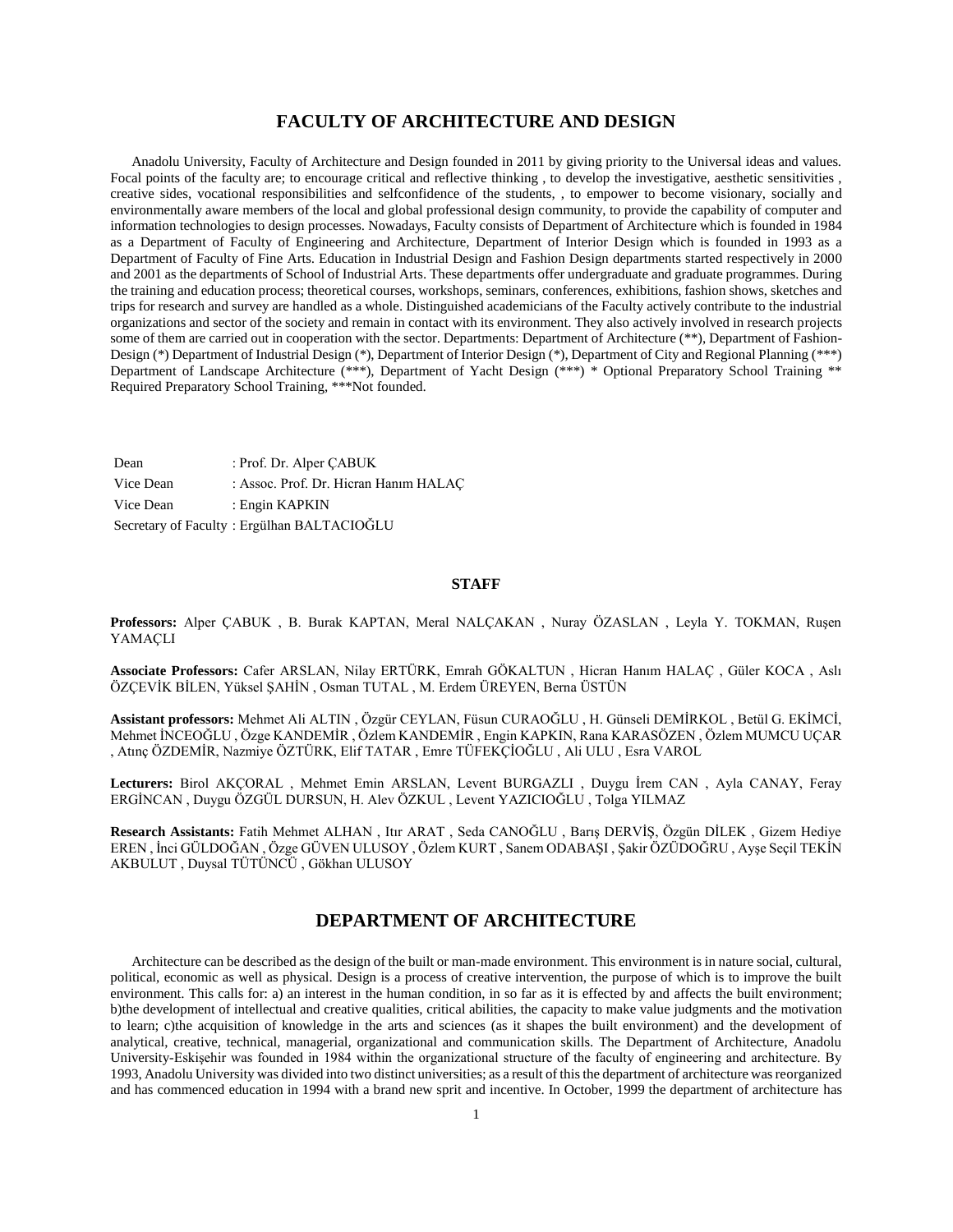finally moved into newly purpose built buildings at the İki Eylul Campus of the Anadolu University. Today, the department enjoys of some 6,000 m2 indoor space incluging 4 Lecture Rooms, 9 Design studios, 2 computer labs (CAD and GIS lab), print room, construction lab, model-making studio, darkroom, departmental library, exhibition halls, terrestrial photogrammetry studio, project studio for teachers and students working together, photography studio and staffrooms/administrative block. The department has 23 full-time and 10 part-time members of teaching staff including 2 proffessors,3 Associate proffessors,7 Assistant Professors,6 senior lectures,6 Research Assistants and 10 part-time nation wide renown practising architects working as studio masters. Each member of staff has his/her own wel

 Each member of staff has his/her own well equipped and furnished office. Numerous projects have been completed through the design office so far, and several member of staff took part in designing and construction phases Today, the department has a potential for offerring services to both public and the industry due to the expertise staff and the facilities available.

 The decision making body dealing with the departmental matters is composed of all faculty members of the department. The department is governed by one chairman and two deputy chairmen. One of the deputy chairmen takes care of the technical matters while the other deputy chairmen assists the chairman in academic activities in the department.

Head : Prof. Dr. Nuray ÖZASLAN Deputy Head : Assoc. Prof. Dr. Güler KOCA Deputy Head : Betül G. EKİMCİ

## **PROGRAM**

#### **I. SEMESTER**

| <b>MAT 195</b> | Calculus                               | $3+0$   | 3,0  |
|----------------|----------------------------------------|---------|------|
| <b>MİM 115</b> | Introduction to Architectural Design I | $2 + 4$ | 8,0  |
| <b>MİM</b> 117 | Basic Design I                         | $2 + 4$ | 5,0  |
| MİM 119        | <b>Architectural Presentation</b>      | $2 + 4$ | 5,0  |
| <b>TAR 165</b> | Atatürk's Principles and History of    |         |      |
|                | Turkish Revolution I                   | $2+0$   | 2,0  |
| TÜR 125        | Turkish Language I                     | $2+0$   | 2,0  |
|                | Elective Courses (0)                   |         | 2,0  |
|                | Foreign Language Courses (1)           |         | 3,0  |
|                |                                        |         |      |
|                |                                        |         | 30,0 |
|                | <b>III. SEMESTER</b>                   |         |      |
| MIM 214        | <b>Structural Analysis I</b>           | $3+0$   | 3,0  |
| MIM 243        | Building and Construction Methods I    | $2 + 2$ | 5,0  |
| MİM 249        | History of Architecture                | $2+0$   | 3,0  |
| MİM 251        | Architectural Design Project I         | $2+6$   | 10,0 |
|                | Departmental Elective Courses (0)      |         | 9,0  |
|                |                                        |         | 30,0 |
|                |                                        |         |      |
|                | <b>V. SEMESTER</b>                     |         |      |
| MİM 329        | <b>Architectural Conservation I</b>    | $2+0$   | 2,0  |
| MIM 343        | <b>Building Application Project</b>    | $2+2$   | 4,0  |
| MİM 361        | Physical Environment Control I         | $3+0$   | 3,0  |
| MİM 397        | Architectural Design Project III       | $2+6$   | 10,0 |
| SPL 313        | Urban Design Criteria                  | $2+2$   | 5,0  |
|                | Departmental Elective Courses (0)      |         | 6,0  |
|                |                                        |         |      |

#### **II. SEMESTER**

|  | MİM 104 Construction Elements                             | $2+2$ 4.0 |     |
|--|-----------------------------------------------------------|-----------|-----|
|  | MIM 110 Introduction to Architecture                      | $2+0$ 3,0 |     |
|  | MIM 116 Introduction to Architectural Design II $2+4$ 8,0 |           |     |
|  | MIM 118 Basic Design II                                   | $2+4$ 5.0 |     |
|  | MİM 122 Computer Applications in Architecture $1+1$ 3,0   |           |     |
|  | TAR 166 Atatürk's Principles and History of               |           |     |
|  | <b>Turkish Revolution II</b>                              | $2+0$ 2.0 |     |
|  | TÜR 126 Turkish Language II                               | $2+0$     | 2.0 |
|  | Foreign Language Courses (1)                              |           | 3,0 |

 $\overline{a}$ 30,0

#### **IV. SEMESTER**

| MİM 220 Modern Architectural History                   | $2+0$ 3.0 |            |
|--------------------------------------------------------|-----------|------------|
| MİM 244 Building and Construction Methods In $2+2$ 5,0 |           |            |
| MİM 252 Architectural Design Project II                |           | $2+6$ 10,0 |
| MİM 321 Structural Analysis II                         | $3+0$ 3.0 |            |
| Departmental Elective Courses (0)                      |           | 9.0        |

l  $\frac{1}{30.0}$ 

#### **VI. SEMESTER**

| MIM 308 Turkish Architevture History    | $2+0$ 3.0           |     |
|-----------------------------------------|---------------------|-----|
| MIM 330 Architectural Conservation II   | $2+2$ 4,0           |     |
| MİM 335 Building Services System        | $3+0$ 3.0           |     |
| MIM 362 Physical Environment Control II | $3+0$ 3.0           |     |
| MIM 398 Architectural Design Project IV | $2+6$ 10,0          |     |
| SPL 314 Urban Design Studio             | $2+2$ 5.0           |     |
| Departmental Elective Courses (0)       | $\omega_{\rm{max}}$ | 2.0 |
|                                         |                     |     |

30,0

30,0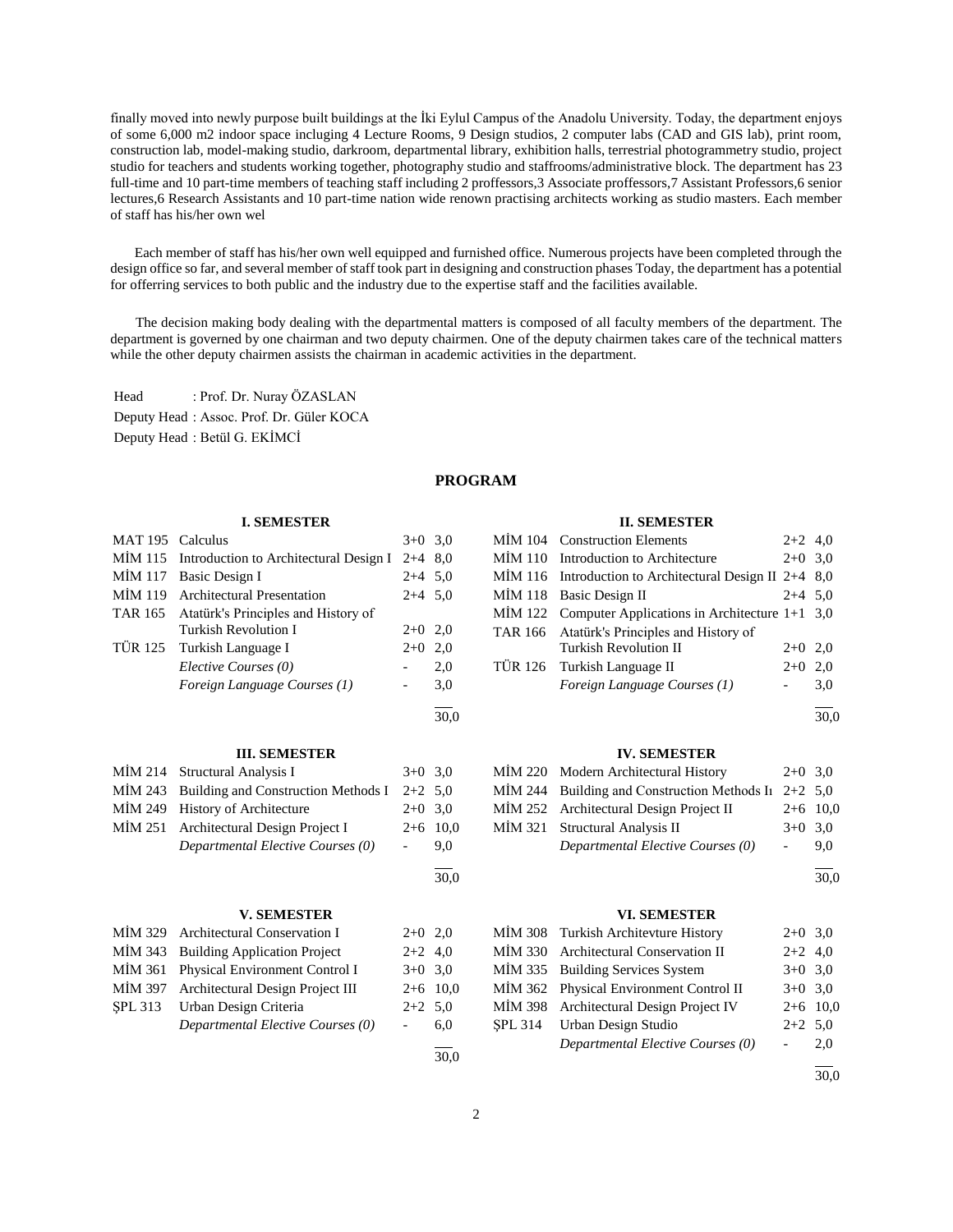# **VII. SEMESTER**

| MIM 435 Architectural Design Project V |           | $2+6$ 10.0 |
|----------------------------------------|-----------|------------|
| SPL 403 Legal Aspects of Construction  | $2+0$ 3.0 |            |
| Departmental Elective Courses (0)      |           | 15,0       |
| Elective Courses (0)                   |           | 2.0        |
|                                        |           | 30,0       |

# **DEPARTMENTAL ELECTIVE COURSES**

| <b>BIL 815</b> | Computer Supported Design I                                | $1+2$    | 3,0 |
|----------------|------------------------------------------------------------|----------|-----|
| <b>BİL 816</b> | <b>Computer Supported Design II</b>                        | $1+2$    | 3,0 |
| <b>BİL 817</b> | <b>Computer Supported Design III</b>                       | $1+2$    | 3,0 |
| <b>FOT 202</b> | Photography                                                | $2+0$    | 3,0 |
| <b>GRA 203</b> | Graphic Presentation                                       | $2+1$    | 3,0 |
| MİM 215        | <b>Model Making</b>                                        | $2 + 2$  | 3,0 |
| MİM 224        | Architecture and Philosophy                                | $3 + 0$  | 3,0 |
| <b>MİM 238</b> | The Shell Architecture and Geometry                        | $2 + 1$  | 3,0 |
| MİM 246        | Visual Research in Architectural                           |          |     |
|                | Design                                                     | $2+0$    | 3,0 |
| MİM 248        | Culture and Recreational Activities in                     |          |     |
|                | Design                                                     | $2 + 2$  | 4,5 |
| MIM 253        | <b>Building Materials I</b>                                | $3+0$    | 3,0 |
| MİM 254        | <b>Building Materials II</b>                               | $3+0$    | 3,0 |
| MİM 255        | Sketching in Architecture                                  | $2 + 3$  | 4,5 |
| MİM 259        | New Perspectives in the Picture                            | $2+1$    | 3,0 |
| MİM 318        | <b>Architectural Design Theories</b>                       | $3+0$    | 3,0 |
| MIM 325        | <b>Building Acoustics</b>                                  | $3+0$    | 3,0 |
| MİM 326        | <b>Room Acoustics</b>                                      | $3+0$    | 3,0 |
| MİM 334        | Approach to Dwelling Design                                | $3+0$    | 3,0 |
| MİM 337        | <b>Timber Structures</b>                                   | $3+0$    | 3,0 |
| MIM 345        | Architecture and the Media                                 | $3+0$    | 3,0 |
| MİM 349        | <b>Traditional Turkish House</b>                           | $3+0$    | 3,0 |
| MİM 351        | The Image of Concept in Architecture 2+1                   |          | 3,0 |
| <b>MİM 353</b> | City, Landscape and Cinema                                 | $^{2+1}$ | 4,5 |
| MIM 357        | The Structuring of the Housing                             |          |     |
|                | Depending on the Paradigms                                 | $3+0$    | 3,0 |
| MİM 359        | Contemporary Architectural History                         | $2 + 0$  | 3,0 |
| <b>MİM 360</b> | Distance Education in Architectural                        |          |     |
|                | Design                                                     | $3+0$    | 4,5 |
| MIM 364        | Sustainable Design in Architecture                         | $2 + 2$  | 4,5 |
| MİM 391        | Research for/on/by Design                                  | $2 + 2$  | 4,5 |
| MİM 421        | Accessibility for All                                      | $2 + 2$  | 4,5 |
| MİM 422        | Architecture and Ecology                                   | $2 + 2$  | 3,0 |
| MİM 423        | Ecological Planning and Design                             | $2 + 2$  | 3,0 |
| MİM 424        | Representation in Architecture                             | $2+0$    | 3,0 |
| MİM 427        | Architectural Design Analysis                              | $3+0$    | 3,0 |
| MİM 429        | <b>Anatolian Capitals</b>                                  | $2+0$    | 3,0 |
| MİM 430        | Landscape Design                                           | $2 + 2$  | 4,5 |
| MİM 431        | <b>Restoration Applications and Case</b><br><b>Studies</b> |          |     |
|                |                                                            | $3+0$    | 4,5 |
| MIM 432        | <b>Contemporary Structure Systems</b>                      | $2 + 2$  | 4,5 |
| MİM 433        | The Turkish Architecture in the<br>Republican Period       | $2 + 0$  | 3,0 |
| MİM 434        | Design Criteria of Cultural Buildings                      | $3+0$    | 3.0 |
|                |                                                            |          |     |

# **VIII. SEMESTER**

| MIM 406 Construction Management and Cost |           |            |
|------------------------------------------|-----------|------------|
| Analysis                                 | $3+0$ 3.0 |            |
| MIM 436 Architectural Design Project VI  |           | $2+6$ 10.0 |
| Departmental Elective Courses (0)        |           | 15.0       |
| Elective Courses (0)                     |           | 2.0        |
|                                          |           |            |

30,0

| MİM 437        | Manifestos in the 20th Century            |           |     |
|----------------|-------------------------------------------|-----------|-----|
|                | Architecture                              | $3+0$     | 4,5 |
| MİM 438        | Architecture and Archaeology              | $2+2$     | 4,5 |
| MİM 454        | Building Design in the Historical         |           |     |
|                | Environment                               | $3+0$     | 3,0 |
| MİM 471        | Urban Landscape                           | $3+0$     | 3,0 |
| MÜH 302        | <b>Interdisciplinary Applications</b>     | $1+2$     | 4,5 |
| SNT 203        | History of Art                            | $3+0$ 3.0 |     |
| SOS 226        | Man and Sociology                         | $3+0$ 3,0 |     |
| SPL 304        | <b>Environmental Aestethics</b>           | $3+0$     | 3,0 |
| SPL 308        | Geographical Information Systems          | $2+2$     | 3,0 |
| <b>SPL 310</b> | <b>Remote Sensing</b>                     | $2+2$ 3,0 |     |
| <b>SPL 401</b> | City Planning I                           | $2+2$     | 4,5 |
| SPL 402        | City Planning II                          | $2+2$     | 5,5 |
| <b>SPL 404</b> | Disabled and Urban Space                  | $4 + 0$   | 4,5 |
| <b>SPL 406</b> | Administrative Aspects of Planning        | $3+0$     | 3,0 |
| SPL 407        | City Administration and Environment $3+0$ |           | 3,0 |
| <b>SPL 409</b> | Contemporary Approaches to Urban          |           |     |
|                | Design                                    | $3+0$     | 3,0 |
| SPL 411        | <b>Urban Conservation and Renewal</b>     | $3+0$     | 3,0 |
|                |                                           |           |     |

# **ELECTIVE COURSES**

| ALM 255 (Ger) German I     |                                      | $3+0$     | 4,0          |
|----------------------------|--------------------------------------|-----------|--------------|
| ALM 256 (Ger) German II    |                                      |           | $3+0$<br>4,0 |
| ALM 357 (Ger) German III   |                                      | $3+0$     | 4,0          |
| ARK 108                    | Archaeology                          | $2+0$ 2,0 |              |
| BEÖ 155                    | <b>Physical Education</b>            | $2+0$ 2,0 |              |
| FRA 255 (Fra) French I     |                                      | $3+0$     | 4,0          |
| FRA 256 (Fra) French II    |                                      | $3+0$ 4,0 |              |
|                            | ING 225 (Eng) Academic English I     | $3+0$ 3,0 |              |
|                            | ING 226 (Eng) Academic English II    | $3+0$ 3,0 |              |
| İSP 151 (Spa) Spanish I    |                                      | $4 + 0$   | 4,0          |
| İSP 152 (Spa) Spanish II   |                                      | $4 + 0$   | 4,0          |
| ISL 423                    | Entrepreneurship and Venture         |           |              |
|                            | Creation                             | $3+0$     | 3,0          |
| İTA 255 (İta) Italian I    |                                      | $3+0$ 4,0 |              |
| $ITA 256$ (Ita) Italian II |                                      | $3+0$ 4,0 |              |
| <b>KÜL 199</b>             | Cultural Activities                  | $0+2$ 2,0 |              |
| MÜZ 151                    | Short History of Music               | $2+0$ 3,0 |              |
| MÜZ 157                    | <b>Traditional Turkish Art Music</b> | $2+0$ 2,0 |              |
| <b>PSI 102</b>             | Psychology                           | $3+0$ 3.5 |              |
| RUS 255 (Rus) Russian I    |                                      | $3+0$ 4,0 |              |
| RUS 256 (Rus) Russian II   |                                      | $3+0$     | 4,0          |
| SAN 155                    | <b>Hall Dances</b>                   | $0+2$ 2,0 |              |
| SOS 155                    | Folkdance                            | $2+0$ 2,0 |              |
|                            |                                      |           |              |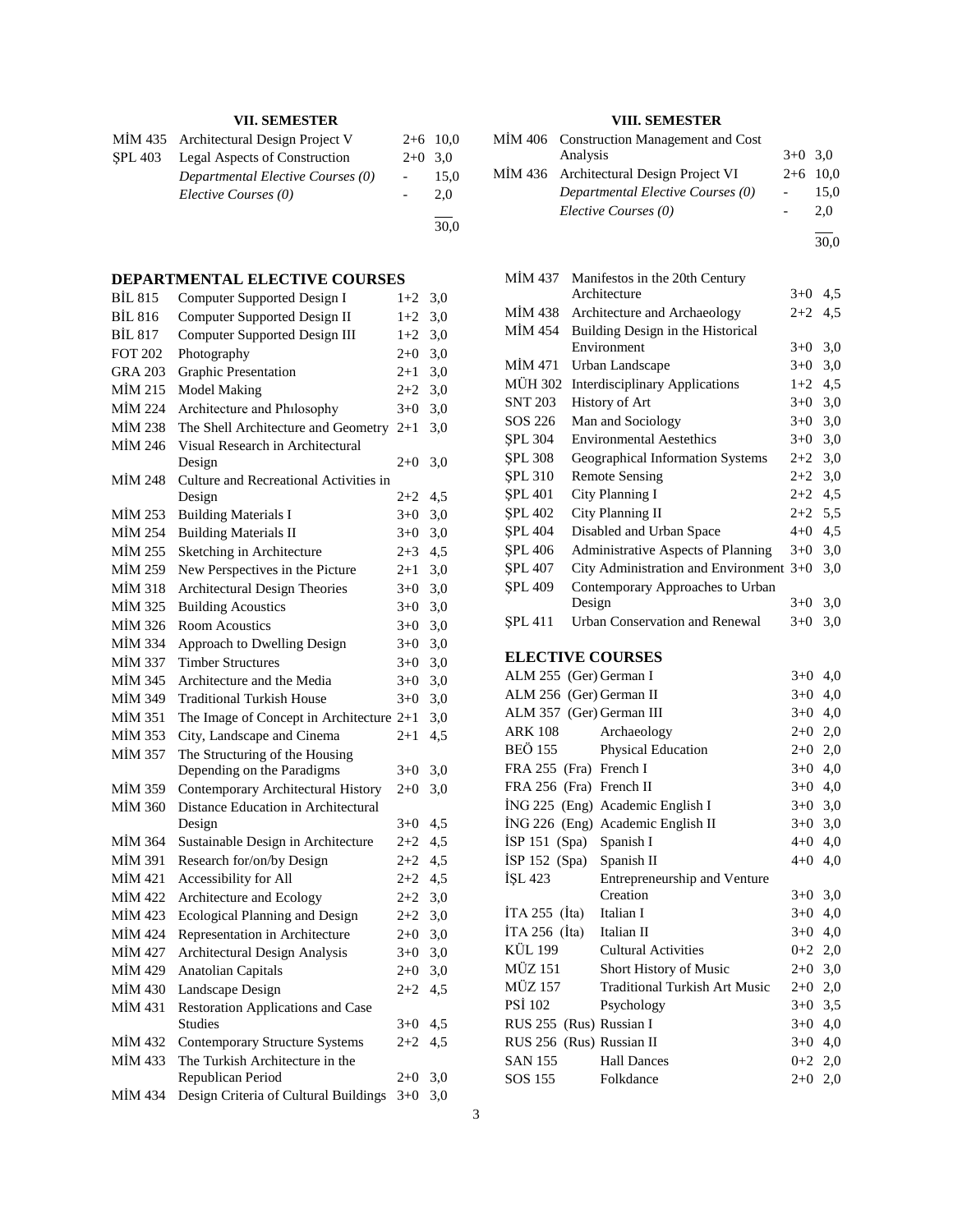| THU 203 | <b>Community Services</b> | $0+2$ 3.0 |  |
|---------|---------------------------|-----------|--|
| TİY 121 | Introduction to Theatre   | $2+0$ 3,0 |  |
| TÜR 120 | Turkish Sign Language     | $3+0$ 3,0 |  |

# **FOREIGN LANGUAGE COURSES**

|  | $ING 187$ (Eng) English I          | $3+0$ 3.0 |  |
|--|------------------------------------|-----------|--|
|  | $ING 188$ (Eng) English II         | $3+0$ 3.0 |  |
|  | ING 325 (Eng) Academic English III | $3+0$ 3.0 |  |
|  | ING 326 (Eng) Academic English IV  | $3+0$ 3.0 |  |

# **DEPARTMENT OF FASHION DESIGN**

 Fashion design department which was established in 2001. Normal education duration is 4.00 years; in addition, students can go to the English Preparotary School during one year. Education program can be classified as basic, supporting, professional and elective. After second year, students can produce their designs in application courses and they can develop themselves by the help of applications towards the market needs. After third year, students do their studies in computer in developed computer laboratories. Students can be easily focused on the different aspects of the fashion design profession by the elective courses, which are updated according to Fashion Design working area. Students who graduated from this department get the title of Fashion Designer. The Fashion Design Department which is department of School of Industrial Arts is located in main Campus of Anadolu University. The department is governed by one department head. The department is in collaboration with private sector and other universities.

Head : Assoc. Prof. Cafer ARSLAN

Deputy Head : Özgür CEYLAN

#### **PROGRAM**

|                | <b>I. SEMESTER</b>                      |                          |      |                | <b>II. SEMESTER</b>                    |                          |      |
|----------------|-----------------------------------------|--------------------------|------|----------------|----------------------------------------|--------------------------|------|
|                | MOD 103 Introduction to Design          | $2+2$ 5,0                |      | <b>BIL 150</b> | Fundamentals of Information            |                          |      |
|                | MOD 119 Basic Art Principles I          | $4+3$ 8,0                |      |                | Technology                             | $4 + 0$                  | 5,0  |
| TÜR 125        | Turkish Language I                      | $2+0$                    | 2,0  |                | MOD 112 Presentation Techniques        | $2 + 2$                  | 4,0  |
|                | Departmental Elective Courses (2)       | $\overline{\phantom{a}}$ | 8.0  |                | MOD 120 Basic Art Principles II        | $4 + 3$                  | 8,0  |
|                | Elective Courses (2)                    |                          | 4,0  | <b>TÜR 126</b> | Turkish Language II                    | $2+0$                    | 2.0  |
|                | Foreign Language Courses (1)            | $\overline{\phantom{0}}$ | 3,0  |                | Departmental Elective Courses (2)      | $\overline{\phantom{a}}$ | 8,0  |
|                |                                         |                          | 30,0 |                | Foreign Language Courses (1)           | $\blacksquare$           | 3,0  |
|                |                                         |                          |      |                |                                        |                          | 30,0 |
|                | <b>III. SEMESTER</b>                    |                          |      |                | <b>IV. SEMESTER</b>                    |                          |      |
|                | MOD 201 Fashion Design I                | $4+4$ 8,0                |      |                | MOD 202 Fashion Design II              | $4 + 4$                  | 8,0  |
|                | MOD 203 Pattern Application I           | $2+2$ 4,0                |      |                | MOD 204 Pattern Application II         | $2+2$                    | 4,0  |
|                | MOD 219 Fashion Illustration I          | $2+2$ 4,0                |      |                | MOD 220 Fashion Illustration II        | $2+2$ 5.0                |      |
|                | MOD 225 Textile Materials I             | $3+0$ 3,0                |      |                | MOD 226 Textile Materials II           | $3+0$ 3.0                |      |
|                | MOD 227 Introduction to Computer Aided  |                          |      |                | MOD 228 Introduction to Computer Aided |                          |      |
|                | Design I                                | $3+2$ 5,0                |      |                | Design II                              | $3+2$                    | 5.0  |
| <b>TAR 165</b> | Atatürk's Principles and History of     |                          |      | <b>TAR 166</b> | Atatürk's Principles and History of    |                          |      |
|                | <b>Turkish Revolution I</b>             | $2+0$ 2,0                |      |                | <b>Turkish Revolution II</b>           | $2+0$                    | 2,0  |
|                | Departmental Elective Courses (1)       |                          | 4,0  |                | Departmental Elective Courses (1)      |                          | 3,0  |
|                |                                         |                          | 30,0 |                |                                        |                          | 30.0 |
|                | <b>V. SEMESTER</b>                      |                          |      |                | <b>VI. SEMESTER</b>                    |                          |      |
|                | MOD 303 Fashion Design III              | $4+4$ 8,0                |      |                | MOD 304 Fashion Design IV              | $4 + 4$                  | 8,0  |
|                | MOD 305 Pattern Application III         | $2+2$ 4,0                |      |                | MOD 306 Pattern Application IV         | $2+2$                    | 4,0  |
|                | MOD 307 Fashion History I               | $2+0$ 3,0                |      |                | MOD 308 Fashion History II             | $2+0$                    | 3,0  |
|                | MOD 321 Textile Finishing               | $2+2$ 4,0                |      |                | MOD 324 Fabric Design                  | $2+2$                    | 5,0  |
|                | MOD 323 CAD/CAM Applications in Fashion |                          |      |                | MOD 326 Printing Design                | $2+2$                    | 4.0  |
|                | and Textile Design                      | $3+2$ 5,0                |      |                | Departmental Elective Courses (1)      |                          | 4,0  |
|                | Departmental Elective Courses (1)       |                          | 3,0  |                | Elective Courses (1)                   |                          | 2,0  |
|                | Elective Courses (1)                    |                          | 3,0  |                |                                        |                          | 30.0 |
|                |                                         |                          | 30.0 |                |                                        |                          |      |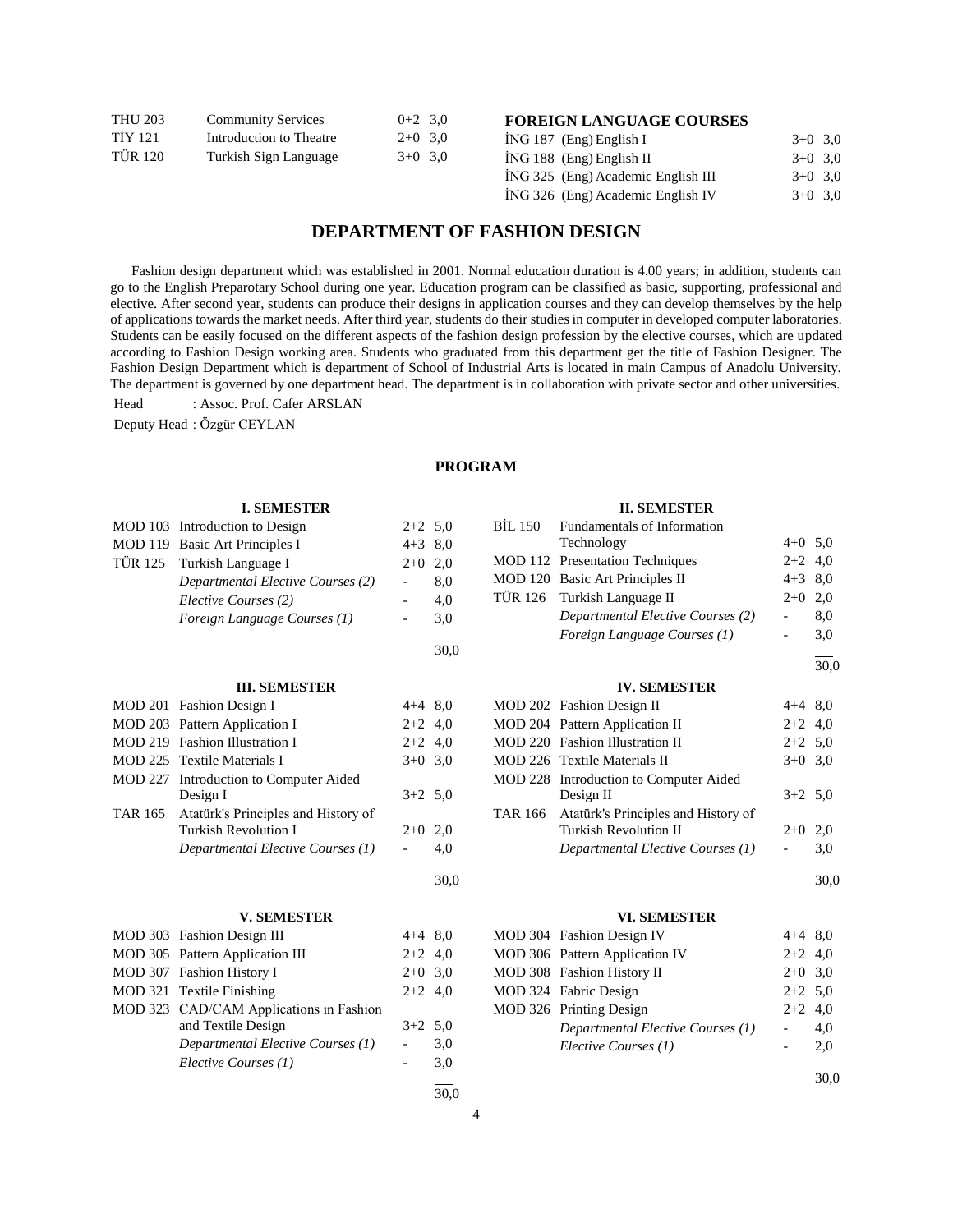# **VII. SEMESTER**

| MOD 405 Fashion Design V             | $4+4$ 8.0 |     |
|--------------------------------------|-----------|-----|
| MOD 409 Advanced Pattern and Draping | $2+2$ 4,0 |     |
| MOD 411 Experimental Design          | $3+2$ 5.0 |     |
| Departmental Elective Courses (2)    |           | 8.0 |
| Elective Courses (2)                 |           | 5.0 |
|                                      |           |     |

30,0

**DEPARTMENTAL ELECTIVE COURSES**

| <b>EST 102</b>          | Aesthetics                            | $2+0$   | 3,0 |
|-------------------------|---------------------------------------|---------|-----|
| <b>FOT 201</b>          | <b>Basic Photography</b>              | $2 + 2$ | 5,0 |
| GRA 314                 | Graphic Design                        | $2+2$   | 4,0 |
| <b>HUK 376</b>          | Design Law                            | $2 + 0$ | 3,0 |
| <b>MOD 107</b>          | Drawing and Painting                  | $2+2$   | 5,0 |
| <b>MOD 113</b>          | Figure Drawing I                      | $2 + 1$ | 4,0 |
| <b>MOD 114</b>          | Figure Drawing II                     | $2 + 1$ | 4,0 |
| <b>MOD 115</b>          | <b>Basic Sewing Techniques I</b>      | $2+2$   | 5,0 |
| <b>MOD 116</b>          | <b>Basic Sewing Techniques II</b>     | $2+2$   | 5,0 |
| <b>MOD 118</b>          | Technical Drawing in Clothing         |         |     |
|                         | Design                                | $2+2$   | 4,0 |
| MOD 122                 | <b>Basic Pattern Making</b>           | $1+1$   | 2,0 |
| MOD 124                 | <b>Clothing Culture</b>               | $2+0$   | 2,0 |
| <b>MOD 211</b>          | Professional Application Techniques   | $2 + 2$ | 4,0 |
| <b>MOD 215</b>          | Color Theory                          | $1 + 1$ | 2,0 |
| <b>MOD 218</b>          | <b>Fashion Production Application</b> | $2+1$   | 3,0 |
| <b>MOD 224</b>          | Ready-made Clothing Business          |         |     |
|                         | Management                            | $2+0$   | 3,0 |
| <b>MOD 309</b>          | Computer Aided Pattern Design         | $3+2$   | 5,0 |
| <b>MOD 310</b>          | <b>Fashion Photography</b>            | $2+2$   | 4,0 |
| <b>MOD 312</b>          | Ready to Wear Production Methods      | $2 + 2$ | 4,0 |
| <b>MOD 314</b>          | Made to Order Clothing Production     |         |     |
|                         | Methods                               | $2+2$   | 4,0 |
| <b>MOD 317</b>          | Surface Design                        | $3+0$   | 4,0 |
| <b>MOD 318</b>          | <b>Screen Printing</b>                | $2+2$   | 4,0 |
| <b>MOD 331</b>          | Pattern Development                   | $2+2$   | 4,0 |
| <b>MOD 333</b>          | Natural Dyeing and Printing           |         |     |
|                         | Applications                          | $2+1$   | 3,0 |
| MOD 337                 | <b>Fabric Dieing</b>                  | $2+1$   | 3,0 |
| MOD 403                 | <b>Accessory Design</b>               | $2 + 2$ | 4,0 |
| <b>MOD 404</b>          | Shop Window Design                    | $2+2$   | 4,0 |
| <b>MOD 407</b>          | <b>Batik</b>                          | $2+2$   | 4,0 |
| <b>MOD 441</b>          | <b>Artistic Illustration</b>          | $2+2$   | 4,0 |
| <b>ELECTIVE COURSES</b> |                                       |         |     |

| ALM 175 (Ger) German I | $3+0$ 3,0 |  |
|------------------------|-----------|--|
|                        |           |  |

# **VIII. SEMESTER**

| MOD 402 Portfolio Design          | $2+2$ 4.0 |      |
|-----------------------------------|-----------|------|
| MOD 406 Fashion Show Project      | $4+4$ 8.0 |      |
| Departmental Elective Courses (3) |           | 12.0 |
| Elective Courses (2)              |           | 6.0  |
|                                   |           |      |

30,0

| ALM 176 (Ger) German II |                                         | $3+0$     | 3,0 |
|-------------------------|-----------------------------------------|-----------|-----|
| <b>BEÖ 155</b>          | <b>Physical Education</b>               | $2+0$     | 2,0 |
| FRA 175 (Fra) French I  |                                         | $3+0$     | 3,0 |
| FRA 176 (Fra) French II |                                         | $3+0$     | 3,0 |
| ILT 212                 | Non-Verbal Communication                | $3+0$     | 3,0 |
|                         | ING 225 (Eng) Academic English I        | $3+0$     | 3,0 |
|                         | ING 226 (Eng) Academic English II       | $3+0$     | 3,0 |
| İSP 151 (Spa)           | Spanish I                               | $4 + 0$   | 4,0 |
| $ISP 152$ (Spa)         | Spanish II                              | $4 + 0$   | 4.0 |
| $ITA 255$ (Ita)         | Italian I                               | $3+0$     | 4,0 |
| $ITA 256$ (Ita)         | Italian II                              | $3+0$ 4,0 |     |
| KOZ 403                 | <b>Cosmetic Preparations</b>            | $2+0$     | 2,0 |
| KÜL 199                 | <b>Cultural Activities</b>              | $0+2$ 2,0 |     |
| <b>MOD 316</b>          | <b>Effective Speech and Criticizing</b> |           |     |
|                         | Thinking                                | $1+1$     | 2,0 |
| <b>MOD 319</b>          | Pattern Design                          | $2+2$     | 3,0 |
| <b>MOD 320</b>          | <b>Interactive Pattern Design</b>       | $2+2$     | 3,0 |
| <b>MOD 339</b>          | History of Clothing in Anatolia         | $2+0$     | 3,0 |
| <b>MOD 439</b>          | Brand Research and                      |           |     |
|                         | Management                              | $1+1$     | 3,0 |
| <b>MOD 453</b>          | <b>Style Consultancy</b>                | $2+0$     | 3,0 |
| PZL 401                 | Marketing                               | $2+0$     | 3,0 |
| <b>RSM 152</b>          | Painting                                | $2+0$     | 4,0 |
| <b>SAN 304</b>          | Contemporary Art and It's               |           |     |
|                         | Interpretation                          | $2+0$     | 3,0 |
| <b>SNT 155</b>          | <b>History of Art</b>                   | $2+0$     | 2,0 |
| <b>THU 201</b>          | <b>Community Services</b>               | $0 + 2$   | 2,0 |
| <b>THU 203</b>          | <b>Community Services</b>               | $0 + 2$   | 3,0 |
| <b>TÜR 120</b>          | Turkish Sign Language                   | $3+0$     | 3,0 |
|                         |                                         |           |     |

# **FOREIGN LANGUAGE COURSES**

|  | $ING 187$ (Eng) English I          | $3+0$ 3.0 |  |
|--|------------------------------------|-----------|--|
|  | $ING 188$ (Eng) English II         | $3+0$ 3.0 |  |
|  | ING 325 (Eng) Academic English III | $3+0$ 3.0 |  |
|  | ING 326 (Eng) Academic English IV  | $3+0$ 3.0 |  |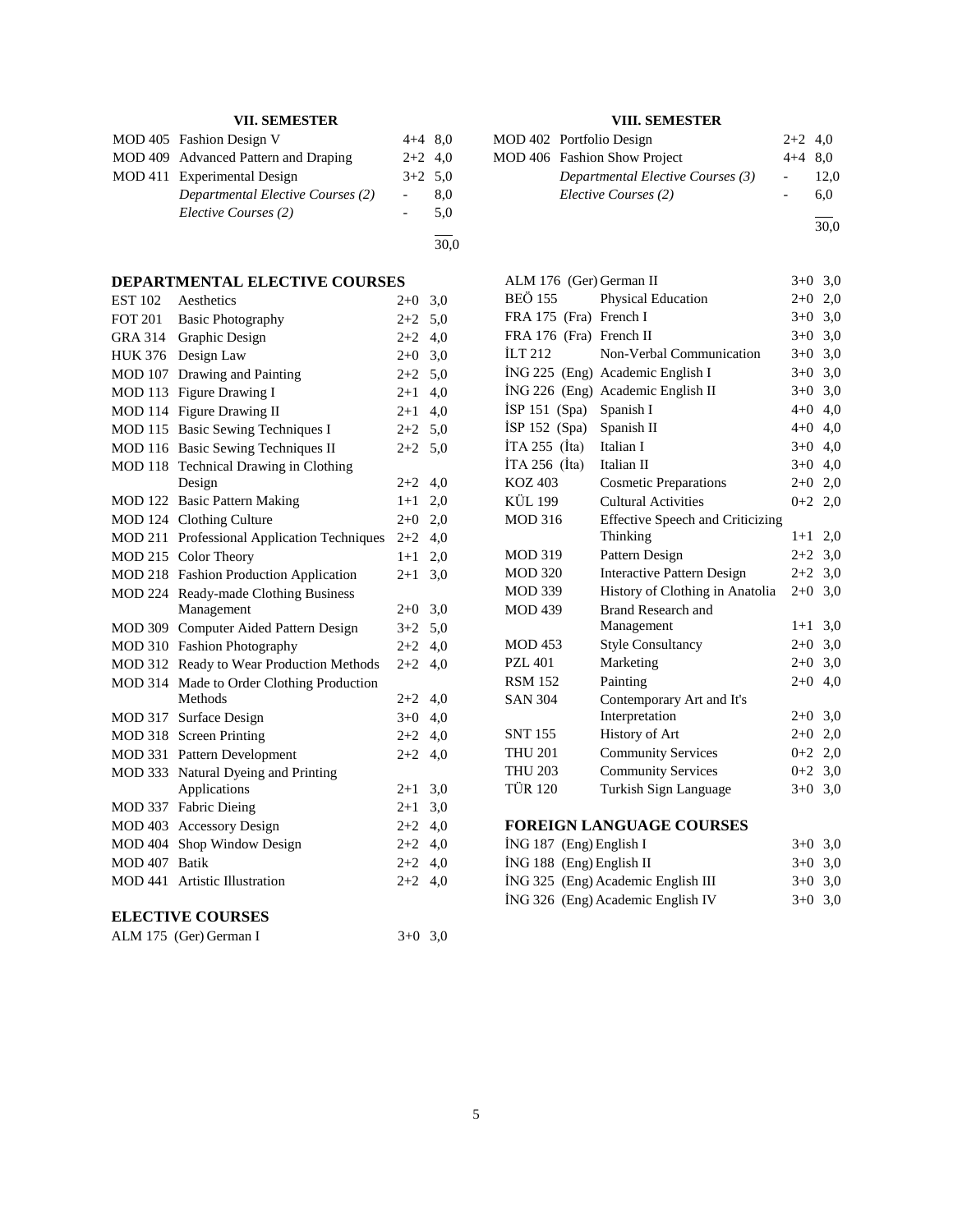# **DEPARTMENT OF INDUSTRIAL DESIGN**

 In globalized world, concept of Industrial design gets an important place in production, while products get importance both in function and in aesthetic by increasing competition in markets. Definition of industrial design, which is designing and making visual and functional definition of every mass produced products, emphasizes the place of this science in industrial field. In Industrial Design Department; which established in 2000; computer aided design education which is a requirement of contemporary design education, is supported by softwares which are products of latest technology. Design studios, computer laboratories and workshops supply transition from theory to application. Students graduated from Industrial Design Department get the title of INDUSTRIAL DESİGNER. They can work as freelance designers and as designers in firms and government establishments' research and development departments and also in design studios.

30,0

| Head | : Emre TÜFEKÇİOĞLU |
|------|--------------------|
|------|--------------------|

```
Deputy Head : Atınç ÖZDEMİR
```
# **I. SEMESTER**

|                | ENT 110 Introduction to Industrial Design | $2+0$ 4.0 |            |
|----------------|-------------------------------------------|-----------|------------|
| <b>ENT 129</b> | Design Drawing I                          | $2+1$ 5.0 |            |
|                | ENT 131 Technical Drawing of Industrial   |           |            |
|                | Product I                                 | $2+1$ 4,0 |            |
|                | ENT 133 Basic Design Studio I             |           | $5+4$ 12.0 |
|                | TÜR 125 Turkish Language I                | $2+0$ 2.0 |            |
|                | Foreign Language Courses (1)              |           | 3.0        |
|                |                                           |           |            |

#### **III. SEMESTER**

| <b>ENT 221</b> | History of Industrial Design II                  | $2+0$ 4,0 |            |
|----------------|--------------------------------------------------|-----------|------------|
| <b>ENT 224</b> | Ergonomics and Accessibility                     | $2+0$ 4,0 |            |
| <b>ENT 228</b> | Visualization in Digital Environment I $2+1$ 4,0 |           |            |
|                | ENT 235 Product Design I                         |           | $6+6$ 12,0 |
|                | MLZ 219 Material Science                         | $2+0$ 4,0 |            |
|                | TAR 165 Atatürk's Principles and History of      |           |            |
|                | Turkish Revolution I                             | $2+0$ 2.0 |            |
|                |                                                  |           |            |
|                |                                                  |           | 30.0       |

#### **V. SEMESTER**

| ENT 206 Manufacturing Methods     | $3+0$ 4.0  |     |
|-----------------------------------|------------|-----|
| ENT 222 Design and Communication  | $2+0$ 4.0  |     |
| ENT 337 Product Design III        | $6+6$ 12,0 |     |
| Departmental Elective Courses (2) | $\sim$     | 8.0 |
| Elective Courses (1)              |            | 2.0 |
|                                   |            |     |

#### **VII. SEMESTER**

| ENT 435 Design Law                         | $3+0$ 4.0  |     |
|--------------------------------------------|------------|-----|
| ENT 437 Professional Relations and Project |            |     |
| Management                                 | $3+0$ 4.0  |     |
| ENT 439 Product Design V                   | $6+6$ 12,0 |     |
| ENT 441 Portfolio Design I                 | $2+2$ 4.0  |     |
| Departmental Elective Courses (1)          |            | 4.0 |
| Elective Courses (1)                       |            | 2,0 |
|                                            |            |     |

# **PROGRAM**

#### **II. SEMESTER**

| BİL 150        | Fundamentals of Information             |           |            |
|----------------|-----------------------------------------|-----------|------------|
|                | Technology                              | $4+0$ 5.0 |            |
| <b>ENT 118</b> | History of Industrial Design I          | $2+0$ 3,0 |            |
| <b>ENT 130</b> | Design Drawing II                       | $2+1$ 3.0 |            |
|                | ENT 132 Technical Drawing of Industrial |           |            |
|                | Product II                              | $2+1$ 3.0 |            |
|                | ENT 134 Basic Design Studio II          |           | $5+4$ 11,0 |
|                | TÜR 126 Turkish Language II             | $2+0$ 2.0 |            |
|                | Foreign Language Courses (1)            |           | 3.0        |

l 30,0

#### **IV. SEMESTER**

| ENT 236 Product Design II                                    |                 | $6+6$ 12,0 |
|--------------------------------------------------------------|-----------------|------------|
| ENT 343 Visualization in Digital Environment II 2+1 $\,$ 4.0 |                 |            |
| MEK 104 Statics Strength of Materials                        | $3+0$ 4.5       |            |
| TAR 166 Atatürk's Principles and History of                  |                 |            |
| <b>Turkish Revolution II</b>                                 | $2+0$ 2,0       |            |
| Departmental Elective Courses (1)                            | $\sim$ 10 $\pm$ | 3.5        |
| Elective Courses (1)                                         |                 | 4.0        |

l 30,0

#### **VI. SEMESTER**

| ENT 338 Product Design IV         |                          | $6+6$ 12,0 |
|-----------------------------------|--------------------------|------------|
| ENT 340 Design Research           | $3+0$ 4.0                |            |
| Departmental Elective Courses (2) | $\overline{\phantom{a}}$ | 8.0        |
| Elective Courses (2)              |                          | 6.0        |
|                                   |                          | 30,0       |

# **VIII. SEMESTER**

| ENT 442 Portfolio Design II       | $2+2$ 4.0 |            |
|-----------------------------------|-----------|------------|
| ENT 452 Product Design VI         |           | $5+4$ 14,0 |
| Departmental Elective Courses (2) |           | 8.0        |
| Elective Courses (1)              |           | 4.0        |
|                                   |           |            |

30,0

 $\frac{1}{30.0}$ 

30,0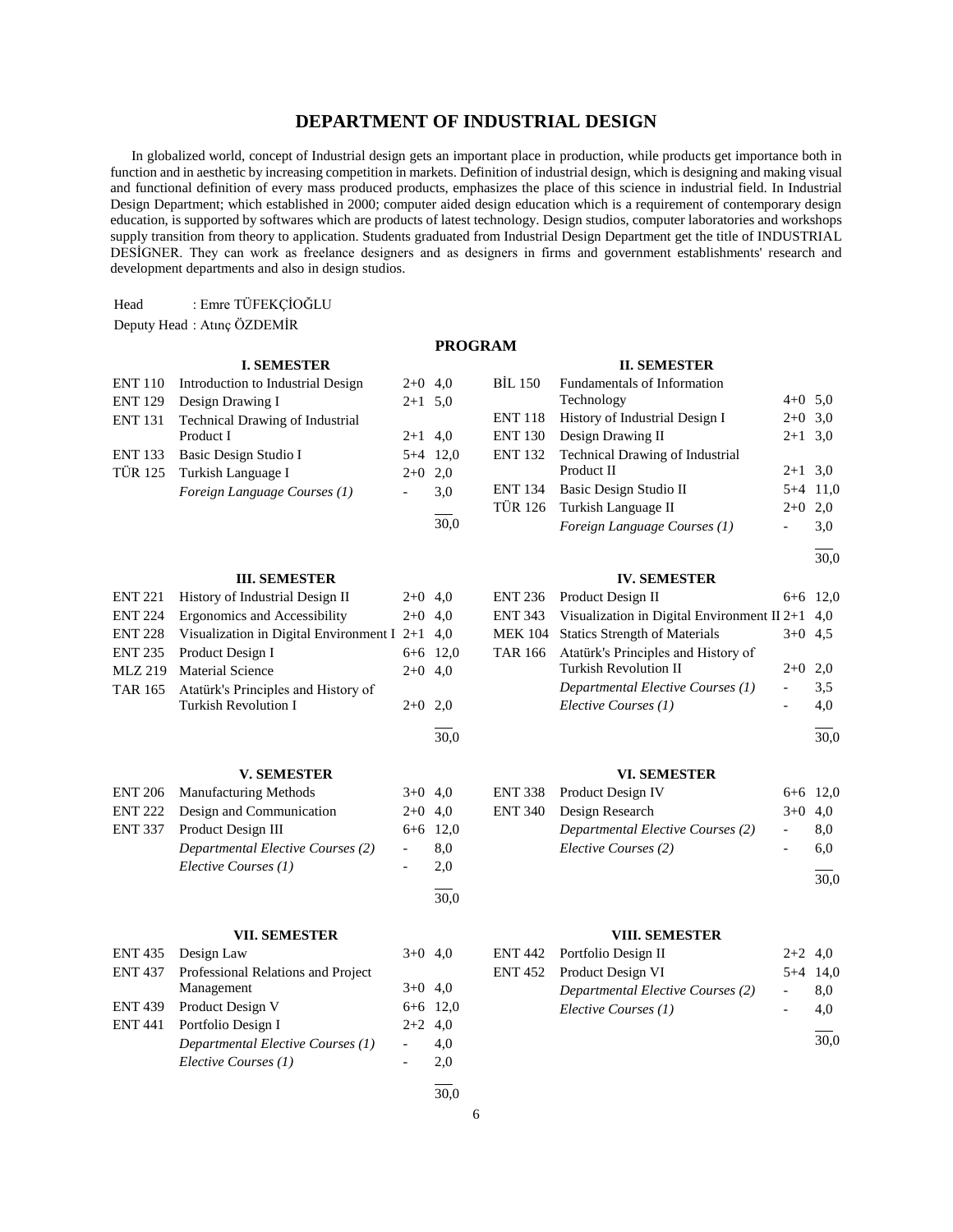# **DEPARTMENTAL ELECTIVE COURSES**

| <b>CAM 443</b> | <b>Glass Techniques</b>                         | $2+2$     | 4,5 |
|----------------|-------------------------------------------------|-----------|-----|
| <b>ENT 223</b> | Methods of Maquette Making                      | $2 + 2$   | 3,5 |
| <b>ENT 313</b> | Visual Perception                               | $2 + 0$   | 3,0 |
| <b>ENT 314</b> | <b>Brand in Product Design</b>                  | $2 + 0$   | 3,0 |
| <b>ENT 318</b> | Metals in Industrial Manufacturing              | $2 + 0$   | 4,0 |
| <b>ENT 319</b> | Color                                           | $2+1$     | 4,5 |
| <b>ENT 320</b> | Furniture Design                                | $2+1$     | 4,0 |
| <b>ENT 322</b> | Packaging Design                                | $2 + 1$   | 4,0 |
| <b>ENT 324</b> | Space Design                                    | $2 + 1$   | 4,0 |
| <b>ENT 325</b> | Mechanisms and Machine Dynamics                 | $^{2+1}$  | 4,5 |
| <b>ENT 327</b> | Plastics in Production                          | $2 + 1$   | 4,5 |
| <b>ENT 328</b> | <b>Industrial Ceramic Design</b>                | $2 + 1$   | 4,0 |
| <b>ENT 330</b> | Game and Toy Design                             | $2 + 1$   | 4,0 |
| <b>ENT 331</b> | <b>Detail Analyses</b>                          | $2+0$     | 3,0 |
| <b>ENT 332</b> | <b>Experimental Design Approaches</b>           | 2+1       | 4,0 |
| <b>ENT 333</b> | Design Management                               | $3+0$     | 4,0 |
| <b>ENT 334</b> | Visualization in Virtual Medium                 | $2 + 1$   | 4,0 |
| <b>ENT 336</b> | Product Design for Disabled                     | $2 + 0$   | 4,0 |
| <b>ENT 341</b> | Desingn and Solid Geometry                      | $^{2+1}$  | 3,0 |
| <b>ENT 342</b> | Wood Materials at Industrial Product            | $2+0$     | 4,0 |
| <b>ENT 346</b> | Cinema and Design                               | $2 + 0$   | 2,0 |
| <b>ENT 348</b> | Visualization in Digital Environment            |           |     |
|                | Ш                                               | $^{2+1}$  | 4,0 |
| <b>ENT 415</b> | <b>Advanced Model Making Techniques</b>         | $2+2$     | 4,5 |
| <b>ENT 416</b> | <b>Verbal Communication Technics</b>            | $2+0$     | 3,0 |
| <b>ENT 417</b> | City Furniture Design                           | $2 + 2$   | 4,5 |
| <b>ENT 418</b> | <b>Cost Conception Product Design</b>           | $3+0$     | 4,5 |
| <b>ENT 420</b> | Quality Control in Production                   | $3+0$     | 4,5 |
| <b>ENT 421</b> | Development of New Product                      | $2 + 1$   | 4,0 |
| <b>ENT 424</b> | <b>System Design</b>                            | $3+0$     | 4,5 |
| ENT 425        | Design and Quality                              | $2 + 0$   | 4,0 |
| ENT 427        | Virtual Medium Design                           | $2 + 1$   | 4,5 |
| <b>ENT 429</b> | Design and Application Criteria in              |           |     |
|                | Kitchens                                        | $2 + 1$   | 4,5 |
| <b>ENT 430</b> | Design and Motion Picture                       | $3 + 0$   | 4,5 |
| <b>ENT 431</b> | Illustration                                    | 2+2       | 4,5 |
| <b>ENT 432</b> | Quality Improvement Techniques in<br>Production | $2+0$     | 4,5 |
| <b>ENT 433</b> | Design Theory                                   | $2+1$ 4,5 |     |
| <b>ENT 434</b> | Media and Design                                | $2 + 2$   | 4,0 |
| <b>ENT 436</b> | Design and Science                              | $2 + 1$   | 3,0 |
| <b>ENT 443</b> | Visual Communication                            | $2 + 1$   | 4,0 |
| <b>ENT 445</b> | <b>Culture and Design</b>                       | 2+1       | 4,5 |
| <b>ENT 447</b> | Form, Material and Function                     | $2 + 2$   | 4,0 |
| <b>ENT 451</b> | <b>Advanced Product Design</b>                  | $3+0$     | 4,0 |
| <b>ENT 455</b> | Data Analysis in Design Process                 | $2 + 1$   | 3,0 |
| <b>ENT 457</b> | Sustainable Design Studio                       | $3+0$     | 4,0 |
| <b>EST 303</b> | Aesthetics                                      | $3+0$     | 4,5 |
| <b>FOT 201</b> | <b>Basic Photography</b>                        | $2+2$     | 5,0 |
| <b>FOT 304</b> | <b>Industrial Photography</b>                   | $3 + 0$   | 4,0 |
|                |                                                 |           |     |

| <b>KÜL 105</b>                                                                                               | <b>History of Culture</b>         | $2+0$     | 3,0 |
|--------------------------------------------------------------------------------------------------------------|-----------------------------------|-----------|-----|
| <b>MOD 403</b>                                                                                               | <b>Accessory Design</b>           | $2+2$     | 4,0 |
| <b>MOD 404</b>                                                                                               | Shop Window Design                | $2+2$     | 4,0 |
| MOD 412                                                                                                      | Jewellery Design                  | $2+2$     | 4,0 |
| <b>TİP 301</b>                                                                                               | Typography                        | $2+1$     | 4,5 |
|                                                                                                              |                                   |           |     |
| <b>ELECTIVE COURSES</b>                                                                                      |                                   |           |     |
| ALM 175 (Ger) German I                                                                                       |                                   | $3+0$ 3,0 |     |
| ALM 176 (Ger) German II                                                                                      |                                   | $3+0$     | 3,0 |
| <b>ARK 105</b>                                                                                               | <b>Anatolian Civilizations</b>    | $2 + 0$   | 4,0 |
| <b>ARK 108</b>                                                                                               | Archaeology                       | $2+0$     | 2,0 |
| <b>BAS 445</b>                                                                                               | Techniques of Printmaking I       | $2 + 1$   | 3,0 |
| <b>BAS 446</b>                                                                                               | Techniques of Printmaking II      | $2 + 1$   | 3,0 |
| <b>BEÖ 155</b>                                                                                               | Physical Education                | $2 + 0$   | 2,0 |
| <b>ENT 220</b>                                                                                               | Iconographical Analysis           | $2 + 0$   | 3,5 |
| <b>ENT 226</b>                                                                                               | Visual Thinking and Sketching     | $4 + 0$   | 4,0 |
| <b>FEL 203</b>                                                                                               | Philosophy of Art I               | $2+0$     | 3,0 |
| <b>FEL 204</b>                                                                                               | Philosophy of Art II              | $2+0$     | 3,0 |
| FRA 175 (Fra) French I                                                                                       |                                   | $3+0$     | 3,0 |
| FRA 176 (Fra) French II                                                                                      |                                   | $3+0$     | 3,0 |
| <b>HUK 252</b>                                                                                               | Labor Law                         | $2+0$ 2,5 |     |
|                                                                                                              | İNG 225 (Eng) Academic English I  | $3+0$ 3,0 |     |
|                                                                                                              | İNG 226 (Eng) Academic English II | $3+0$     | 3,0 |
| İŞL 423                                                                                                      | Entrepreneurship and Venture      |           |     |
|                                                                                                              | Creation                          | $3+0$     | 3,0 |
| ITA 203 $(Ita)$                                                                                              | Occupational Italian I            | $2+0$     | 2,0 |
| İTA 204 (İta)                                                                                                | Occupational Italian II           | $2 + 0$   | 2,0 |
| $ITA 255$ (Ita)                                                                                              | Italian I                         | $3+0$     | 4,0 |
| <b>KÜL 199</b>                                                                                               | <b>Cultural Activities</b>        | $0 + 2$   | 2,0 |
| <b>MİT 301</b>                                                                                               | Mythology                         | $2 + 0$   | 2,5 |
| MÜZ 151                                                                                                      | Short History of Music            | $2 + 0$   | 3,0 |
| <b>PSI 303</b>                                                                                               | Art Psychology                    | $2 + 0$   | 3,0 |
| <b>RSM 152</b>                                                                                               | Painting                          | $2 + 0$   | 4,0 |
| <b>SAN 304</b>                                                                                               | Contemporary Art and It's         |           |     |
|                                                                                                              | Interpretation                    | $2+0$ 3,0 |     |
| <b>SNT 155</b>                                                                                               | History of Art                    | $2+0$ 2,0 |     |
| <b>SNT 340</b>                                                                                               | History of European Art           | $2 + 0$   | 2,0 |
| SOS 155                                                                                                      | Folkdance                         | $2 + 0$   | 2,0 |
| SOS 309                                                                                                      | Anthropology                      | $2 + 0$   | 3,0 |
| SOS 352                                                                                                      | Sociology of Art                  | $2+0$ 3,0 |     |
| <b>TAR 307</b>                                                                                               | History of Civilization           | $2+0$ 3,0 |     |
| <b>THU 201</b>                                                                                               | <b>Community Services</b>         | $0+2$ 2,0 |     |
| <b>TİY 153</b>                                                                                               | Drama                             | $2+0$ 3,0 |     |
| <b>TÜR 120</b>                                                                                               | Turkish Sign Language             | $3+0$     | 3,0 |
|                                                                                                              |                                   |           |     |
|                                                                                                              | FOREIGN LANGUAGE COURSES          |           |     |
| $\overline{N}$ $\overline{C}$ 107 $\overline{C}$ $\overline{D}$ $\overline{M}$ $\overline{L}$ $\overline{L}$ |                                   |           |     |

| ING 187 (Eng) English I            | $3+0$ 3.0 |  |
|------------------------------------|-----------|--|
| $ING 188$ (Eng) English II         | $3+0$ 3.0 |  |
| ING 325 (Eng) Academic English III | $3+0$ 3.0 |  |
| ING 326 (Eng) Academic English IV  | $3+0$ 3.0 |  |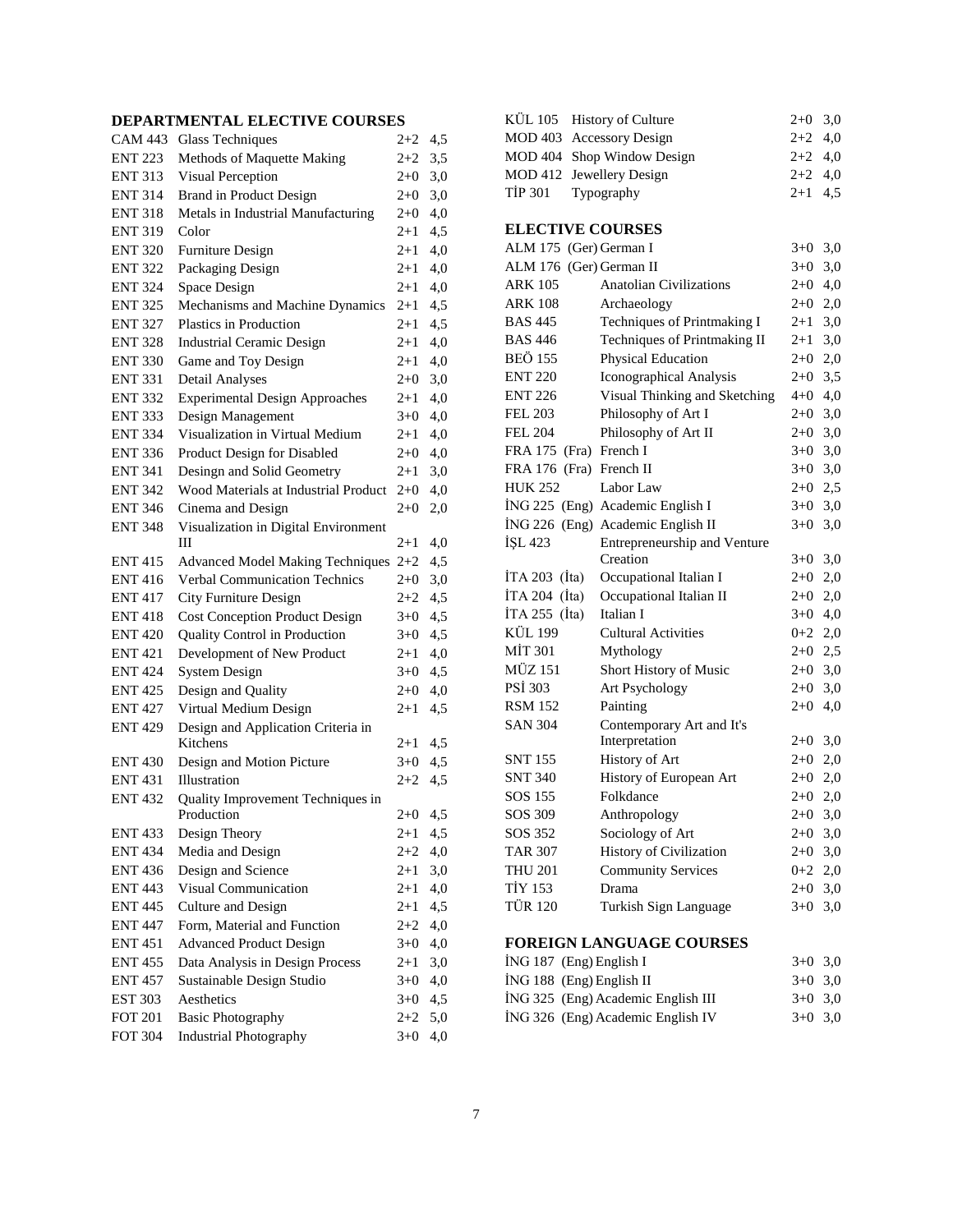# **DEPARTMENT OF INTERIOR DESIGN**

 The Interior Design Department was established in 1991 to educate original and contemporary interior designers. Students are admitted by the central student selection and placement examination system. In the department where education is carried out in accordance with the requirements of the age, the curriculum is based on the complementary and supporting characteristics of the technical, theoretical and practical courses. "Interior Design Project" and "Furniture Design" courses, where different design problems and conceptual designs are evaluated and solved, form the basis of the education program. In this scope; the designated spaces are evaluated in terms of practice, aesthetic and symbolic functions in accordance with the physical needs, mental characteristics and actions of the individuals. Graduated students who are equipped with education and experience in order to prepare drawings and documents related to construction site supervision, building systems, building information related to interior space, equipment, materials and equipment, researching by identifying and investigating problems related to the ability of spaces to be functional and qualified and investigating by adding creativity and aesthetic knowledge is expected. Graduates of the 4-year undergraduate education department are members of the Chamber of Interior Architects with the title of "Interior Architecture". Within this scope, they can design individual projects and applications as well as finding job opportunities in design studios or in public departments.

Head : Prof. B. Burak KAPTAN

#### **PROGRAM**

|                | <b>I. SEMESTER</b>                  |                          |            |                | <b>II. SEMESTER</b>                   |                          |            |
|----------------|-------------------------------------|--------------------------|------------|----------------|---------------------------------------|--------------------------|------------|
| <b>ICT 105</b> | Sketching in Design                 | $1+2$ 4,0                |            | <b>BIL 180</b> | Introduction to Computer Presentation |                          |            |
| <b>İCT 109</b> | Introduction to Interior Design     | $2+0$ 3,0                |            |                | Techniques                            | $3+0$ 3,0                |            |
| <b>SAN 101</b> | <b>Basic Design I</b>               | $3+6$ 8,0                |            | <b>ICT 110</b> | Introduction to Design of Space       | $2+3$ 5.0                |            |
| <b>TRS 107</b> | <b>Technical Drawing</b>            | $3+3$ 7,0                |            | <b>İCT 205</b> | Ergonomics                            | $2+0$ 3.0                |            |
| <b>TÜR 125</b> | Turkish Language I                  | $2+0$                    | 2,0        | <b>PPT 112</b> | Perspective                           | $1+2$ 4,0                |            |
|                | Elective Courses (1)                |                          | 3,0        | <b>SAN 102</b> | <b>Basic Design II</b>                | $3+6$ 8,0                |            |
|                | Foreign Language Courses (1)        | $\overline{\phantom{a}}$ | 3,0        | <b>TÜR 126</b> | Turkish Language II                   | $2+0$ 2,0                |            |
|                |                                     |                          |            |                | Elective Courses (1)                  |                          | 2,0        |
|                |                                     |                          | 30,0       |                | Foreign Language Courses (1)          | $\overline{\phantom{a}}$ | 3,0        |
|                |                                     |                          |            |                |                                       |                          | 30,0       |
|                | <b>III. SEMESTER</b>                |                          |            |                | <b>IV. SEMESTER</b>                   |                          |            |
| <b>ICT 106</b> | Visual Communication Techniques     | $2+1$ 3.0                |            | <b>İCT 202</b> | Interior Design Project II            |                          | $4+4$ 10,0 |
| <b>İÇT 201</b> | Interior Design Project I           |                          | $4+4$ 10,0 | İÇT 214        | Introduction to Furniture Design      | $2+0$ 3,0                |            |
| <b>İCT 215</b> | <b>Structural Materials</b>         | $2+0$ 3.0                |            | İÇT 218        | <b>Construction II</b>                | $2+0$ 3.0                |            |
| İÇT 217        | Construction I                      | $2+0$ 3,0                |            | <b>İCT 302</b> | Histories of Interior Design and      |                          |            |
| <b>İCT 301</b> | Histories of Interior Design and    |                          |            |                | Furniture II                          | $2+0$ 3.0                |            |
|                | Furniture I                         | $2+0$ 3.0                |            | <b>SNT 252</b> | History of Art II                     | $2 + 0$                  | 3,0        |
| <b>SNT 251</b> | History of Art I                    | $2+0$ 3.0                |            | <b>TAR 166</b> | Atatürk's Principles and History of   |                          |            |
| <b>TAR 165</b> | Atatürk's Principles and History of |                          |            |                | <b>Turkish Revolution II</b>          | $2 + 0$                  | 2,0        |
|                | <b>Turkish Revolution I</b>         | $2+0$ 2,0                |            |                | Departmental Elective Courses (2)     |                          | 6,0        |
|                | Departmental Elective Courses (1)   |                          | 3,0        |                |                                       |                          | 30,0       |
|                |                                     |                          | 30.0       |                |                                       |                          |            |
|                | <b>V. SEMESTER</b>                  |                          |            |                | <b>VI. SEMESTER</b>                   |                          |            |
| <b>BİL 385</b> | Computer Aided Design (CAD) I       | $2+2$ 4,0                |            | <b>İCT 304</b> | <b>Interior Design Project IV</b>     |                          | $4+4$ 10,0 |
| <b>İCT 303</b> | Interior Design Project III         | $4 + 4$                  | 10,0       | <b>İCT 318</b> | Furniture II                          | $2+1$ 5.0                |            |
| <b>İCT 317</b> | Furniture 1                         | $2+1$ 5,0                |            | <b>İCT 427</b> | Physical Environment Control II       | $2+0$ 3,0                |            |
| <b>İCT 326</b> | Physical Environment Control I      | $2+0$ 3,0                |            | <b>SNT 351</b> | History of Turkish Art                | $2+0$ 3.0                |            |
|                | Departmental Elective Courses (2)   | $\overline{\phantom{a}}$ | 6,0        |                | Departmental Elective Courses (3)     | $\overline{\phantom{a}}$ | 9,0        |
|                | Elective Courses (1)                | $\overline{\phantom{a}}$ | 2,0        |                |                                       |                          |            |
|                |                                     |                          |            |                |                                       |                          | 30,0       |
|                |                                     |                          | 30,0       |                |                                       |                          |            |
|                |                                     |                          |            |                |                                       |                          |            |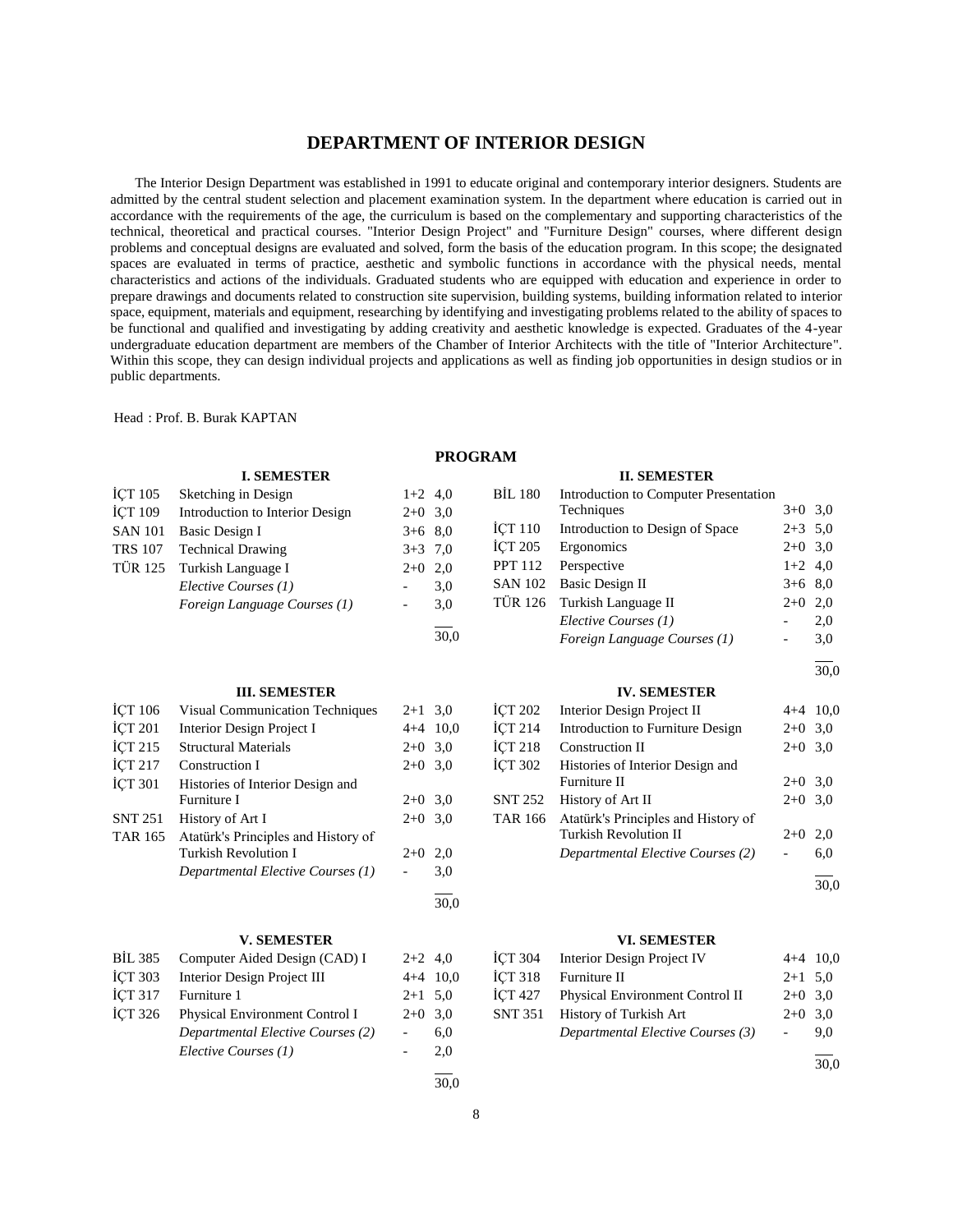#### **VII. SEMESTER**

|                | ENT 423 Design Law                | $2+0$ 3.0  |     |
|----------------|-----------------------------------|------------|-----|
| <b>İCT 403</b> | Interior Design Project V         | $4+4$ 12,0 |     |
| <b>İCT 431</b> | <b>Professional Practice</b>      | $2+1$ 3.0  |     |
| <b>İCT 449</b> | The Theory of Preservation        | $2+0$ 3.0  |     |
|                | Departmental Elective Courses (2) |            | 6,0 |
|                | Elective Courses (1)              |            | 3.0 |
|                |                                   |            |     |

30,0

# **DEPARTMENTAL ELECTIVE COURSES**

| <b>BİL 391</b> | Computer Aided Design (CAD) II                                 | $2 + 1$  | 3,0 |
|----------------|----------------------------------------------------------------|----------|-----|
| İÇT 112        | Sketching and Design Drawing                                   | $2 + 1$  | 4,0 |
| İÇT 220        | Techniques of Creative Material Use                            | $^{2+1}$ | 3,0 |
| İÇT 240        | 20th Centry Art Movements and                                  |          |     |
|                | <b>Interior Design</b>                                         | $2+0$    | 3,0 |
| ICT 241        | Geometry and Fiction in Interior                               |          |     |
|                | Design                                                         | $2+0$    | 3,0 |
| İÇT 307        | <b>Furniture Construction</b>                                  | $2 + 1$  | 3,0 |
| İÇT 315        | Colors and Textile in Interiors                                | $2+0$    | 3,0 |
| İÇT 316        | Landscape                                                      | $2 + 0$  | 3,0 |
| İÇT 319        | <b>Model Building Techniques</b>                               | $2 + 1$  | 3,0 |
| <b>İCT 320</b> | Mythology And Space                                            | $2 + 0$  | 3,0 |
| İÇT 321        | <b>Structural Systems of Buildings</b>                         | $2+0$    | 3,0 |
| <b>İÇT 323</b> | Design and Culture                                             | $2 + 0$  | 3,0 |
| İÇT 324        | Elements and Materials in Interior                             |          |     |
|                | Design                                                         | $2+0$    | 3,0 |
| <b>İÇT 325</b> | <b>Advanced Presentation Techniques</b>                        | $2+0$    | 3,0 |
| İÇT 327        | Design Principles of the Kitchen                               | $2 + 0$  | 3,0 |
| <b>İÇT 328</b> | Formation of Interiors at Anatolia's                           |          |     |
|                | Settlement in Antguity                                         | $2 + 0$  | 3,0 |
| <b>İÇT 329</b> | Design and Application Criteria in                             |          |     |
|                | <b>Baths</b>                                                   | $2+0$    | 3,0 |
| <b>İÇT 330</b> | Play and the Plaything                                         | $2+0$    | 3,0 |
| İÇT 331        | Computer Animation for Interior                                |          |     |
|                | Design                                                         | $2+0$    | 3,0 |
| <b>İÇT 332</b> | Exhibition and Exhibition Space                                |          |     |
|                | Design                                                         | $2+0$    | 3,0 |
| İÇT 333        | The Image of Concept in Interior<br>Design                     | $2 + 0$  | 3,0 |
| <b>İÇT 334</b> | <b>Computer Aided Manufacturing</b>                            | $2+0$    | 3,0 |
| İÇT 335        | <b>Interior Plant Design</b>                                   |          |     |
|                |                                                                | $2+0$    | 3,0 |
| İÇT 336        | <b>Lighting Design</b>                                         | $2+0$    | 3,0 |
| İÇT 337        | Commercial Kitchen Design                                      | $2+0$    | 3,0 |
| İÇT 406        | Space Analyzing in Interior Design                             | $2+0$    | 3,0 |
| İÇT 409        | <b>Illustration of Interiors</b>                               | $2+0$    | 3,0 |
| İÇT 413        | Principles of Lighting Design in                               |          |     |
|                | <b>Different Spaces</b><br>Socio-cultural Effects on Furniture | $2 + 0$  | 3,0 |
| İÇT 414        | Design                                                         | $2 + 0$  | 3,0 |
| İÇT 417        | User-Furniture Interrelation in                                |          |     |
|                | Interiors                                                      | $2 + 0$  | 3,0 |
| İÇT 419        | Space in Traditional Turkish House                             | $2+0$    | 3,0 |
| İÇT 421        | Corporate Identity and Commercial                              |          |     |
|                | Spaces                                                         | $2 + 0$  | 3,0 |
|                |                                                                |          |     |

# **VIII. SEMESTER**

| ICT 404 | Interior Design Project VI        | $4+4$ 12.0 |
|---------|-----------------------------------|------------|
|         | Departmental Elective Courses (4) | 12.0       |
|         | Elective Courses (2)              | 6.0        |
|         |                                   | 30,0       |

| İÇT 422        | Creative Thought and Design            | $2+0$   | 3,0 |
|----------------|----------------------------------------|---------|-----|
| <b>ICT 423</b> | Creativeness Methods                   | $2+0$   | 3,0 |
| <b>ICT 424</b> | Methods of Portfolio Presentation      | $2+0$   | 3,0 |
| <b>ICT 428</b> | Space-Boundary Relations               | $2+0$   | 3,0 |
| <b>İCT 429</b> | New Expansion at the Design            | $2+0$   | 3,0 |
| <b>ICT 432</b> | Spatial Configuration of Ottoman       |         |     |
|                | Kulliye's & Mosques                    | $2+0$   | 3,0 |
| ICT 436        | Verbal Communication                   | $2+0$   | 3,0 |
| <b>İÇT 439</b> | Child As a User in Space and           |         |     |
|                | <b>Furniture Design</b>                | $2+0$   | 3,0 |
| İÇT 441        | Contemporary Approaches on             |         |     |
|                | Museum Design                          | $2+0$   | 3,0 |
| <b>ICT 443</b> | <b>Experimental Space Design</b>       | $2+0$   | 3,0 |
| <b>İCT 445</b> | Computer Animation for Interior        |         |     |
|                | Design                                 | $1 + 1$ | 3,0 |
| ICT 451        | Design of Trade Fair Exhibition        |         |     |
|                | <b>Stands</b>                          | $2+0$   | 3,0 |
| <b>ICT 454</b> | Design Criteria for the Disabled       | $2+0$   | 3,0 |
| <b>ICT 456</b> | Business and Organization for Interior |         |     |
|                | Designers                              | $2+0$   | 3,0 |
| <b>İÇT 458</b> | <b>Survey Drawing and Restoration</b>  | $2+0$   | 3,0 |
| <b>SAN 113</b> | <b>Art Concepts</b>                    | $2+0$   | 3,0 |
|                |                                        |         |     |

# **ELECTIVE COURSES**

| <b>BEÖ 155</b> | <b>Physical Education</b>              | $2+0$     | 2,0 |
|----------------|----------------------------------------|-----------|-----|
| EST 405        | Aesthetics                             | $2 + 0$   | 3,0 |
|                | ING 225 (Eng) Academic English I       | $3+0$     | 3,0 |
|                | ING 226 (Eng) Academic English II      | $3+0$     | 3,0 |
|                | İNG 425 (Eng) Academic English V       | $3+0$     | 3,0 |
|                | ING 426 (Eng) Academic English VI      | $3+0$     | 3,0 |
|                | ING 455 (Eng) Text Analysis in English | $2+0$     | 3,0 |
| KÜL 105        | <b>History of Culture</b>              | $2+0$     | 3,0 |
| KÜL 199        | <b>Cultural Activities</b>             | $0+2$ 2,0 |     |
| MİT 301        | Mythology                              | $2+0$ 2,5 |     |
| <b>MİT 304</b> | Mythology and Iconography              | $2+0$ 3,0 |     |
| <b>MÜZ 151</b> | Short History of Music                 | $2+0$ 3,0 |     |
| PSI 303        | Art Psychology                         | $2+0$     | 3,0 |
| SAN 155        | <b>Hall Dances</b>                     | $0+2$ 2,0 |     |
| SOS 155        | Folkdance                              | $2 + 0$   | 2,0 |
| SOS 352        | Sociology of Art                       | $2+0$     | 3,0 |
| <b>THU 203</b> | <b>Community Services</b>              | $0 + 2$   | 3,0 |
| <b>TİY 121</b> | Introduction to Theatre                | $2+0$     | 3,0 |
| <b>TİY 308</b> | Republic Era Turkish Theatre           | $2+0$     | 3,0 |
| <b>TÜR 120</b> | Turkish Sign Language                  | $3+0$     | 3,0 |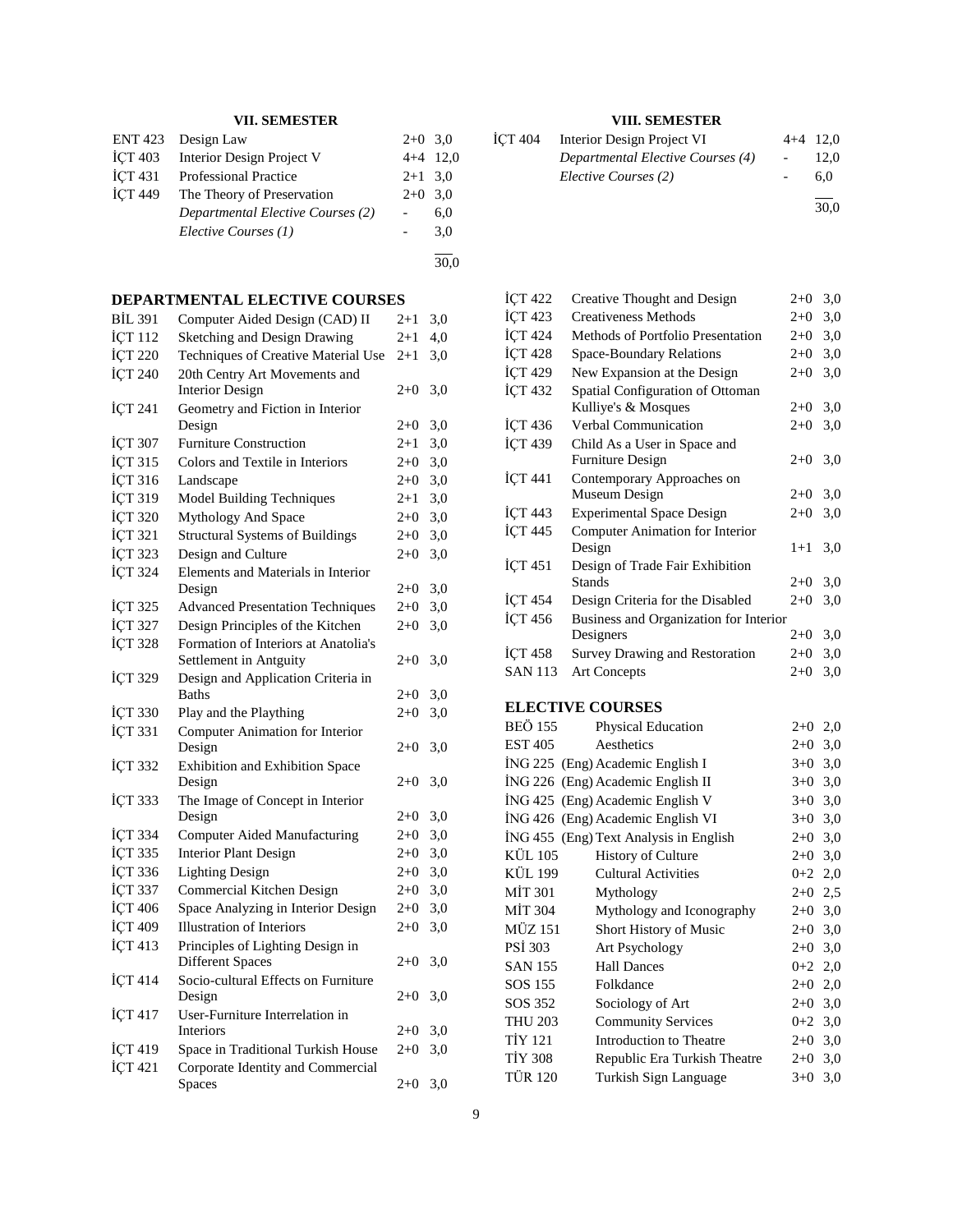| FOREIGN LANGUAGE COURSES |  |
|--------------------------|--|
|--------------------------|--|

| <b>FOREIGN LANGUAGE COURSES</b> |           | ING 325 (Eng) Academic English III | $3+0$ 3.0 |
|---------------------------------|-----------|------------------------------------|-----------|
| ING 187 $(Eng)$ English I       | $3+0$ 3.0 | ING 326 (Eng) Academic English IV  | $3+0$ 3.0 |
| $ING 188$ (Eng) English II      | $3+0$ 3.0 |                                    |           |

#### **COURSE CONTENTS**

# **ALM 175 German I 3+0 3,0**

Greeting and Saying Goodbye; Introducing Yourself and Others; Giving Personal Information About Yourself; Spelling a Word; Counting up to 100; Communicating in Private Life; Telling Profession; Talking About Occupation and Business; Expressing a Problem; Introducing Family; Telling the Time; Planning Events; Making an Appointment; Saying the Names of Foods; Reading the Menu; Ordering in the restaurant; Shopping at the Market; Making A Complaint; Saying the Names of Vehicles; Asking for Address; Understanding Directions; Talking about the Illness; Reading and Writing Dates; Replying to an Invitation; Making Holiday Plans; Understanding and Talking About the Weather Forecast.

#### **ALM 176 German II 3+0 3,0**

Giving Feedback; Making A Suggestion; Asking Questions; Expressing Ideas; Expressing Requests and Fears; Understanding Signs; Giving Directions; Talking about Sports; Reading and Understanding Newspapers; Ordering by Telephone; Preferring a Profession; Talking about Professions; Making a Complaint; Intercultural Communication; Comprehending Instructions for Use; Making Weather Forecast; Reading Literary Texts; Celebrating; Comprehending and Giving Recipe; Identify Things; Comprehending Adventure Stories and Movies.

#### **ALM 255 German I 3+0 4,0**

Greeting Friends; Asking for Someone's Health; Asking for Directions; Asking Where People are From; Making Requests; Asking for Prices; asking for Prices; Asking for Different Kinds of Food and Drink; Formal Sentences Used in Restaurants and Formal Places; Asking For and Telling People about Preferences; Likes and Dislikes; Asking for the Amount of Something and Telling the Amount of Something: Structures Used in Telephone Conversations; Using Appropriate Grammar Forms for the Given Situations.

#### **ALM 256 German II 3+0 4,0**

Modal verbs: Können, Müssen, Wollen, Dürfen, Sollen, Mögen; Tenses: Simple Present Tense, Future Tense; Nouns and Types of Nouns; Articles; Singular and Plural Forms: Words that are used as Singular or Plural only, Plural Form of the Indefinite Article; Cases of a Noun: Uninflected Case, Accusative, Dative, Possessive Cases; Exercises about these Grammar Points.

#### **ALM 357 German III 3+0 4,0**

Expressing a Request; Expressing Regret; Accusing Someone and Apologizing, Describing People, Asking about Someone's Health; Serious Illnesses and Learning about Human Body; Getting Surprised; Responding in Misunderstandings; Explaining Someone Something;

Requesting Something from Somebody; Giving Opinions about Furniture; Expressing Opinions about Pictures, Clothes and People; Using Appropriate Grammar Forms for the Given Situations.

**ARK 105 Anatolian Civilizations 2+0 4,0** Review of Anatolian Civilizations; Paleolithic Age: Caves and hunters; Mesolithic Age; Neolithic Age: Villages; Chalcolithic Age: Organized villages; Early Bronze Age: Fortresses and chiefs; Middle Bronze Age: Princes and merchants; Late Bronze Age: The Hittite Empire; Iron Age: Neo ? Hittite States, Urartian Kingdom, Phrygian Kingdom, Lydian Kingdom; Persian Hegemony over Anatolia; The Hellenistic Age: Alexander the Great and his successors; Roman Age: Asian Province.

**ARK 108 Archaeology 2+0 2,0** Definition; Social, cultural and historical role of archaeology; Domain of Archaeology; Age of the World; Production of the Earliest Stone Tools; Scientific Disciplines Revenant to Archaeological Studies; Brief History of Archaeological Excavations; Historical Classification and History of Anatolia: Prehistoric Ages, Historical Ages, Archaeological sites of Anatolia, Archaeological excavations in Anatolia; Archaeological Activities of University.

**BAS 445 Techniques of Printmaking I 2+1 3,0** Printmaking: Definition of Printmaking; History of Printmaking; Examination of Famous Turkish And Foreign Printmaking Artists and their Work; Techniques of Printmaking: Monotype, Material print; Template print, Negative of template printing; Monochrome And Polychrome Printing With Natural And Industrial Materials; Using Template Techniques of Printmaking With One And Two Mould; Monochrome And Multi Colors Printing; Preparing The Black-White (With Black Ink And Pencil) Composition; Study of Either Nature, Interior Or Objects And Applications; Transferring These Compositions On Mould And Printing: Registration, Signature And evaluation, Framing the work.

**BAS 446 Techniques of Printmaking II 2+1 3,0** Intaglio Techniques: Wood and linoleum printing, Preparing the black-white (with black ink and pencil) composition on study either nature, interior or object and applications for Linoleum printing, Multi color printing with one mould linoleum printing; Defining the technical characteristics of Wood mould and tools; Methods of Relief Print; Preparing the Paper for Printing; Serial Prints; Post-printing; Registration; Signature and Evaluation; Multi Color Printing Techniques With Single Wood Mould: Preparing the colored composition and the colored mould; Printing Process.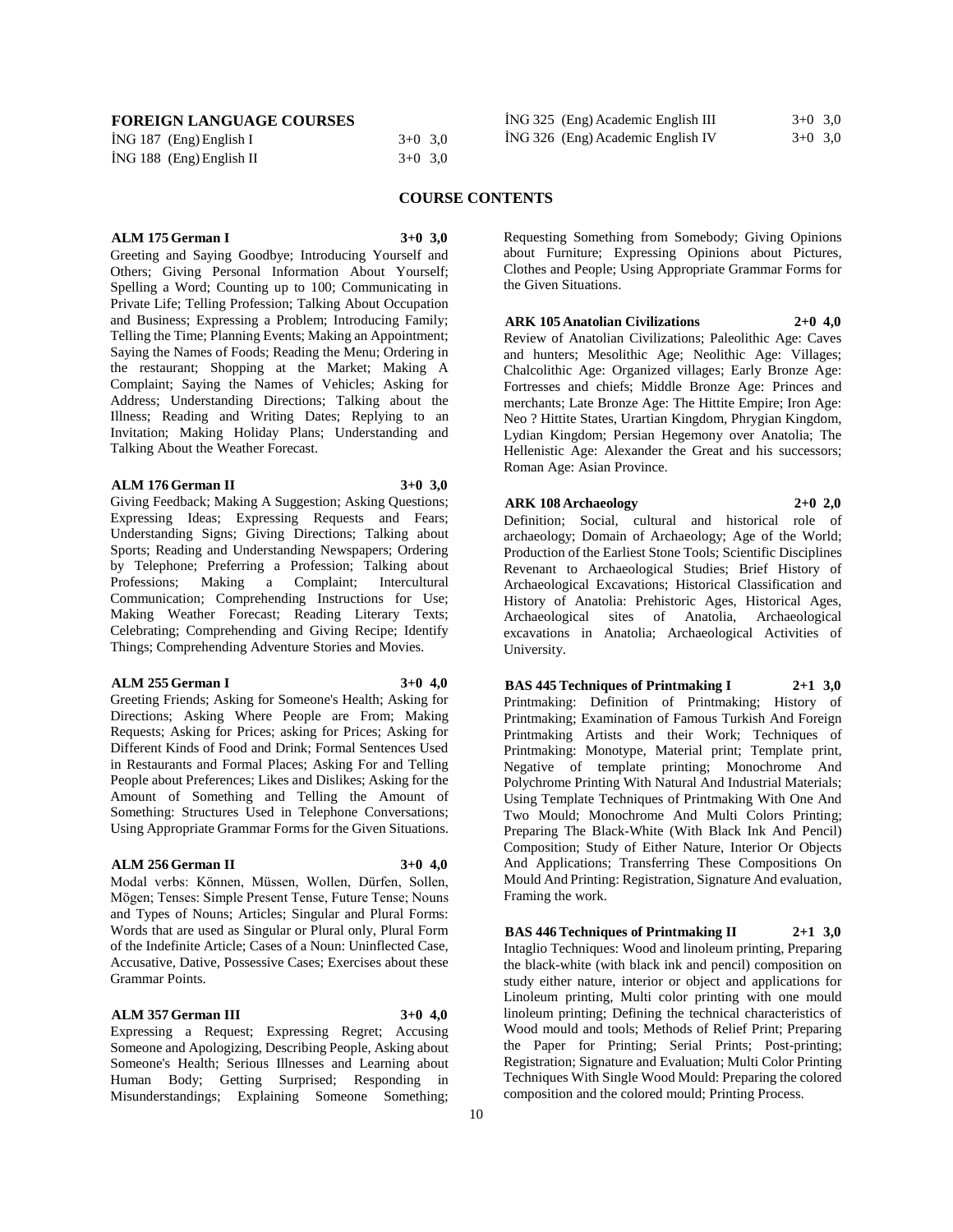**BEÖ 155 Physical Education 2+0 2,0**

Definition of Physical Education and Sports; Aims, Disadvantages of Inactive Life; Various Activities for Physical Education; Recreation; Human Physiology; First Aid; Sports Branches: Definition, Rules and Application; Keep Fit Programs.

#### **BİL 150 Fundamentals of Information Technology 4+0 5,0**

Introduction to Computer: History of Computer; Operating Systems: Introduction to operating systems; Office Software-Word Processors and Document Systems: General Characteristics of the Office Software; Office-Software-Spreadsheets Programs: Spreadsheets Programs; Office Software-Presentation Programs: Presentation Programs; E Mail-Personal Communication Management: General Characteristics of the E Mailing System; Effective use of the Internet and Internet Security; Network Technologies. Computer Hardware and Error Detection: Types of Computers; Social Networks and Social Media: Social Media and Introduction to Social Media; Special Application Software: Multimedia; Law and Ethics of Informatics: Intellectual Property and Informatics Law; E-Learning: Developments in E-Learning; E-Government Applications; Computer and Network Security; Latest Strategic Technologies of Informatics: Factors Affecting Technological Developments.

#### **BİL 180 Introduction to Computer Presentation Techniques 3+0 3,0**

Photoshop Basics and Features; Creating a Printed Document: Resolution information, Color properties, Saturation related to photo-graphic meta, Contrast, Light properties; Program Menus, Filter usage, Layers; Illustration Techniques: Drawing and shape tools, Illustrative applications; Photo Retouching: Repair tools, Design applications: Presentation designs.

**BİL 385 Computer Aided Design (CAD) I 2+2 4,0** Introduction to CAD in Interior Design; Using the Drawing Editor in Designs; Setting Up an Electronic Drawing and its Coordinate System; Setting Up Graphics Display: Layer, Line type, Color; Editing Objects: Hatching, Text, Dimensioning; Creating Own Object Library; Setting Viewpoints; Getting Started with 3D; Working with 3d Faces; Working with 3d Solids; Rendering; Print Out: Set up print out commands, Print preview

**BİL 391 Computer Aided Design (CAD) II 2+1 3,0** Using the Developed Modeling Techniques in Computer Aided Design: Standard primitives, Extended primitives, Compound objects; Using Modifiers in Developed Modeling Techniques; The Principles of Light and Color in Computer Aided Design; The Principles of Material Mapping; Setting Light and Camera; Rendering Techniques in Computer Aided Design.

**BİL 815 Computer Supported Design I 1+2 3,0** Two-Dimensional Drawing; Description of the System; Hardware and Software; Windows Operating Systems For Personal Computers: File and cluster, Organization, Two-Dimensional drawing commands, Layers, Object snap, Drawing limits, Block and wblock, Insert, Hatch and styles, Text and styles, Modify, View and format commands.

# **BİL 816 Computer Supported Design II 1+2 3,0**

Three Dimensional Drawing and Modeling: Description of the system; Computer Aided Modeling Techniques: Wire frame, Surface modeling, Solid modeling, Elevation and thickness; Coordinate Systems: World and user coordinate system; View Commands for 3D Computer Aided Models: Perspective, Render shade and hide, Plot.

**BİL 817 Computer Supported Design III 1+2 3,0** Professional-Level Modeling; CAD-Based Architectural Programs; Rendering and Animation Tools; 2D Shaper; 3D Lofter; 3D Editor; Materials; Keyframer; Path Animation; Special Icons.

**CAM 443 Glass Techniques 2+2 4,5**

General Information About Glass Techniques: Pate De Verre, Fusing, Slumping, Cold-Hot Glass Blowing, Cold Glass Processing: Free Hand Cutting; Plate Design and Measurement; Fusing and Slumping Mold Practices With Two and Multi-layered Plates; Construction of Bead; Getting into Open Flame; Separations; Rod Wrapping; Artistic and Mold Shaping on the Rod; Coloration; Importance of Cooling; Design and Construction of Eye Bead.

# **ENT 110 Introduction to Industrial Design 2+0 4,0**

What is Design; Definitions of Product, Mass Production and Industrial Products; What Is Industrial Design?; A Brief History of Industrial Design; Relationship between Design and Product: Relationship between product and user; Relationship between product and society; Relationship between product and Culture; Design Process.

# **ENT 118 History of Industrial Design I 2+0 3,0**

Crafts and Gothic Production; Division of Labour and Its Effects; Industrial Revolution and Its Effects on Labour; Effects of Industrial Revolution on Production, Consumption and Daily Life; Mass Production and Aesthetic Degeneration; 1851 Great Exhibition; Responses to Industrial Production: Arts&Crafts in Great Britain; Art and Design in the Beginning of the 20th Century in France: Art Nouveau; Vienna Secession; Deutcher Werkbund; Adolf Loos and Ornament; Avantgardes and Machine Aesthetics; Bauhaus and the Idea of Modernist Design.

# **ENT 129 Design Drawing I 2+1 5,0**

Linear Definition of Basic Forms: Various object drawings; Composition: Composition elements, Measurements and scale; Placements; Perspective: One vanishing point perspective, Two vanishing point perspective; Light and Shadow: Black and white works, Monochromatic works; Color: Color pencils, Markers, Pastels; Materials and Material Renderings: Basic materials: Wood, Plastics, Glass, Metals.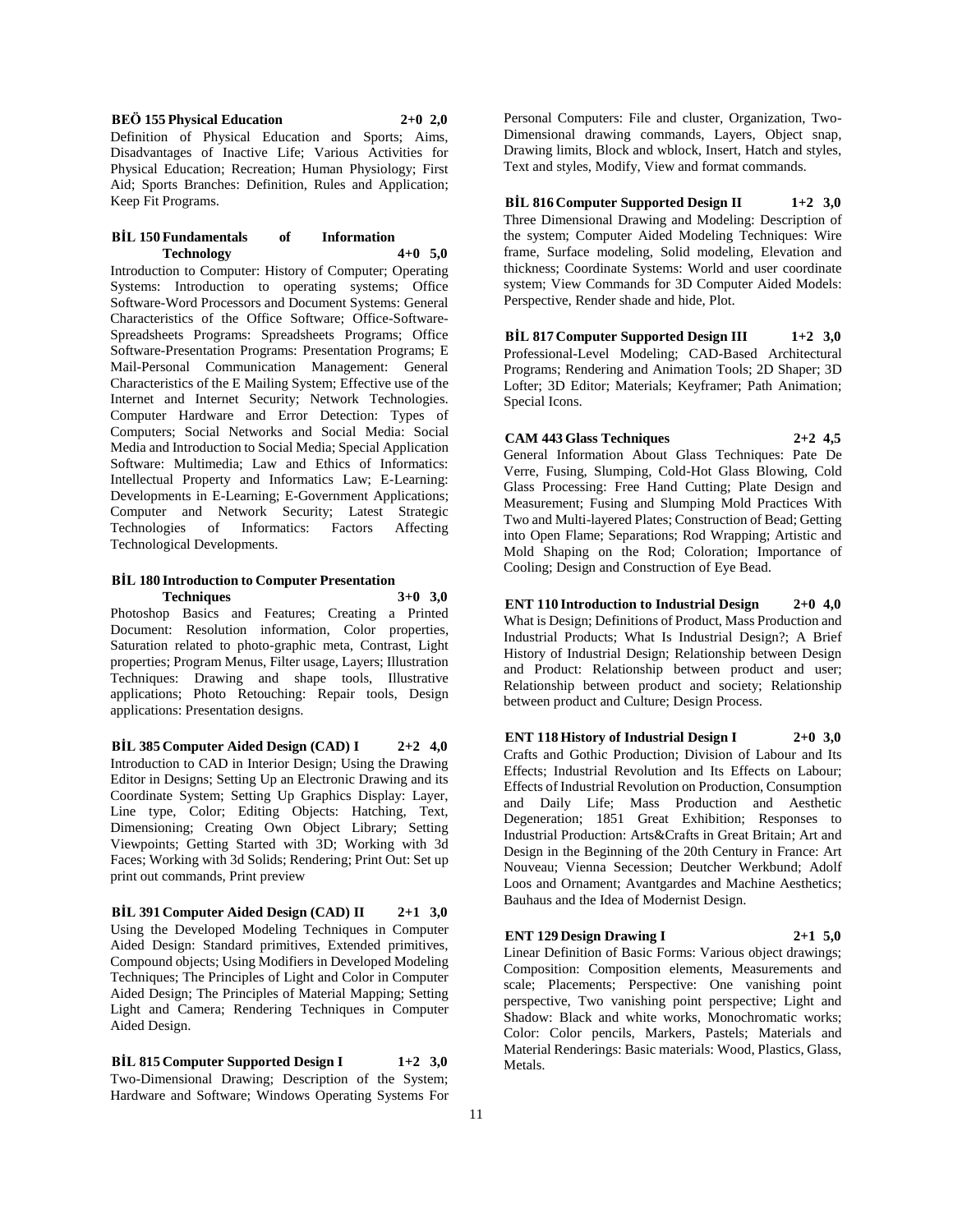#### **ENT 130 Design Drawing II 2+1 3,0**

Generative Drawing: Object and volume relationship; Design Drawing: Form and design relationship; Geometric Expression; Abstraction and Deformation; Live Model Drawing: Short time drawings; Linear Abstraction; Detailed Drawings; Contrast and Balance; Detail Studies: Details in industrial design, Exploded drawings, Sectioning, Ghosted drawings; Personal Style Works; Experimenting with New Materials.

#### **ENT 131 Technical Drawing of Industrial Product I 2+1 4,0**

Technical Drawing of Industrial Products with the Cooperation of Designer and Producer; Making Three Dimensional Drawings of Industrial Products by Using Technical Drawing Rules and Standards; Line Types and Use of Lines in Technical Drawing; Simple Industrial Product Drawings; Types of Perspective; Visualization of Technical Drawing Drafts.

#### **ENT 132 Technical Drawing of Industrial Product II 2+1 3,0**

Technical Drawing of Industrial Products with the Cooperation of Designer and Producer; Using Various Techniques for Drawing Three- or Two-Dimensional Industrial Products; Drawing the Details of an Industrial Product; Section: Section types, Sectioning, Defining section lines; Drawing Techniques for Materials; Basic Drawing Techniques Convenient for Basic Production Methods; Sectioning from Perspective; Technical Analysis of A Product, Mock-up Practices with Detail Drawings.

# **ENT 133 Basic Design Studio I 5+4 12,0**

Introduction to Basic Design: Description of design elements and design principles; Concept; Harmony; Contrast; Balance; Figure and Ground Relationship; Composition; Texture; Movement; Human Figure and Scale; Visual Perception and Illusion: Gestalt, Visual design; Abstraction; Metamorphosis; Deduction and Conceptualization; Two-Dimensional Visual Works: Compositions with black and white visual elements, Compositions with basic geometrical elements, Shallow relief; Introduction to Three Dimensional Compositions.

# **ENT 134 Basic Design Studio II 5+4 11,0**

Creative Thinking Techniques: Brainstorming, Visual storming, Brain mapping, Visual archive; Structure: Space and Form, Structure-composition relationship, Design with linear elements; Three Dimensional Form; Geometrical Analysis; System: Basic system design; Space and Form Relationship: Cubic works: Generative thinking on a notion or a concept; Installation Projects: Generative thinking on a chosen concept; Material and Form Relationship; Human Dimensions and Form Relationship; Object Design.

**ENT 206 Manufacturing Methods 3+0 4,0** Concept of Manufacturing Techniques; Rise and Development of Manufacturing Processes: Casting, Soldering, Welding, Forging, Rolling, Pulling, Powder metallurgy, Panel materials; Shaping Techniques and

Testing; Choice Criterions of Shaping Techniques; Effects of Manufacturing Techniques on Design and Cost; Selection of Manufacturing Techniques Based on the Product; Manufacturing Techniques and Design.

#### **ENT 220 Iconographical Analysis 2+0 3,5**

Meaning of the Subjects in Paintings; Description and Explanation of E. Panofsky? s Iconographic Analysis; Evaluation of Basic Sources in Different Periods of Byzantine Art and European Paintings and Sculptures; Iconographic Analysis of Paintings and Sculptures Based on their Original Sources; Analysis of Old Testament Expressed in Paintings and Sculpture; Genesis in Old Testament, Prophets of Old Testament: Adam, Abraham, Moses and their Life Stories; The Bible; Virgin Mary, John the Baptist; Life of Christ; Analysis of these Subjects as Expressed in Paintings and Sculptures; Analysis of the Differences of Expression in Works of Art Based on Religious Themes in Different Periods of Time.

**ENT 221 History of Industrial Design II 2+0 4,0** Introduction; Summary and Overview of History of Industrial Design I; Rationalism and Universalism: Le Corbusier; Degenerated Moderns: Art Deco; Speed and Development: Streamlining; Body and Design: Rise of Ergonomics; Consumerism and Affluence Society; Late Capitalism, Pop-art and Pop-design; Postmodernism and Design; Ergonomics of Emotions: Design and emotions; A Summary of History of Industrial Design: Tendencies, Ruptures.

## **ENT 222 Design and Communication 2+0 4,0**

Communication: Definition of Communication, Elements of Communication; Design Context Before and After the Industrial Revolution and 'Need? in Industrial Design; Human-Product Communication Analysis; Human-Product Interface and Ergonomics; Ergonomic Elements in Human-Product Interface; Communicational Criteria in Industrial Design; Perceptional and Expressive Criteria in Industrial Design; Socio-Cultural Criteria in Industrial Design; Product Design and Semiotics by Means of Meaning and Expression.

**ENT 223 Methods of Maquette Making 2+2 3,5** Basic 3D Maquette Production Methods: Materials used in maquette making, Maquette production methods and techniques, Maquette construction processes, Geometric/amorphous form applications with simple materials, Wooden mould preparation and moulding, Polyester/silicone mould preparation and moulding, Model surface/texture operations.

**ENT 224 Ergonomics and Accessibility 2+0 4,0** Basic Concepts: Ergonomics, Anatomy, Physiology, Anthropometry; Using Dimensions and Data Concerning Human; The Relationship Between Human and Environment; Analyzing Physical Human Activities; Human Needs According to the Environment; Analyzing the Physical Activities Driven by Need; Needs of Children, the Elderly and the Disabled: Dimensional and measurement requirements of environment and environmental supplies;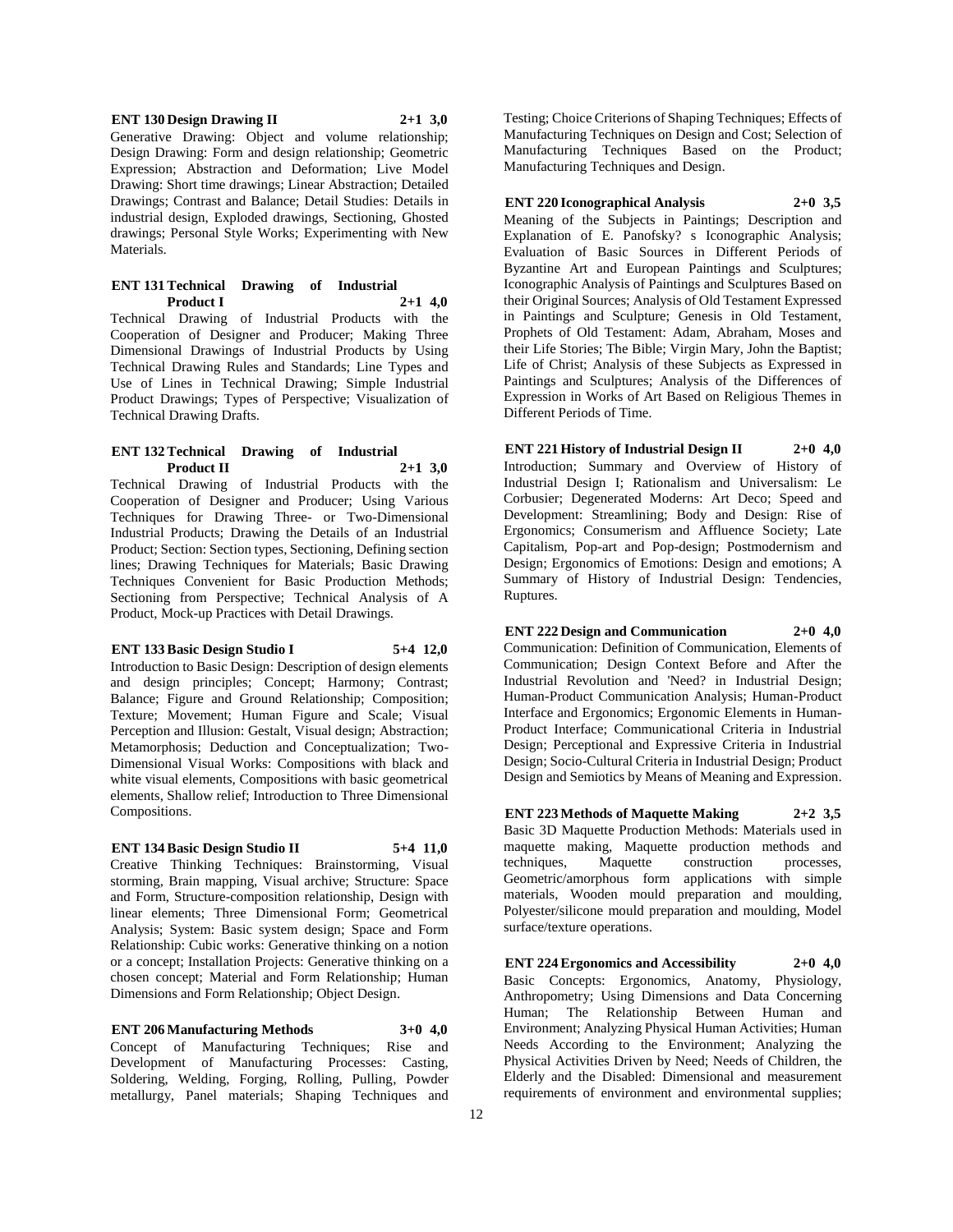Accessibility: Accessible transportation, City implementations, Campus, Classes.

**ENT 226 Visual Thinking and Sketching 4+0 4,0** Visual Thinking: Methods of visual thinking, Sources of inspiration, Story boards, Mood boards, Visual storming, Thumbnail sketches; Basic Drawing Theory: Form, Volume, Shade and Shadow, Colour; What is Sketching: Types of sketches, Idea sketches, Explanatory sketches, Explorative sketches, Persuasive sketches, Coded sketches, Layouts, Prescriptive sketches, Mechanism sketches, Assembly sketches, Mock-ups; Computer Aided Sketching: Tools, Software, 3-D sketches; Sketching and Design Process; Sketching and Visual Research: Sketchbook, Designers Journal; Sketching as an Exploration Tool; Sketching as a Communication Tool.

#### **ENT 228 Visualization in Digital Environment I 2+1 4,0**

Basic Concepts: Interface; Basic Tools: Curve, 2D drawings; Line: Creating lines, Lines on surfaces; Surfaces: Creating surfaces, Painting surfaces, Gradient fill; Transactions in 2 Dimensional Models: Two dimensional model for consolidation and deformation of 2D models; Surface Modeling; Dimensioning; Using Layer; Visualization and Light; Material Formation and Surface Mapping; Visualization and Presentation Techniques; 3D Solid Modeling; Mesh Modeling

#### **ENT 235 Product Design I 6+6 12,0**

Practicing Basic Design Principles and Concepts by Project Extension: Balance, Color, Volume, Full Empty, Surface; Studying Usability Concepts; Easily Used Objects; Examining Products: Forming a Concept; Sketch, Presentation, Teaching Manufacturing Techniques by the Project Extension; Introduction to Small Scale Product Design; Practicing Project: Determining design criteria, Evaluation and Critique in the studio environment , Evaluation in the seminars and by juries.

#### **ENT 236 Product Design II 6+6 12,0**

User Product Relation in Product Design; User Criteria: Ergonomic data, Cost; Client?s Taste; Customer Profile; Target Market; Material Use; Material Product Harmony; Material User Relation; Practicing Projects: Determining design criteria, Evaluation and Critique in the studio environment , Evaluation in the seminars and by juries.

#### **ENT 313 Visual Perception 2+0 3,0**

Perception and Visualization: Brief history, Senses and Perception; Sight: Human eye, Seeing and comparison with other creatures; Light: Effect of light on seeing, Role of light on seeing and perception, Seeing and Culture; Color and Perception of Colors: Perceiving the third Dimension, Perceiving the third dimension on two dimensional plane; Perception and Perspective; Perception: Cultural and environmental factors influencing perception, Optical illusions; Differences in Perception: Individual differences in perception; Categorization in Perception: Selective Perception; Perceiving Forms; Illusion: Illusion and reality.

**ENT 314 Brand in Product Design 2+0 3,0** Corporate Identity; Product Identity; Concept of Brand;

Brand in Local and Globan Concept; Market Research; Local and Global Marketing Conditions; Recollection of Brand; Perception of Brand; Product and Marketing Strategies; Product and Advertising; Perception of Product.

**ENT 318 Metals in Industrial Manufacturing 2+0 4,0** Types of Metals in Industrial Manufacturing; Ferrous Metals, Alloys, Aluminum and its alloys; Surface Hardening; Metal Processing Methods: Forging, Casting, Pressing, Plastering; Assembling Methods: Welding, Riveting, Curling; Types of Welding: Electrode welding, Argon welding, Tack welding; Types of Riveting; Finishing Process; Recycling of Metals.

#### **ENT 319 Color 2+1 4,5**

Definition of Color And Its Features; Kinds of Color And Strength of Color; Light and Material Relations of Color; Color Combinations; Basic Colors; Theoretical and Practical Expressions of Secondary Colors; Harmony of Color and its Psychological Affects; Characteristics of Color; Light-Shadow, Color-Light Relations; Practising Effects of Color in Design; Color Analyses and Importance of Product-Color Relation in Industrial Design; Color from Designer's and User's Point of View.

#### **ENT 320 Furniture Design 2+1 4,0**

Concepts of Furniture Design: Design process, Determining design requirements, Psychological factors, Cultural factors; Approaches; Product Design: Existing Models, Criticism; Introduction to Design, Feedback, Modeling, Model criticism, Prototype, Relation to vision, color and shape, Developing a Model; Production methods; Probabilities; System analysis; Technical problems; Problem solving; Marketing.

**ENT 322 Packaging Design 2+1 4,0**

Simple Packaging Practices: Label, Form, Material selection and relations; Material Introductions; Ergonomics in Package Design; Industrial Packaging Techniques; Functional Packaging Techniques; Alternative Material Selection: Glass, Plastic, Wooden boxes; Sector Factors; Package and Color; Psychology and Color Relation; Color and Target Market Relation.

#### **ENT 324 Space Design 2+1 4,0**

Introduction to Space Design; Space Concept; Discussion of Elements that Create Space; Creating Space: Analyzing; Programming; Making Decisions About Design; Evaluation of Concepts; Preliminary Steps in Planning; 2D and 3D Sketches; Designing Space; Research of Materials and Elements in Space; Color; Lighting; Textile; Furniture and Accessories in Designed Space; Technical Matters in Designed Space and Specifications.

**ENT 325 Mechanisms and Machine Dynamics 2+1 4,5** The Concept of Mechanism and Machine; Transmission of Motion, Degree of Freedom; Four-Bar Linkages; Position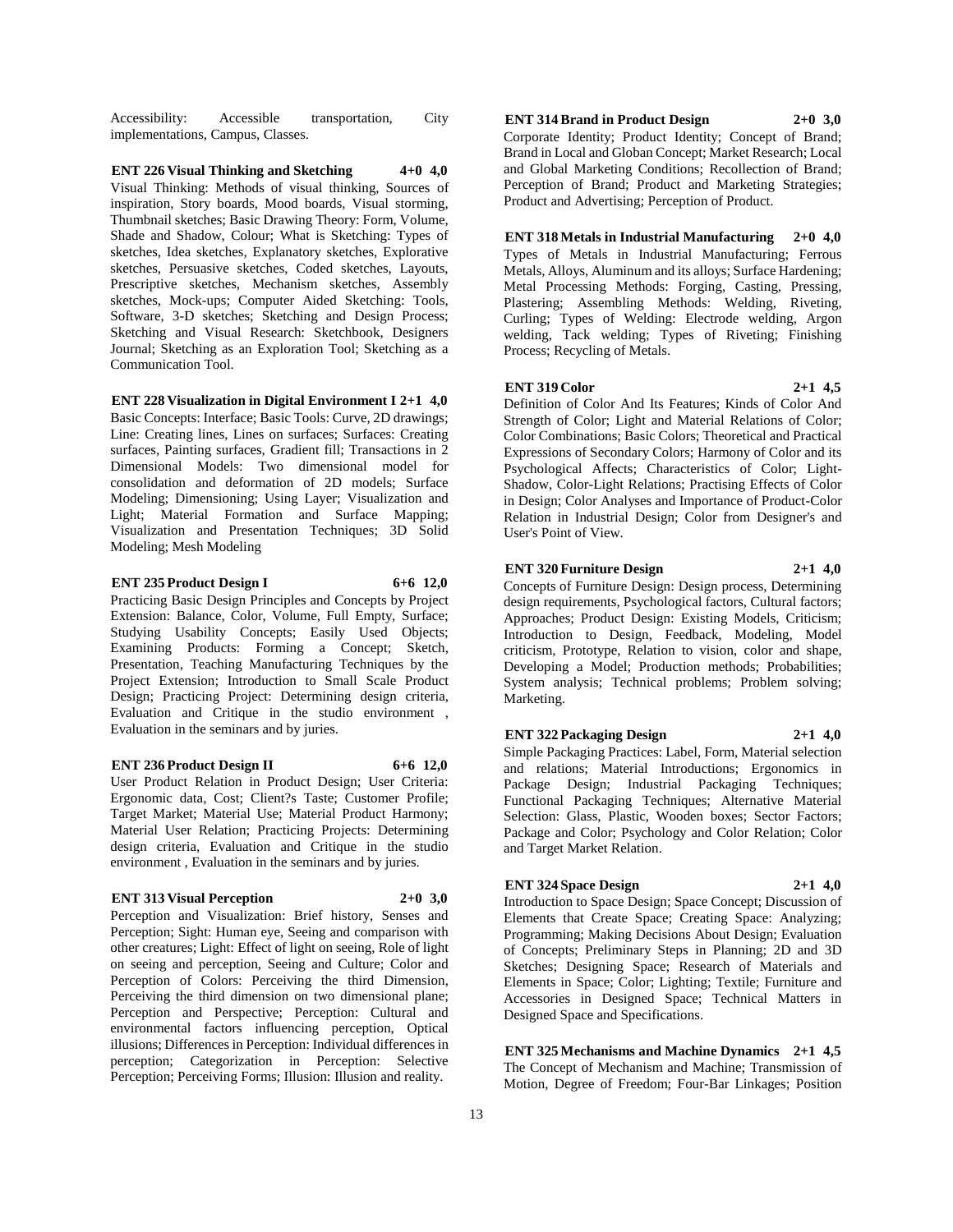Analysis; Slider-Crank Mechanism; Balance of Rotors and Mechanical Vibrations; Cams, Internal Combustion Engines; Gear Mechanisms; Constant-Velocity Universal Joints and Application.

**ENT 327 Plastics in Production 2+1 4,5** General Properties; Macromolecular Structure of Polymers; Thermoplastics; Thermo sets; Mechanical Behavior of Polymers; Extrusion; Mixing; Injection Molding; Secondary Shaping, Blow Molding, Film and Fiber Production.

**ENT 328 Industrial Ceramic Design 2+1 4,0** Industrial Designs: Purpose of design and the fundamentals; Form; Function; Ergonomics; Reducibility; Preparing Plaster Model; Mold shaping ; Plaster and Molding Materials; Preparing a Model; Patterning in Lathe; Handmade Molds; One-piece Molds; Multiple Piece Molds and Double Sided Molds; Industrial Ceramic Design; Sketching; Technical Drawing of a Model in Proportion; Plaster Model and Mold Preparation; Clay Casting: Detailing, Biscuit, Glaze and Decorative Firing; Photography; Portfolio and Presentation; Evaluation; Model Presentation and Evaluation; Cleaning and Polishing.

**ENT 330 Game and Toy Design 2+1 4,0** Game - toy Relationship; Basic Principles of Toy Design;

Effects of Toys on Children; Design Applications.

**ENT 331 Detail Analyses 2+0 3,0** Analyzing System Approaches in Industrial Products and Resolving Technicality Problems in Design Process: Mechanical, Hydraulic, Pneumatic, Magnetic, Electric / Electronics etc. Systems; Recognizing these Systems; Explaining Systematic Properties of Structures; Identifying Technical Details of the System; Interpreting the Structure of the System of Industrial Products in General; Making Technical Comments on the Systematic Review of the Structure; Preparing Technical Detailed Draft Drawings; Analyzing Details of Complex Systems; Distinguishing Implemented Systems in a Product; Criticizing Implemented Systems in a Product; Comparison of the Features of Similar Products; Questioning the Technicalities of the System.

**ENT 332 Experimental Design Approaches 2+1 4,0** Innovation and Experimental Design; Unique, Intuitional Design Projects Free of Market and Shopping Concerns Seeking Solutions to Daily Problems; Objects Continuously Changing Shape or Form; Motion; Concepts without Reference to any Object; Metamorphose; Body Extension Tools; Associating between Tool and External Environment; Indefinite Imaginary Constructions and Scenarios.

**ENT 333 Design Management 3+0 4,0** Design as a Managed Process; Design Concept and Design Strategy; What is Creativity; Design and Innovation? What is the Relationship between them? Design Management and its Effects to Business Strategy; Design and Marketing and their Relationship; Design to Manufacture and the Evaluation of Product Development Process; The Effects of

Culture to Design; Design Tools and Creating Design Futures.

**ENT 334 Visualization in Virtual Medium 2+1 4,0** Transferring 3D Models to Other Programs; Formats of 3D Models: 3ds; dxf; iges; lwo; obj; Light and Shadow in Virtual Medium; Types of Light: Key light; Fill-in light; Backlight; Types of Lightening Elements in Virtual Medium: Point light, Spotlight, Linear light; Area light; Depth of Field: Lens angle, Aperture value; Principles of Basic Animation and Applications.

**ENT 336 Product Design for Disabled 2+0 4,0** Design and Accessibility for All; Built Environments and Benefactors ; Disabled Persons Law in Terms of Accessibility and Design; Accessibility and Usability in Built Environments; International and National Norms and Standards for the Accessibility; Anthropometrics; Housing; Heights of Fixtures and Fittings; Horizontal and Vertical Circulation; Sanitary Facilities; Accessibility of Outdoor Spaces: Roads, Pavements, Car parks, Urban furniture; Application and Problems in Universal Design; Disabled and Legal Conditions.

**ENT 337 Product Design III 6+6 12,0** Relationship between Product and Manufacturing Techniques; Cost; Material Selection; Relationship between Material and Manufacturing Techniques; Manufacturing Techniques: Mould, Injection, Cast, Shaving Production; Selection of Materials: Plastic, Metal, Timber etc; Project Applications: Determining design criteria; Evaluation in Studio; Evaluation by Seminars and Juries.

**ENT 338 Product Design IV 6+6 12,0** Product Identity in Design; Corporate Identity; Concept of System Design; Improving Individual Design Methods; Designing Consumption Objects; Improving Manufacturing Techniques; Project Applications: Determining design criteria; Evaluation in Studio; Evaluation by Seminars and Juries.

#### **ENT 340 Design Research 3+0 4,0** New Product Development; Decision Processes; Demand Analysis; Product and Manufacturability Concept: Design; Production and Management Relations: Real Time; Simultaneous Design; Reverse Engineering: Product Oriented Research and Product Development Strategies; User Oriented Research and Product Development Strategies; Company Oriented Research and Product Development Strategies; Observation and Assessment Methods.

**ENT 341 Desingn and Solid Geometry 2+1 3,0** Concept of Solid Geometry; An Overview of the Concept of Dimension, Space and Time; Basic concepts such as Space, Volume, Packing/Coating, Plane Design: Examination of aesthetic and analytical effects of these concepts and definitions on product design processes, Analysis of the application of these concepts to today's product designs on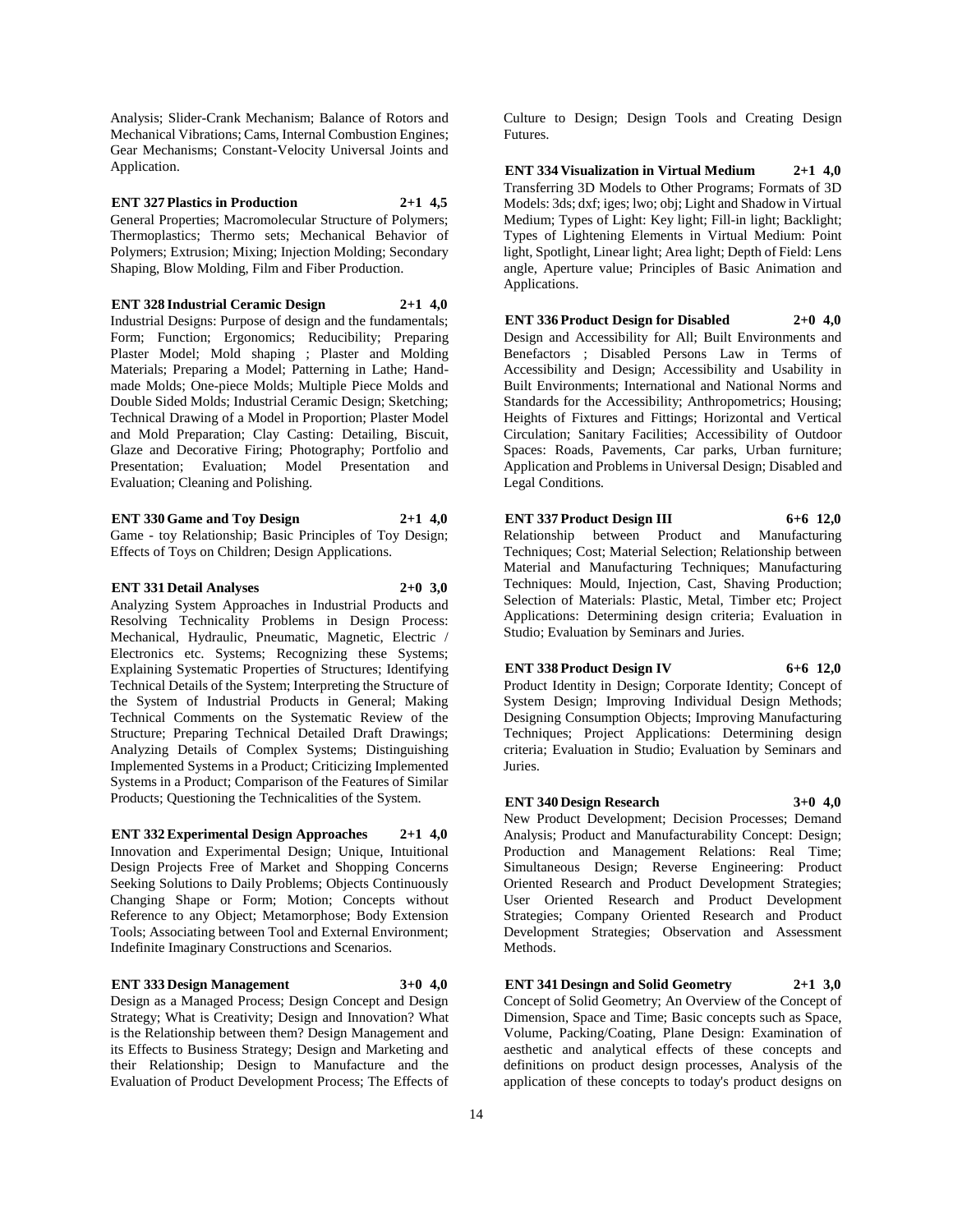the basis of selected examples, Exercises based on the evaluation results obtained.

**ENT 342 Wood Materials at Industrial Product 2+0 4,0** Wood Materials Production Technologies: History of Wood Production; Wood Materials; Semi-finished Wood Materials; Wood Production Machines ( NC-CNC ); Wood Production Process: Solid wood production, Panel production ; Wood Product Design; Factors Effecting Wood Production Design; Company Policies; Marketing Opportunities; Product Properties and Production Possibilities; Ergonomics in Wood Materials; Quality and Control Techniques for Wood Products.

# **ENT 343 Visualization in Digital Environment II 2+1 4,0**

Concept of Computer-Aided Design and Production; Process of Computer-Aided Design and Software; Interfaces of Software; Infrastructure; Sketcher and Sketch modeling: Dimensional and geometrical bases; Introduction to Part Design; Basics of Solid Modeling; Wire Frame and Surface; Hybrid Modeling; 3D-2D Technical Drawing; Crosssectional and Auxiliary View; Interactive Drawing; Technical Presentations; Photorealistic Visualization.

#### **ENT 346 Cinema and Design 2+0 2,0**

Cinema: Subjects of the cinema, Cinema industry: Cinema Today, Design elements and technical properties. Cinema and Design: The main elements of film design; Subject: Subjects of the films; Scenario: Designing the scenario; Light: Lighting design; Artistic setup: Relationship between cinema and location, Period films and design; Costume: Designing costumes for the cinema; Make-up: Make-up and cinema;. Music: Film music; Acting: Preparing the act for the film; Shooting: Designing the shots, Shooting angles and scales; Animation: Cartoons, Puppet films; Post-Production: Designing the montage, Designing the sound recording, Show: Designing the Show.

#### **ENT 348 Visualization in Digital Environment III 2+1 4,0**

Advanced Digital Modelling; From 2D to 3D; Sections: Modelling with sections; 3D Lines: Modelling with lines; Advanced 3 Dimensional Modeling Techniques in CAD Environment: NURBs, Subdivision surfaces, Wire frame; From 2D to 3D; Professional Render Techniques; Light: Light sources; Materials: Material libraries; Texture: Texture libraries; Special Graphics on Products; Animation Techniques in Product Presentation; Computer-Aided Production Integration.

**ENT 415 Advanced Model Making Techniques 2+2 4,5** Three Dimensional Measuring and Measurement; Testing Measures; Product Form and Model Material Relations; Model Material Limits; Modeling Moving Details; Advanced Processing of Model Materials: Welding, Lathe, Band, Saw; Practicing Learned Model Making Techniques in Advanced Level.

**ENT 416 Verbal Communication Technics 2+0 3,0** Features of bodily expression tools and styles in human relationships; Elements that Form Bodily Expression : face and head, Eyes, Hands and arms, Feet and legs, Torso, Voice and speech; Body's Relation to space; Body's Relation to Objects; Body's Relation to Other Bodys; Observation Analysis : Observing a body, observing a group; Discipline of Emotions and Feelings; Body Usage in specific Conditions and Practices for Body Discipline : Mimics, gesture, Body positions, Relationship with objects, Voice and speech, Discipline of feelings ano emotions, Practices with a partner.

#### **ENT 417 City Furniture Design 2+2 4,5**

Urban Places: Open Place, Street, Main Road, Open Market Places, Auto park, Bus stop; Outdoor Human Actions: Human actions and equipment used in these actions; Equipment Examples: Seating units, Benches, Wastebaskets, WC, ATM cabinets, Bus-tramway stops; Determining Traditional, Functional, Aesthetical Problems of Products; Analyzing; Getting Information to Facilitate Product Design; Improving Information to be Used in Design and Synthesis.

**ENT 418 Cost Conception Product Design 3+0 4,5** Cost Concept : Description, Types; Relations of Between Short and Long Term Cost Concept; Total, Average and Marginal Cost; Cost Analyse of New Designed Products, Demand, Supply, Pricing, Income and Return Concepts.

**ENT 420 Quality Control in Production 3+0 4,5** Evolution of Quality Design And Control; Conceptual Framework of Quality Design And Control; Quality And Philosophy of Deming; Process Management; Statistical Process Control; Control Charts And Types; Explanation of Control Charts; Robust Design.

**ENT 421 Development of New Product 2+1 4,0** Identification o of User Demands; Research Methods; Evaluation of Collected Data; Definition of User Needs; Identification of New Products According to Acquired Data; Evaluation of New Products and Manufacturing Conditions; Modification of New Products.

#### **ENT 423 Design Law 2+0 3,0**

Industrial Property Right: Patent, Trademark, Industrial Design, Efficient Model, Geographical Marks; Industrial Property Rights in The Turkey and The world; Decree Law, Applications, International Agreements and International Relations, Sanctions; Establishment and Functions of the Patent Institute and Patent Offices.

#### **ENT 424 System Design 3+0 4,5**

System Concept; Input, Output, Control Variables, Interrupting Variables, Open And Closed Control Cycles, Basic System Elements, Electrical System Elements, Mechanical System Elements, Basic Hydraulic Elements, Basic Thermal Elements, Control Element Types.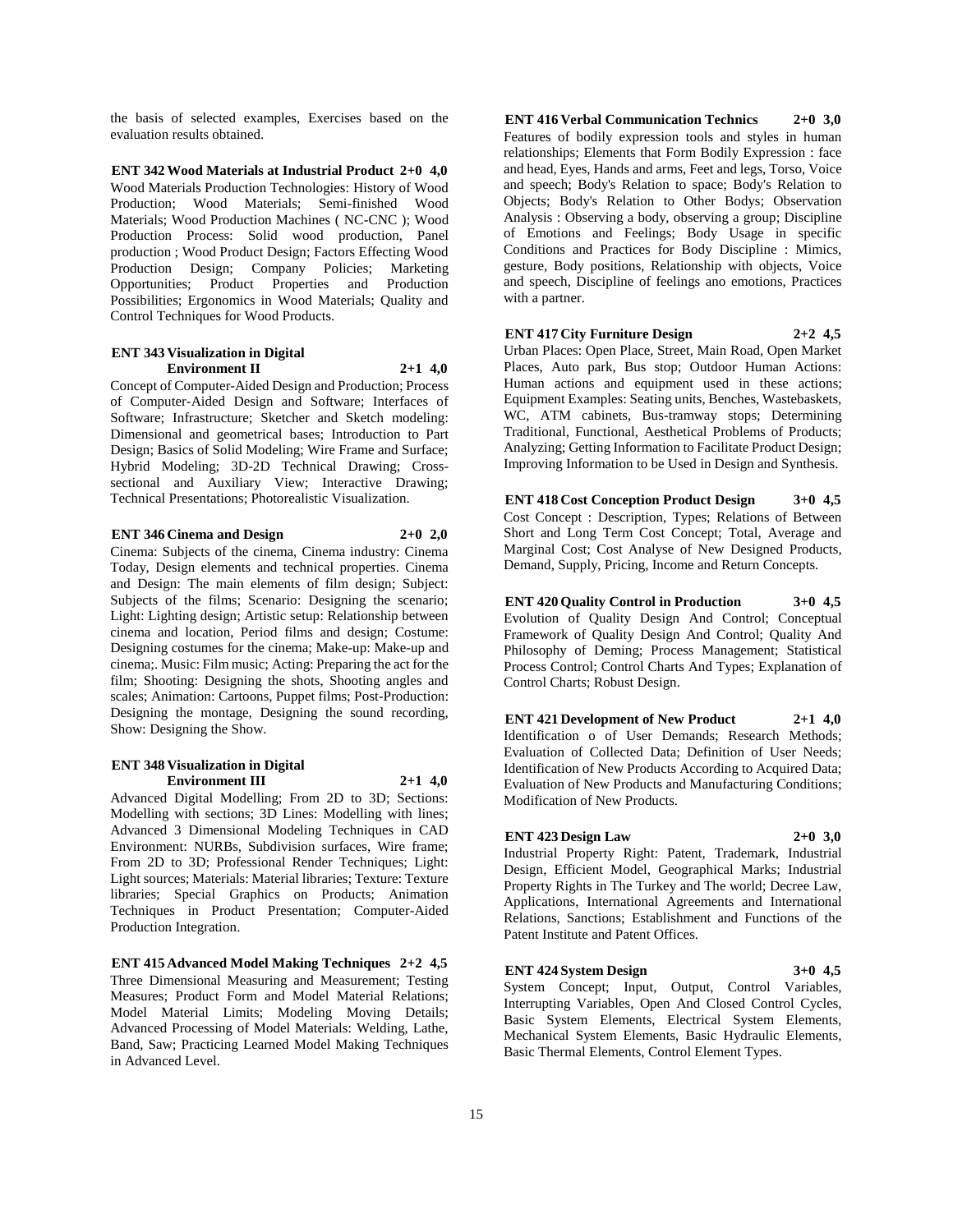#### **ENT 425 Design and Quality 2+0 4,0**

Quality Concept; Position and Importance of Quality in Design; Total Quality Management; Customer Focused Design; Improving Quality Techniques and their Advantages; Quality Improvement Techniques in Design; Phases of Quality Deployment Function; Differences of Quality Function Deployment from Traditional Design Techniques; Studying Product Design Techniques of Present Day Firms.

#### **ENT 427 Virtual Medium Design 2+1 4,5**

Basic Principles of Virtual Medium Design; Communication in Virtual Medium; Web Site Concept: Web page design, HTML editor; Examples of Design in Virtual Medium; Future of Virtual Medium and Legal Applications; Multimedia and Various Interactive Designs.

#### **ENT 429 Design and Application Criteria in Kitchens 2+1 4,5**

Definition of Residence: Features; Kitchen in a Residence: Design Criteria for Criteria for Choosing Materials; Ergonomic Evaluation of a Kitchen; Use and Aesthetic Point of View; Productivity; Safety and Sanitary Features.

#### **ENT 430 Design and Motion Picture 3+0 4,5**

The Components of the Cultural World; Human-specific Design and Communication; Meaning and Language; Meaning and Visual Quality; Design Concept and Design Activity; Photography and Cinema as Communication Tools; Motion Picture and Cinematographic Expression; Visual, Aural, Editable Tools of Cinematography; Time Concept and Space; Body, Perception and Memory; Language; Visual Communication and Time; Language and Visual Quality as Thought Provoking Tools; Visual Thinking and Cinematography as Design Mediums.

#### **ENT 431 Illustration 2+2 4,5**

Introduction To Illustration And Illustration Techniques (Equipments, Materials, Mediums); Techniques And Effects of Sketching In Product Design; Decision Making Process of The Right Angle, Type And Techniques; Line Drawings; Charcoal; Colored Pencil; Marker Methods And Techniques; Rendering In Mix-Media, Advanced Illustration Techniques.

#### **ENT 432 Quality Improvement Techniques in Production 2+0 4,5**

The concept of product, production, production processes and quality. The dimension of quality and quality costs; The place and importance of quality in product and production process; The use of quality improvement tools in production and seven basic quality tools; Deming cycle and benchmarking within the context of continuous improvement; The place of ISO 9000 Standards, six sigma, value engineering, concurrent engineering, lean production and quality function deployment in production process and their contribution to quality improvement.

#### **ENT 433 Design Theory 2+1 4,5**

The Concept of Object from Plato to Baudrillard; Subject and Epistemological Relationship between the two; Change in Importance and Meaning Attributed to the Object and to its Predicates; Effects of Economic and Social Structure; Influence of above Theories in Design Practice; Theory of Platonic Forms; Aristotelian Concept 'Techne?; Emergence of Cartesian Subject; Empiricism and Doubt; Marx and Alienation; Ideology and Power; Heidegger on 'Techne?; Semiotics; Postmodern Discourse on Object and Subject; Theory of Simulations.

# **ENT 434 Media and Design 2+2 4,0**

Social History of Media: Introduction to media, New technologies and processes, Digital era; The Modern Magazine as a Designed Object: Interaction of design and journalism in social, economic and cultural contexts; Evolution of Design Journalism; Analysis of Current Design Journals; Organisation and Strategies in Design Media: Establishing the mission and content in design journalism; Target Reader; Types and Techniques of Feature and Magazine Writing; News Value; Expression and Language; Typography: Visual texture of language; Developing Hierarchy and Clarifying the Content; Design Criticism; Future of Design Media; Newswriting and Layout Design.

#### **ENT 435 Design Law 3+0 4,0**

Industrial Property Rights: Patent; Trademark; Industrial Design; Efficient Model; Geographical Marks; Industrial Property Rights in Turkey and The World; Rules, Regulations, Decrees and Laws; International Agreements and International Relations; Sanctions; Establishment and Functions of the Patent Institute and Patent Offices.

#### **ENT 436 Design and Science 2+1 3,0**

Overview of the Concept of Scientific; Overview of Scientific Developments in the Last Century: Assessment under the present conditions of concepts such as science fiction, futurism and positivism, Examination of interpretation and utilization of scientific data in fields out of science, Effects of aforementioned issues on today's concept of design, Examination of the aesthetic and analytical existence of these concepts in today's product design processes; Exercises.

#### **ENT 437 Professional Relations and Project Management 3+0 4,0**

Real Time Design; Design; Infrastructure; Manufacturing Systems Network: Product; User; Design Perceptions of Firms: Market Analysis; Market Place and Value of Firms in Relation to Competitors: Market and Product Segmentation of Firms; Corporate Identity.

#### **ENT 439 Product Design V 6+6 12,0**

Culture in Design; Life Style; Design Criteria for Children; Senior Citizens and Disabled People; Effects of Ecology and Globalization; Green Design; Design for Consumer Society; Effects of Market Economy to Markets; Project Applications: Determining design criteria; Evaluation in Studio; Evaluation by Seminars and Juries.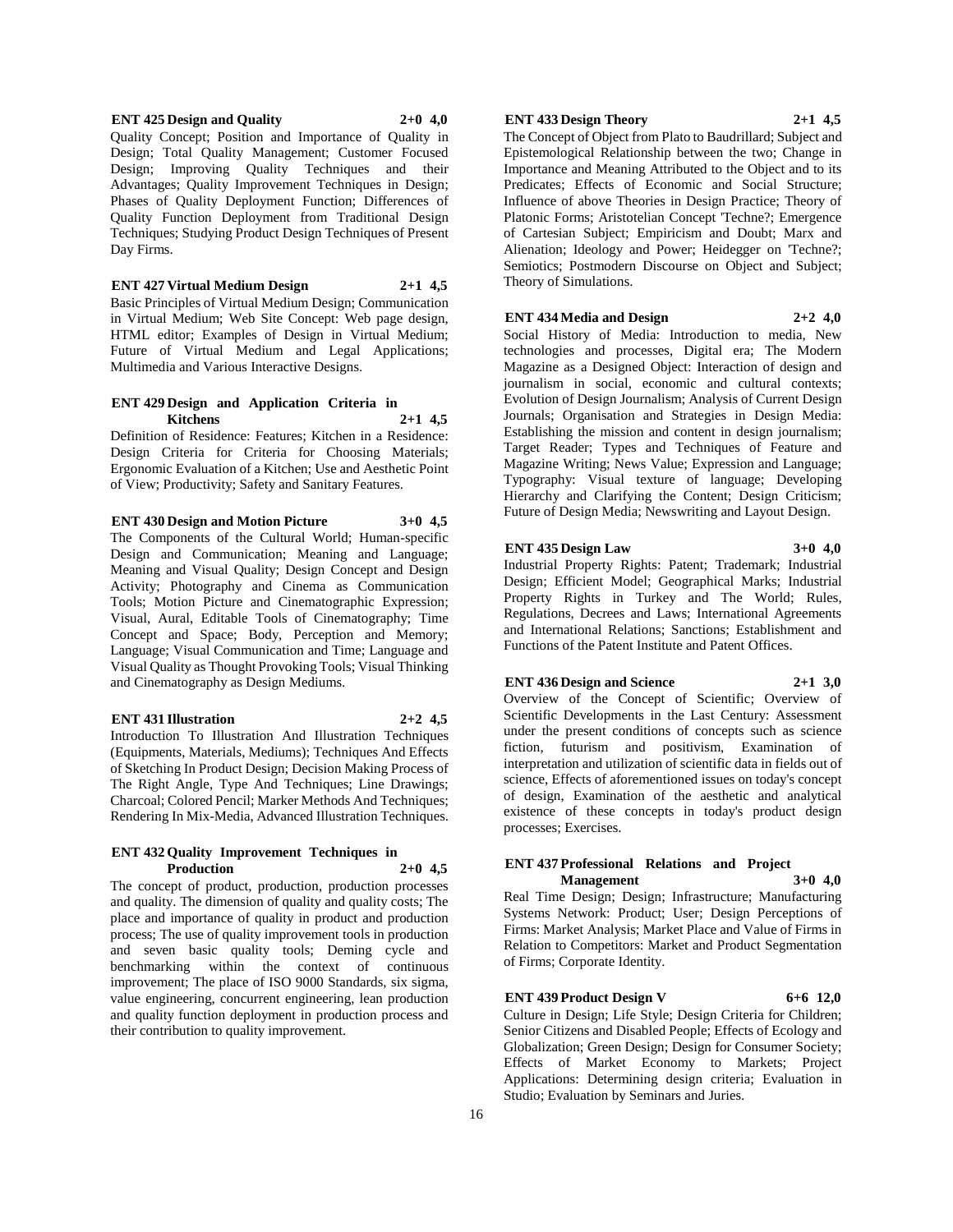**ENT 441 Portfolio Design I 2+2 4,0** Preparation of a Portfolio Design; Research and Data Gathering; Mock up Design; Shooting the Prototypes and Projects; Preparing the Projects for Digital Medium; Personalize the Project; Designing the Sign and Logos for the Project.

**ENT 442 Portfolio Design II 2+2 4,0** Introduction to Presentation Materials; Studying Various Presentation Techniques; Effective Presentation of Completed Projects; Personal Style in Portfolio Presentation; Decision of Portfolio Presentation According to the Target Group; Types and Preparation Techniques for Portfolios; Providing the Materials; Decisions on Printing Style to Reflect Personalities in Portfolio Presentation.

**ENT 443 Visual Communication 2+1 4,0** Introduction to Graphic Design; Relationship between Graphic and Industrial Design; Language of Graphic Description; Symbolic Description and its Types; Conceptual Thinking; Importance of Concepts in Design and their Visualization; Forms Converted to Language of Graphics Description; Symbols; Corporate Identity; Brands; Emblems; Pictograms; Semantics; Designing Visual Identity.

#### **ENT 445 Culture and Design 2+1 4,5** The Transformation of Definitions ?Object? and 'Subject? in Modern and Postmodern Structure; Development of Technology and Capitalist Mode of Production and Distribution; Perception of Time and Space; Consumption; Dynamics of Consumer Society; Mass Culture; Visual

Culture.

**ENT 447 Form, Material and Function 2+2 4,0** Natural Existence and Artifact Formations; Evolution; Humanity and Culture; Form and Material Relationship in Natural Essences; Design Activity and the Etymologic Origin of ?Design?; Tekhne and Poiesis Concepts; Technique and Technology; Need and Function in Design; Function and Causality; Components of Causality: Material; Form; Effect and Function; Form and Material Relationship in Artifact Formations; Causal - Instrumental Unity and Designers Position in Totality.

**ENT 451 Advanced Product Design 3+0 4,0** Principles in Product Design; Design for Manufacturing; Design for Assembly and Design for Environment; Physical Prototypes and Models and Experimental Design; Robust Design and Taguchi Method; Reverse Engineering and Scope of Application; Design for Customers: Quality function deployment; Speeding the Design Process: Concurrent engineering; Cost Reduction Methods in Product Design: Value analysis/engineering.

**ENT 452 Product Design VI 5+4 14,0** Dealing with a Producible and Applicable Products; Intellectual Dimension; Concept; Sketch; Mock-up; Model; Practicing Step; Prototype; Process Planning; Project

Designs Applicable to Industry; Graduation Project: Determining design criteria; Evaluation in Studio; Evaluation by Seminars and Juries. ?

**ENT 455 Data Analysis in Design Process 2+1 3,0** "What is knowledge?", "What is Information?", "What is Knowledge Management?": How these are related to design processes; Qualitative Analyses of a Product to Be Designed; Carrying Out Related Analyses; Identifying Product-Specific Outcomes That Are Sustainable, Monitorable and Applicable.

**ENT 457 Sustainable Design Studio 3+0 4,0** Historical Development of Sustainability: Stockholm conference, Brundtland commission, Our common future report, Rio conference; Papanek and Criticism of Industrial Design; Sustainable Design Approaches: Green design, Ecodesign, Sustainable design; Sustainable Design Checklist; Life Cycle of Products: Raw material extraction, Production, Transportation and packaging, Use, End of life stage; Recycling Scenarios; Reuse Scenarios.

#### **EST 102 Aesthetics 2+0 3,0** Beauty as a Concept in Art; Beauty in Art; The History of Concept of Beauty in Art and its Philosophical Evolution; Relationship between Aesthetics-Time-Place; Relationship between Aesthetics and Personality: Concept of personality, Intellectual persons and their relation to Art; General View of Aesthetic Theories: Aesthetic Theories and Basic Differences from Plato to Lukacs; Basic Concepts in Aesthetics; Special Relation Between Aesthetic Concept and Fields of Art and their Historical Development; 20th Century Aesthetics and Socio-Cultural Relations.

**EST 303 Aesthetics 3+0 4,5** Aesthetics as a concept. Beauty in nature and in Art. Daily use of Aesthetic concept beauty in Art, Concept of beauty in Art, change of beauty concept in time. The concept of ugliness in Art. Aesthetics as an element of Artwork. Aesthetic criteria, Ancient philosophy and Aesthetics, Renaissance and elements of Aesthetics, Contemporary times; Aesthetics and functions.

## **EST 405 Aesthetics 2+0 3,0** In this term Aesthetics will be treated as fine arts science. Discussion of aesthetics in the frame of different thinker?s attitudes and opus. Evaluation of aesthetics in a comparative context. Intellectual expression of whether conceptual or terminological aesthetics in its history. Discussion of aesthetic principals of art works from another viewpoint that has been produced in art history. The aesthetic principals of actual art works that are being produced today will also be evaluated at a view point of history up to date by an interactive deal with abstract and perceptible extensions.

# **FEL 203 Philosophy of Art I 2+0 3,0** The Concept of Art: Artist, Client (buyer), work of art, the in

and out ways of art, Making an object a work of art; Science of Art Branches: Science of art techniques, Psychology of art; Philosophy of Art: Field of art philosophy, Aim and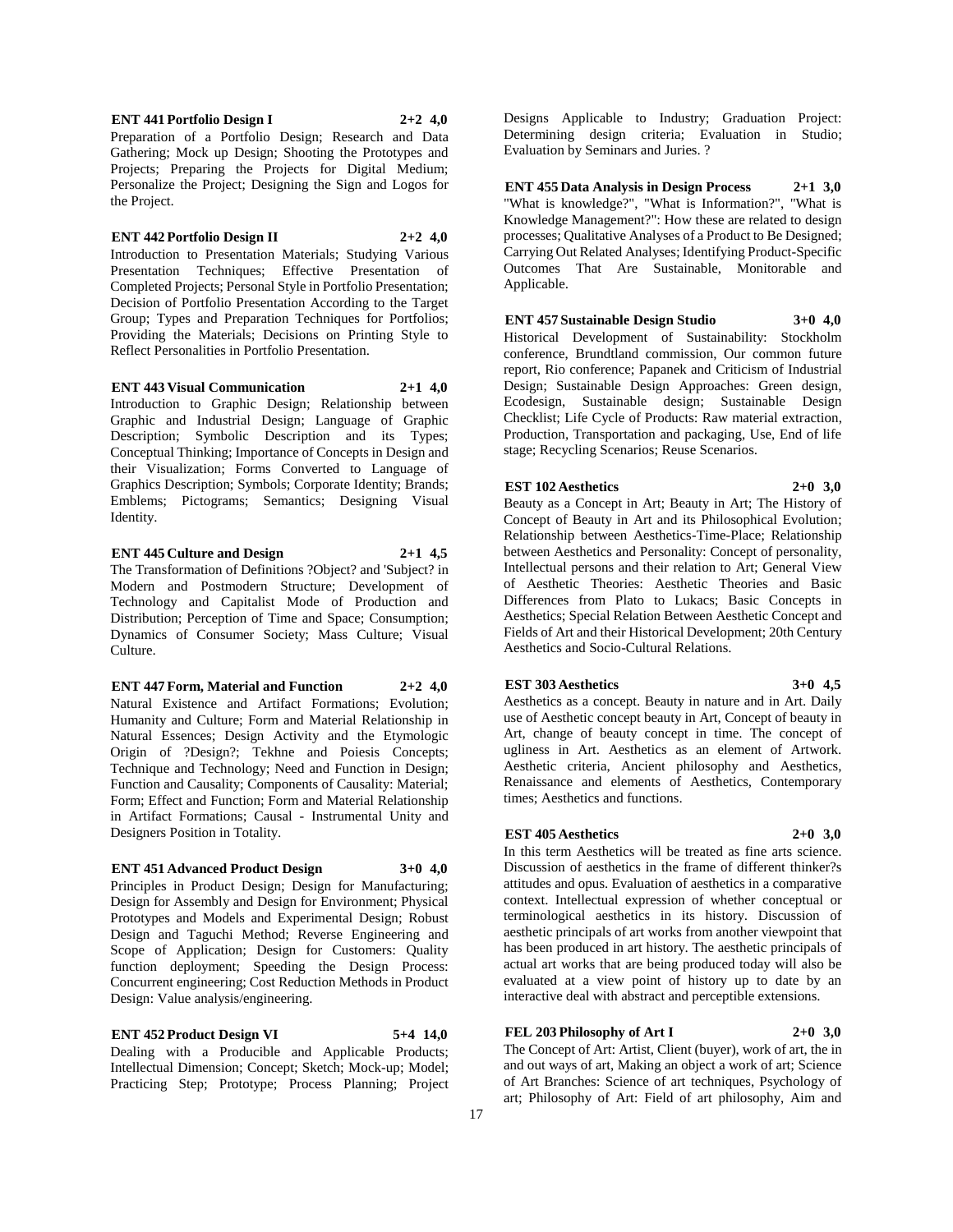function; The Method of Making Philosophy of Art: Art ontology, Looking for an idea, Philosophical impressions, Government politics vision to art philosophy; Ontology of Art: In modern ontology art theories, Hartman's ontology theory, the existence of work of arts.

#### **FEL 204 Philosophy of Art II 2+0 3,0**

The vision of philosophical impressions to art philosophy: Reflection theories, Classical reflection theories, Plato, Aristotle and neo-classic reflection theories, Modern reflection theories, Realism in the West, Russian realism, Theories of social realism; Theories of expression: Romanticism, creation of expression and transfer of the expression theories; Theory of Emotional Effect: Hedonism, Aesthetic life and Richards? centralize theory; Theory of Formalism: Anglo American formalism, Russian formalism and structural theory of art philosophy.

#### **FOT 201 Basic Photography 2+2 5,0**

The short history of photography: Cameras; 35 mm, Medium and large format cameras; Lenses; Normal focus, Wide angle, Narrow angle (Tele) and Zoom lenses; exposure control mechanisms; Diaphragm, Shutter; Stop motion; Depth of field; Film: Film types according to formats, Film types according to light-power sensitivity, Film types according to color sensitivity, Contrast, Clearness and grain structure; Light: light Measuring, the different ways of light measuring, Exposure modes, Filters and asset accessories; Image design; Developing and printing black and white films.

#### **FOT 202 Photography 2+0 3,0**

Introduction to Photography: Relations between architects and photography, Description of visual aspect of architecture, Use of photography in the presentation of architectural products; The camera; Process of photographing; Film Development Procedure for Black and White Films, Film Development Procedure for Colored Films and Slides; Printing Processes.

#### **FOT 304 Industrial Photography 3+0 4,0**

Fundamentals of Photography; Photographic Composition; Lighting Techniques: Using Natural Light Sources; Using Artificial Light Sources; Exposure and Control Mechanisms: Aperture; Shutter; Freezing the Movement; Depth of Field; Focusing; Product Photography; Photographing Industrial Facilities: Photographing the Production Processes; Photographing Production Tools and Materials; Photographing the Workers and Staff; Architectural Photography.

#### **FRA 175 French I 3+0 3,0**

Greeting and Introducing yourself; Saying the day and hour; Presenting somebody; Talking about occupations; Discovering the environment; Talking about the weather report; Informing oneself about health issues; Locating and Settling; Expressing ones opinion; Suggesting an activity; Expressing one's feelings; Reserving a train ticket; Communicating on the telephone; Talking about work;

Expressing ones interest; The progress of an Action; Obtaining information about the press.

#### **FRA 176 French II 3+0 3,0**

Greeting and Introducing yourself; Saying the day and hour; Presenting somebody; Talking about occupations; Discovering the environment; Talking about the weather report; Informing oneself about health issues; Locating and Settling; Expressing one's opinion; Suggesting an activity; Expressing one's feelings; Reserving a train ticket; Communicating on the telephone; Talking about work; Expressing one's interest; The progress of an Action; Obtaining information about the press.

#### **FRA 255 French I 3+0 4,0**

Language Functions: Greetings, Invitations, accepting or refusing invitations; Vocabulary Knowledge: Nourishment, Accommodation, Clothing and colors, Bairams and activities; Grammar: Expressions showing quantity, Demonstrative and possessive adjectives, Prepositions and time indicators, Stressed personal pronouns, Imperatives, Verbs with double pronouns; Learning About French Culture: An area in France: La Baurgogne; Pronunciation, Semi-vowels, Gliding.

#### **FRA 256 French II 3+0 4,0**

Language functions: Imperatives and wishes; Evaluation, Proving and Thanking; Vocabulary: Nourishment, Accommodation, Clothing and colors, Bairams and activities; Ordinal Numbers; Grammar: Expressions showing quantity, Demonstrative and Possessive Adjectives, Prepositions and Time indicators, Stressed personal pronouns: Imperative moods, Verbs with double pronouns; Learning about Target Culture: An Area in France: La Bourgogne; Pronunciation: Intonation, Semi-Vowels, Gliding.

# **GRA 203 Graphic Presentation 2+1 3,0**

Plan: Symbols, Floor plan, Ceiling plan, Interior plan, Roof plan, Land plan, Shadow; Plan as an analytic diagram, 3D plan drawings; Elevation: Anatomy of elevation, Depth, Presentation techniques, Trees, Interior wall facades, Sky, Reflection on the facade, Night facades, Shadow, 3D plan drawings; Sections: Section elevations, Land sections, Perspective sections, Presentation techniques; Axonometric and Isometric: Shadow, Landscape, Trees; Perspective: Figure and trees, Presentation techniques, Interior perspective presentation.

#### **GRA 314 Graphic Design 2+2 4,0**

Introduction to Graphic Design; Relationship between Graphic Design and Industrial Design; Materials of Graphic Design and Their Use; Paining; Concept of Paint; Painting Techniques; Graphic Expression and Its Features; Language as Graphic Expression; Types of Graphic Expression; Visual Thinking; Visual Communication and Visual Learning; Elements of Visual Communication; Language of Symbols; Visual Culture; Usage of Visual Culture's Elements in Graphic Design; Culture and Design.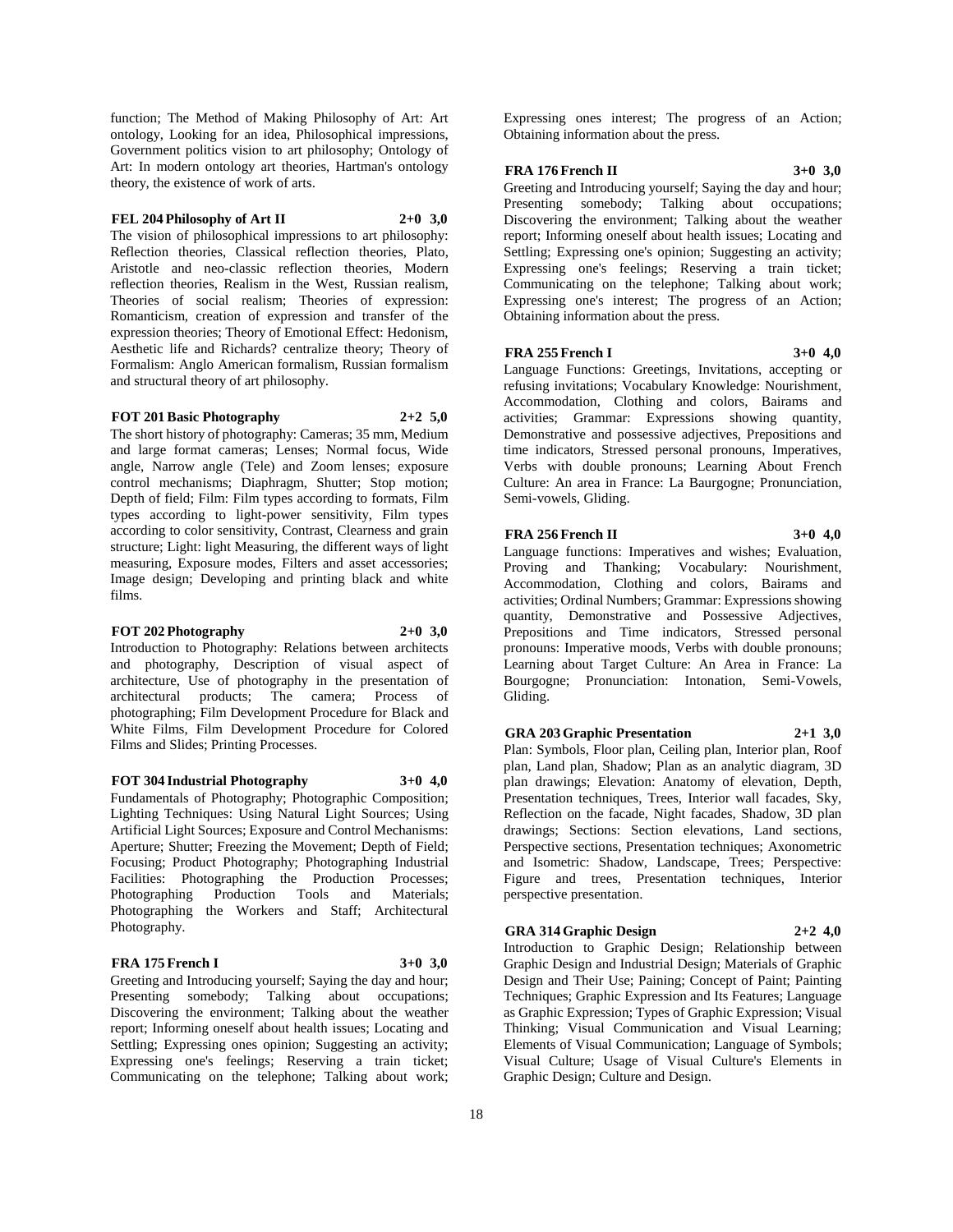#### **HUK 252 Labor Law 2+0 2,5**

History of Labor Law; Sources and Basic Principles of Labor Code: Employee, Employer, Representative to the employer; Work place; Contract of Service: Types and termination, Consequences of termination, Severance pay; Regulation of Work with regard to Workers; Groups to be Protected (Women, Children, Handicapped and Sentenced Workers); Health and Security at the Work Place; Working Time; Overtime Work; Night Work; Preparing, Completing and Cleaning at Work.

# **HUK 376 Design Law 2+0 3,0**

Industrial Property Rights: Patent, Trademark, Industrial design, Efficient model, Geographical marks; Industrial Property Rights in Turkey and the World: Decree laws, Applications, International agreements and relations, Sanctions; Establishment and Functions of the Patent Institute and Patent Offices.

#### **İÇT 105 Sketching in Design 1+2 4,0**

Design Sketching: Why we draw, Importance of sketching, Basic concepts; Contemporary Techniques in Sketching: Pencil, Colored pencils, Watercolor, Markers, Examples and practice; Exploratory Drawings; Visual analysis, Field studies for developing visual culture and reading the environment; Developing the Concept; Creative thought and sketching, Examples; Detailed Thinking; Sketching in detailed thinking, Examples; Sketching by Computer: Transforming hand drawings into digital drawings, Computer sketching; Different and Mixed Techniques; Sketching and Visual Communication; Presentation of Sketches.

**İÇT 106 Visual Communication Techniques 2+1 3,0** The 3D Visual animation of design: Principles of perspective, Color, Light, Shadow, Reflection, Dimension, Scale, Lettering, Symbols; Introduction to Materials: Harmony of materials and colors, Texture, Quantity, presentation of materials; Rendering of reflective, unreflective, tough and smooth surfaces of materials in different drawing scales, Rendering texture on different scales, Reflection, Shining, Light and Shadow; principles of rendering: Watercolor, Guage, Pastel, Marker, Charcoal; Rendering on section and elevations.

**İÇT 109 Introduction to Interior Design 2+0 3,0** Introduction To Interior Design Profession: Who Is An Interior Designer?; Application Fields; Relations to Other Professions; Interior Design Projects As Communication; Design-Technical Drawing-Application; Examples; Interior Design: Interior Space, Design Process, Perception; Examples And Studies On Topics.

**İÇT 110 Introduction to Design of Space 2+3 5,0** Space: Definitions of space, Interior-exterior space, Elements of space, Examples and applications, Organizing the space; Analyzing the space, Environmental perception, Transitions of space, Relationship between spaces; Introduction to Design Process: Different space problems, Function and space, User; Object-space relationships,

Examples, Applications, Design problems on basic user needs and functions, Problem solving, Sketches, Models and drawings.

**İÇT 112 Sketching and Design Drawing 2+1 4,0** Sketch and Design Methods;Basic Drawing Methods For Beginning Students: Freehand drawing, Mechanical drafting, The way objects and interior spaces look in orthographic projections (plan, section, elevation, and perspective), Free hand paraline drawings (isometric and axonometric). Free hand architectural working drawings and conceptual, presentation drawings; Special Visual Language; Introducing Designers To All Types of Drawing Used In Design; Investigation of Specific Architectural History; On-Site Drawings of the Interiors and Exteriors; Major Landmark Buildings; Developing Skills; Quick And Accurate Representation of Architectural Forms; Interior Space; Tracing Lineage of Specific City Architecture; Graphic Analysis; Lectures; Daily Critiques of Students? Work; Field Trips To Sites In Outlying Areas.

**İÇT 201 Interior Design Project I 4+4 10,0** Developing an approach of design, for different social, cultural and economic needs of users, involving quality, health and comfort conditions: Design of space for living, working, cooking and washing in optimum dimensions; Defining the conditions, Individual and group interview, Seminars and juries.

**İÇT 202 Interior Design Project II 4+4 10,0** Considering the design principles, designing the customer's requirements in displaying and selling different kinds of goods made from traditional and contemporary materials, Designing the basic space requirements like heating, ventilation and lighting of spaces; Definition of design criteria, Individual and group interview, Seminars and juries.

**İÇT 205 Ergonomics 2+0 3,0** Definition of Ergonomics: Historical development and application of fields, Use of ergonomics data in furniture and interior design; Ergonomics and Anthropometrics; Event of Sitting and Determining Ergonomics values (House/office/restaurant, etc.); Ergonomics Dates and Interiors; Application of Ergonomic Dates in Houses: Kitchen, Living room, Bed room, Bathroom, etc.; Application of Ergonomic Dates in Offices: Director room, Secretary room and Waiting room; Application of Ergonomic Dates in Restaurants and Cafes; Ergonomics for Elderly, Disabled and children.

**İÇT 214 Introduction to Furniture Design 2+0 3,0** Relation of Interior Space and Furniture in the 20th Century: Design principles in furniture, Tangible design characteristic, Intangible design characteristics; Creation of Design Principles in Furniture Design: Introduction to project using design criteria, Sketching Detailing, Modeling (1/5), Perspective; Basic Concepts of Furniture Design Methods Depending on a Small Scale Interior Space; Sketching, Detailing, Modeling (1/5), Perspectives.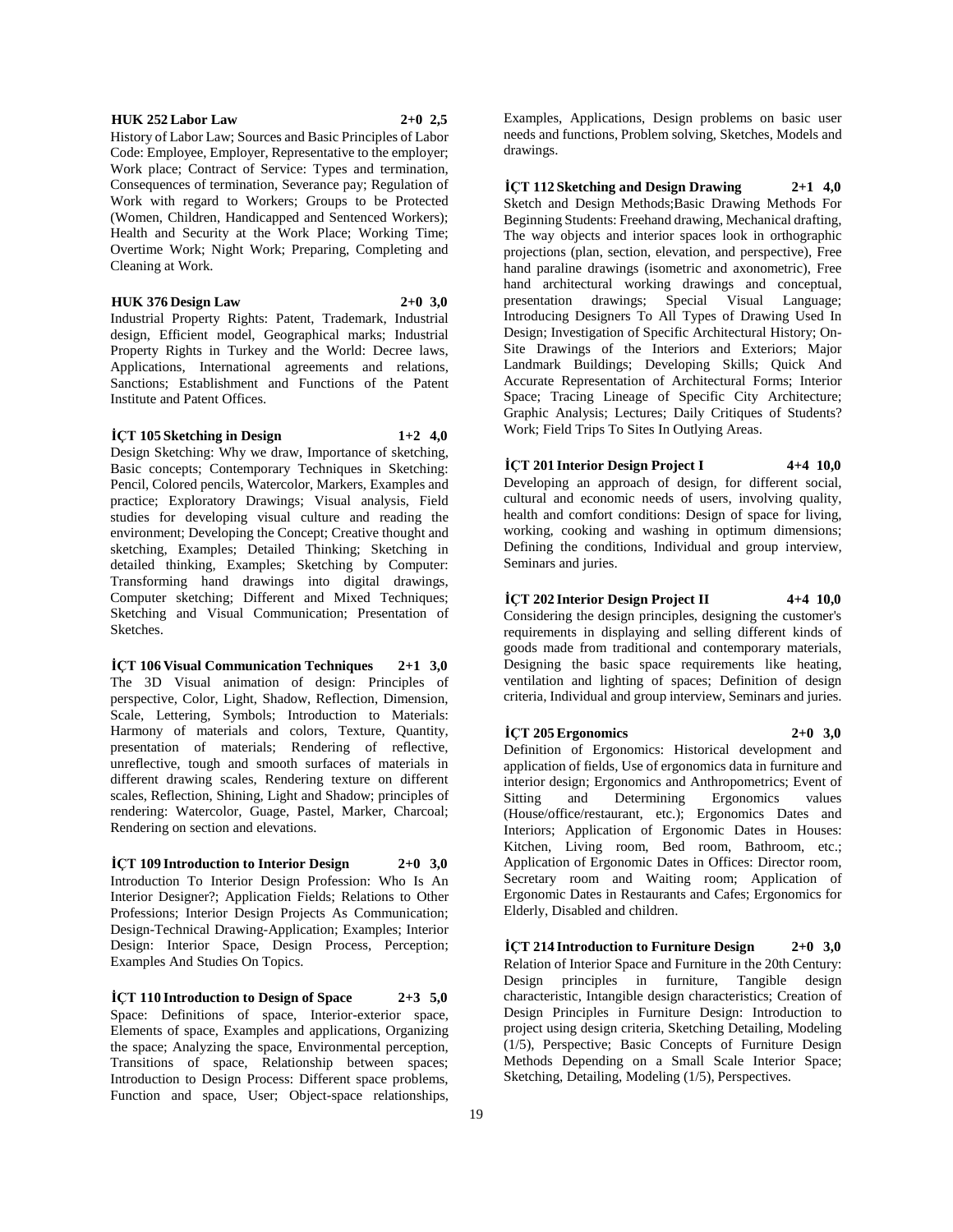#### **İÇT 215 Structural Materials 2+0 3,0**

Relationship between Production Technology and Materials: Historical development of the materials, The factors that determine product design and relationship with structural materials, Design and technical characteristics of materials; Structural Materials: Natural and artificial stone materials, Metals (Steel, iron, copper, lead and alloys), Ceramics, Brick, Glass, Natural and artificial wood materials, Connecting materials (Plaster, lime, concrete), Synthetics (Plastics, rubber), Fabrics and Paint.

#### **İÇT 217 Construction I 2+0 3,0**

External Structure: Foundations, The nature of soils, The relationship between building and soil, Types of Foundations; Walls: Functions of walls, Construction of walls, Opening in walls; Arches and Lintels; Floors: Functional requirements, Ground floors, Upper floors, Construction of floors; Stairs: Introduction, Functional requirements, Balancing of stairs, Construction of stairs according to materials; Roofs: Functional requirements, Types of roofs, Pitched roofs, Flat roofs; Roof Coverings.

#### **İÇT 218 Construction II 2+0 3,0**

Internal Structure; Partitions: Functional requirements, Load bearing partitions, Relatively permanent non-load bearing partitions; Doors: Functions of doors, Construction of external and internal doors, Types of doors; Windows: Function of windows, Types of windows, Window construction according to materials, Sills and Thresholds; External and Internal Effects on Building: Thermal insulation, Water and moisture insulation, Sound insulation.

**İÇT 220 Techniques of Creative Material Use 2+1 3,0** Molding: Molded production, Forms available for molded production, Techniques in mold production; Molds and Materials: Gypsum molds, Epoxy molds, Silicon molds, Wooden molds, Types of mold; Rigid molds, Elastic molds, Designing methods for molded production; Multiplication, Combination, Surface Design; Surface types, Molded production for surface generation, Prototype production; Partial prototype production of a wall surface, Molded production of an interior design object.

#### **İÇT 240 20th Centry Art Movements and Interior Design 2+0 3,0**

Explaining of the 20th Centry Art Movements; The Characteristics and Pacesetters of the Art Movements; Underground and Avant-garde Movements; The Examination of the Movements are Used in Interior Design; To Make Analysis of the Form-Function-Content of the Movements From the Point of View of Interior Design; The Determination of the Similarity and the Differentness of the Movements; The Examining the Concepts of the Form and Function; The Examination of the Examples of the Interior Design; To Make the Application Studies on the Analysis Results that is Obtained.

#### **İÇT 241 Geometry and Fiction in Interior Design 2+0 3,0**

The Explanation of the Euclidean Geometry as in General; The Explanation of the Non-Euclidean Geometry as in General; Explanation of the Parabolic Geometry as in General; The Explanation of the Hyperbolic Geometry as in General; The Explanation of the Concept of Fiction and It's Types; Explaining of the Relationship is Existed Between Fiction and Geometry; To Make Analysis and Application Study by Concidering the Concepts and Methods of the Geometry and Fiction, on the Examples of the Interior Design And Architecture; To Make the Application Studies on the Analysis Results that is Obtained.

#### **İÇT 301 Histories of Interior Design and Furniture I 2+0 3,0**

Social Changes: Cultural, Economic and Political Effects on Social Change; Building and Interior Usage in Pre-historic Cultures; Building and Interior Formation in Social Structures of Egypt and Mesopotamia; Interior and Furniture Formation and Design in the Ancient World; Social Changes, Concepts in Interior Design in Middle Ages; Renaissance, Design Principles in Furniture and Interior Design in European Countries: Design principles in furniture and interior design in Baroque, Rococo Periods, Classicism and Victorian Age; Social Changes in the 19th Century Cultural, Economic and Political Effects on Social Change; Furniture and Interior Design in Industrial Revolution; Social Structure, Furniture and Interior Design Principles in Arts and Crafts Movement; Aesthetic Movements and Art Nouveau Period.

#### **İÇT 302 Histories of Interior Design and Furniture II 2+0 3,0**

Effects of the 20th Century Thinking; Modernism, Space in Modernism and Formation of Interiors; Interiors and Interior Design in 1900-1910 Period; 1910-1945 1st Period in Design, Development in Furniture and Interior Design of Werkbund, De Stijl, Bauhaus and Art Deco; Interiors and Interior Design in 1900-1910 Period; 1945-1960 2nd Period in Interior Design, Development in Furniture and Interior Design of International Style; Interiors and Interior Design in 1900-1910 Period; 1960-2000 3rd Period in Interior Design, Development in Furniture and Interior Design of Deconstruction and Post-modernism; 20th Century Designers; Islamic Architecture; Turkish Architecture in the 20th Century.

**İÇT 303 Interior Design Project III 4+4 10,0** Designing Office Spaces and Furniture with Various Functions for Different Kinds of Professional Groups: Defining the functional requirements and the user needs according to the aim of the space in interior design, Organization of the functions and the space, Choosing the materials, Individual and group interview, Seminars and juries.

**İÇT 304 Interior Design Project IV 4+4 10,0** Design of General Public-use Interiors Involving Different Requirements of Social and Economic Groups: Individual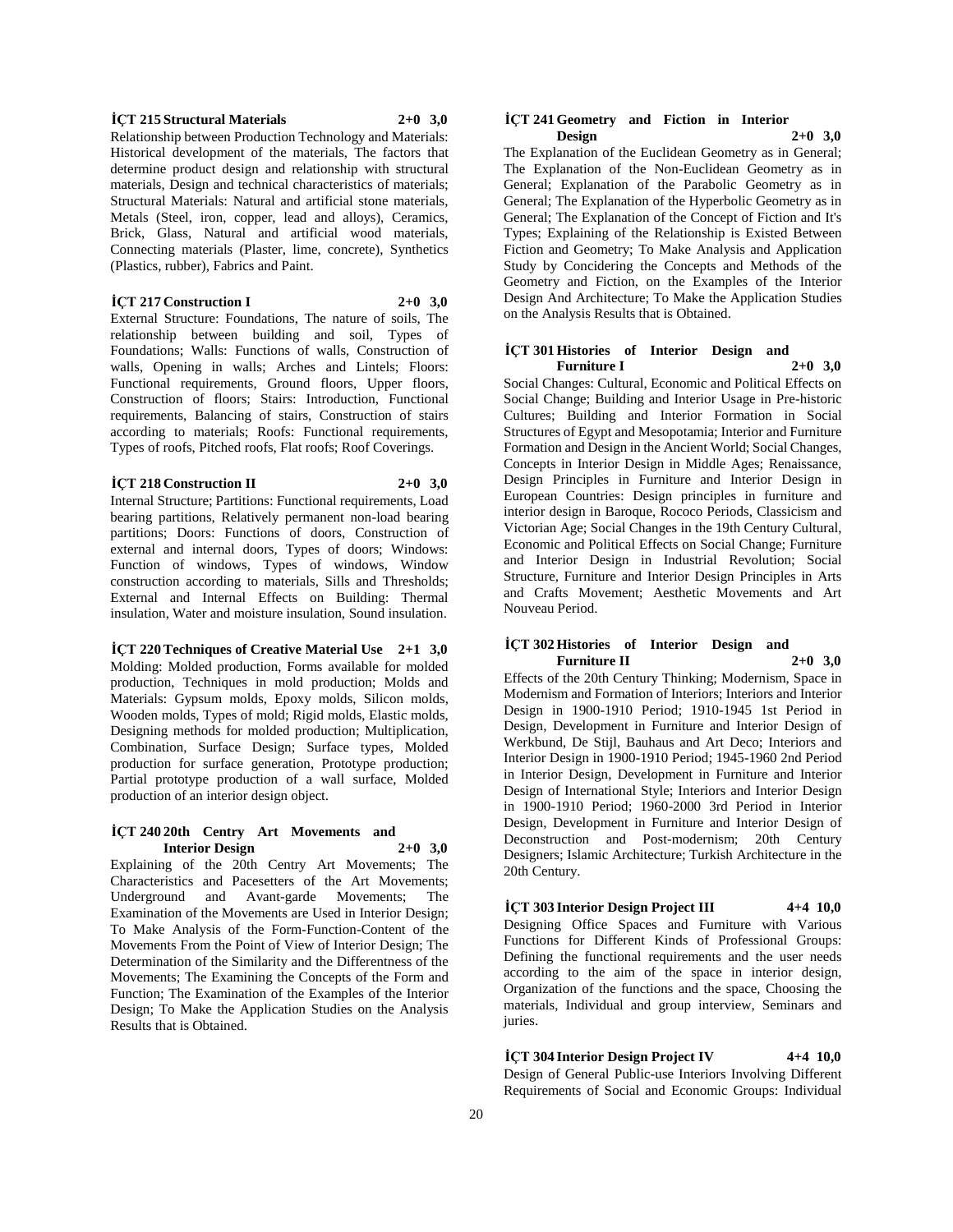activity, Group interaction, Cultural relationships Needs and requirements of the handicapped, Health, Safety, Comfort and technological factors for space design, Relations between interior space and physical environment, Individual and group interview, Seminars and juries.

#### **İÇT 307 Furniture Construction 2+1 3,0**

Joint Techniques of Wood, Side joints, Groove joints, Wood spline joints, Tongue-groove joints, Dowel joints, Mortise and tenon joint, Mortise joint; Massive Construction: Wooden construction, Frame corner joint, framed construction, Finger joint, Construction of equipment made of wood.

**İÇT 315 Colors and Textile in Interiors 2+0 3,0**

Interiors: Designing Colors in Interiors, Harmony in Using Colors; Psychological Effects of Color, Choosing and Application of Colors According to The Customer's Profile, Color in Different Types of Function at Interiors; Textile: Kinds of Textiles, Designing Textiles in Interior, Choosing and Application of Textiles According to The Customer's Profile, Textile in Different Type of Function at Interiors; Using Color and Textile as Daily Tastes, Effect on Interiors, Fashion.

## **İÇT 316 Landscape 2+0 3,0**

Improving the Criterion of Environmental Arrangement; Types of Plants; Elements of Exterior Equipment; Construction of Land Etc; Making Exemplary Practices on Environmental Arrangements.

#### **İÇT 317 Furniture 1 2+1 5,0**

In this furniture discipline, concepts, methods and principles based on relations between user-place-furniture in the interior place are discussed. In this sense, within student's insights from other disciplines, students are asked to practice on how new furniture design use systematic design methods.

# **İÇT 318 Furniture II 2+1 5,0**

Furniture Design: Research and inquiry, Definitions of objects, Full range of human activities, Expansion on Definition of Furniture; Conceptual, Ergonomic, Historical and Theoretical Methods Used In the Study of Human Form; Activity And Interactivity With Scaled Forms, Everyday Environment; Concept Development And Material Explorations; Traditional and Contemporary Issues; Process Investigations; Materials And Construction Techniques; Introduction To Available Shops; Fabric Industries; Designers; Developing Designs for Individual Pieces; Fabrics; In Depth Critique of Cultural Content; Material Selection; Details; Finishing; Some Classes Are Held In Shops.

**İÇT 319 Model Building Techniques 2+1 3,0** Model Building: Combining skills from a range of studies, Designing and producing objects, Working with a variety of tools, Learning how to design, Finishing presentation models, Use of simple hand tools in conjunction with wood shop machinery, Painting equipment, Learning techniques commonly employed in accurate scale-model fabrication,

Assembly, Finishing, Advanced study, Practice with hand tools, Techniques, Materials, Equipment used to construct professional-quality models, Prototypes related to interior and furniture design; The Emphasis: Producing useful process models, Presentation of models, Workshop practice and safety.

#### **İÇT 320 Mythology And Space 2+0 3,0**

Mythology and Space: What is mythology?, Legends, Epics, Tales, Proverbs; Space: Dimensions, Area, Cont, Entropy, Anti-entropy, Closing of space, Defined space, Natural space, Artificial space; The Significance of Space in Mythology; Surrealism, Fiction; Metaphors; Adaptation; Imagination; Mystery; Action Space; Position Space; Space of Gods; Creature Space; Turkish Mythology; Turkish Gods, Cults; Sky Space and Ground Space; Symbols; Using Element of Space for Creativity.

**İÇT 321 Structural Systems of Buildings 2+0 3,0** Introduction of Structural Systems; The Relationship Between Building and Structures: Structural requirements; Structural Materials: Masonry, Timber, Steel and reinforced Concrete; Structural Forms; Masonry Structures; Frame Structures; Reinforced Concrete, Steel and Timber Frame Structures; Shells; Space Grid Structures; Tensile Structures; Pneumatic Structures.

#### **İÇT 323 Design and Culture 2+0 3,0**

In contrast, what the nature produces, everything that human produces is Culture: The research and the study of the reasons of why people from different cultures produce different solutions; Identification and determination of main human necessities: Why people produce different design solutions, from different cultural structures, to satisfy their main necessities such as housing, cleaning, catering, security, recreation etc.; Housing: Comment and research on the reasons of different designs to satisfy housing needs according to climate, geographical location, demographic situation etc; Determination and evaluation of the other basic human needs in the same way.

#### **İÇT 324 Elements and Materials in Interior Design 2+0 3,0**

Types of Materials Used in Interiors: Wood, Masonry, Metals, Glass, Plastic; Material Selection: Evaluating materials, Materials in their setting genuine versus imitation; Materials in Relation to Elements; Walls: Load-Bearing walls, Partition walls; Windows: Window types, Window treatment; Structure: Columns; Stairways: Steps, Railings, Designing stairways; Ceilings; Miscellaneous Elements; Recycling Materials, Pollution and Waste.

**İÇT 325 Advanced Presentation Techniques 2+0 3,0** Presentation and Rendering Techniques: Exploration, development of technique, Application of rendering skills for architectural interiors, Exteriors, Furnishings, Accessories and details through a variety of media including pen and ink, color pencil and markers; Emphasis Placed on Material Simulation; Delineation Techniques; Development of Skills in Graphic, Oral Presentation of Design Projects; Lectures,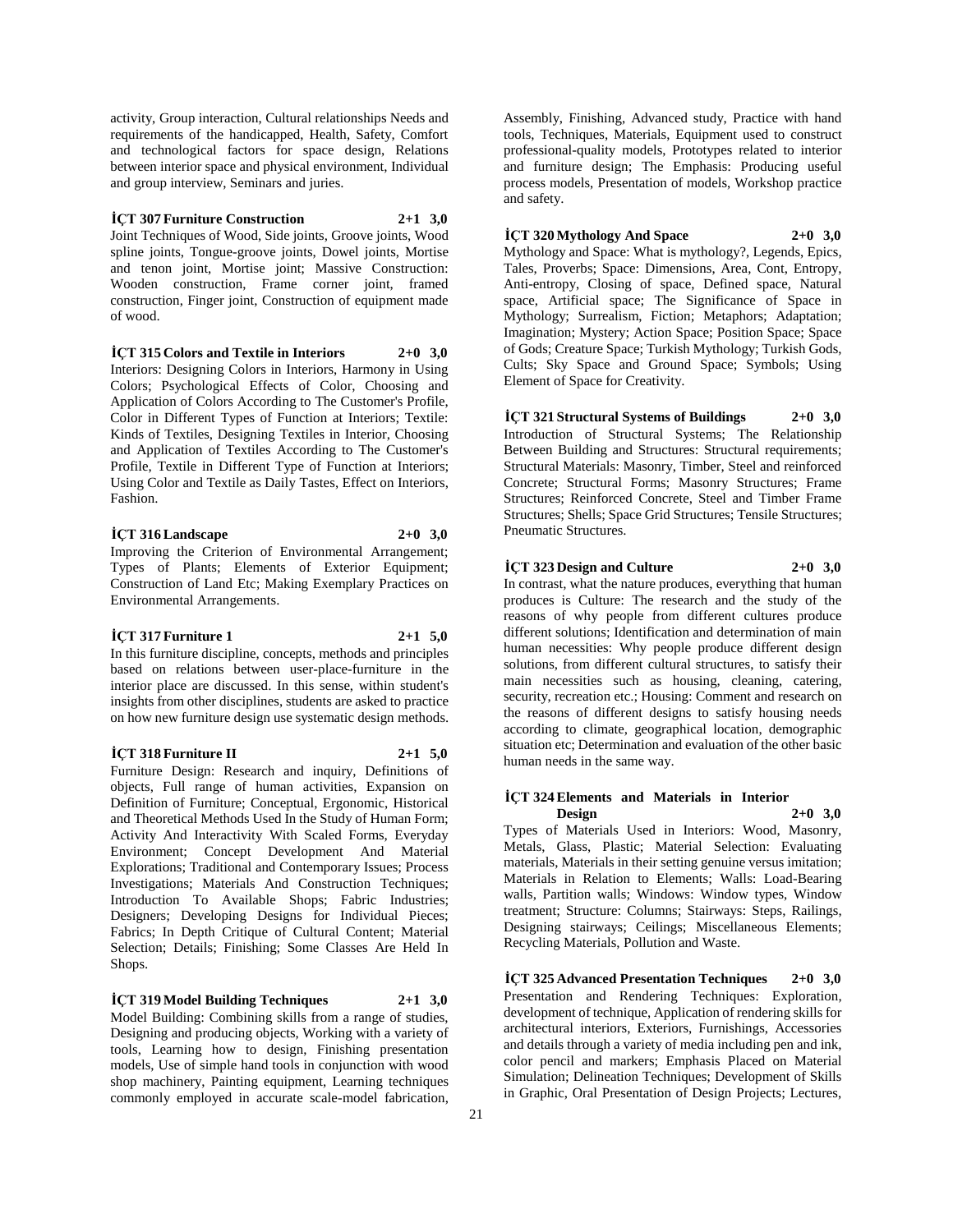Demonstration and Practical Exercises; Introduction to a Range of Techniques: To enabling students to present their work in a professional, cohesive manner, Being proficient in creating clear presentations, Utilizing a variety of media and types of approach, each suitable for a different audience expected.

**İÇT 326 Physical Environment Control I 2+0 3,0** Climate and Elements of Climate; Climatic Comfort Conditions; Climate and Energy Efficient Design Criteria in Physical Environment; Heating and Ventilation Systems, Concepts of Designing Air Conditioning System in Interiors; Sanitary Fittings in Buildings: Design of cold water supply systems and design of drains; Design of functional areas related with sanitary fittings; Safety Systems: Fire control and protection from fire; Technical Matters, Standards and Regulations About Buildings in Turkey.

**İÇT 327 Design Principles of the Kitchen 2+0 3,0** Ergonomics and Kitchen Design; Dimensions about Kitchens: Anthropometry, Equipment used in kitchens; Design Principles: Kitchen types, Materials used in kitchens, Programming kitchen, Planning kitchen, Primary work centers in kitchens, kitchen layouts, Storages in kitchens, Wall surfaces in kitchens, Ceiling materials in kitchens, Miscellaneous items, Performance criterions in kitchens.

#### **İÇT 328 Formation of Interiors at Anatolia's Settlement in Antguity 2+0 3,0**

Antiquity: Philosophy, Cultural, Economical, Belief and Political Structure of The Society, Antiquity in Anatolia, Social Structure, Formation of Settlements and Structural Aspects; Settlements in Anatolia, Features; Developing Functions Related to The Usages in Period, Usage of Interior and Furniture in Buildings and Its Features.

#### **İÇT 329 Design and Application Criteria in Baths 2+0 3,0**

Baths and Lavatories: Definition, Features; Baths and Lavatories Residence, Commercial and Public Interiors; Design Criteria: Materials and Choosing Material Criteria in Baths and Lavatories; Physical Environments Data and Its Evaluation; Evaluation of Materials as Using and Aesthetic Point of View; Evaluation of Materials as Design and Application Point of View, Hygiene and Security Factors.

## $\text{ICT}$  **330 Play and the Plaything**  $2+0$  **3,0**

Relations of space, play, and plaything. Play, and plaything design approaches. The effects of play, and plaything on children. Sociological, psychological, and environmental factors effecting play. Design examples and practices.

#### **İÇT 331 Computer Animation for Interior Design 2+0 3,0**

Computer Animation: Movement and animation, timing in computer animation, cameras, lights, animation frames, motion tracks, keyframes; Video: Video types, video codecs, data export options; Presentation: Data use in various environments; Multimedia; Post-processing: Effects, filters, video composition

#### **İÇT 332 Exhibition and Exhibition Space Design 2+0 3,0**

Approaches For Exhibition Design: Behavioral approach, Constructivist approach; Examinations for datas: Exhibition context, Exhibition space, Human factor; Approaches for the exhibition context: Positivist approach, Critical approach; Approaches for accessing to the context, Communication methods: Communication as transmission, Cultural communication: Approaches for evaluating data related to exhibiton space.

#### **İÇT 333 The Image of Concept in Interior Design 2+0 3,0**

The Defiinition of Concept in the Interior Desgin; A General Outlook on the Movements are Used in Interior Design; The Explanation of the Visualization and It's Techniques; The Definition of the Communications Concept; The Explanation of the Methods of Communication; The Definition of Visual Communication and Identity; The Methods of the Identity Formation; The Definition of the Semiotics; The Definition of the Deconstruction; The Examination of the Abstract-Concrete Relationship Between the Form and Function, and the Visual Communication and Identity; To Make the Application Studies on the Analysis Results that is Obtained.

**İÇT 334 Computer Aided Manufacturing 2+0 3,0** History of Computer Aided Manufacturing; Methods in Computer Aided Manufacturing: Addition, Subtraction, formation; Computer Aided Manufacturing Tools: Axis, energy types, domains of use, laser cutters, water jets, mechanical drillers and cutters; Rapid Prototyping; Design Approaches for Computer Aided Manufacturing: Sectioning, tesselation, folding, forming, contouring; Materials for Computer Aided Manufacturing

# **İÇT 335 Interior Plant Design 2+0 3,0**

Plant and Their Characteristics: Definition of plant, Classification of plants, Organs of plant, Taxamonic classification; Basic Characteristics of Indoor Plants: Definition of indoor plant, Classification of indoor plants according to different plants pecifications, Physical requirements of indoorplants (Temperature, Light, Humidity, Water, Fertilizers), Benefits of indoor plants, Presentation of mostused indoorplants; Designing With Indoor Plants: Design principles of indoor plants (Form, Texture, Colour, Shape etc.), Plant design and compositions according to plants, Pyhsical requirements, Plant design according to spatial characteristics, Importance of pot selection during plant design; Current Plant Design Applications and Samples: Hanging plants, Interior gren wall applications, Terrarium, Indoor window garden etc.

# **İÇT 336 Lighting Design 2+0 3,0**

Light: Descriptions and Relations of Light, Optical and perception, Analysig with examples lighting effects on users; Lighting Types: Description of lighting and lighting working principle, Analyzing lighting units designed for different purpose; Desing Lighting Unit and Making Maket of Lightining Unit for Specific Purpose.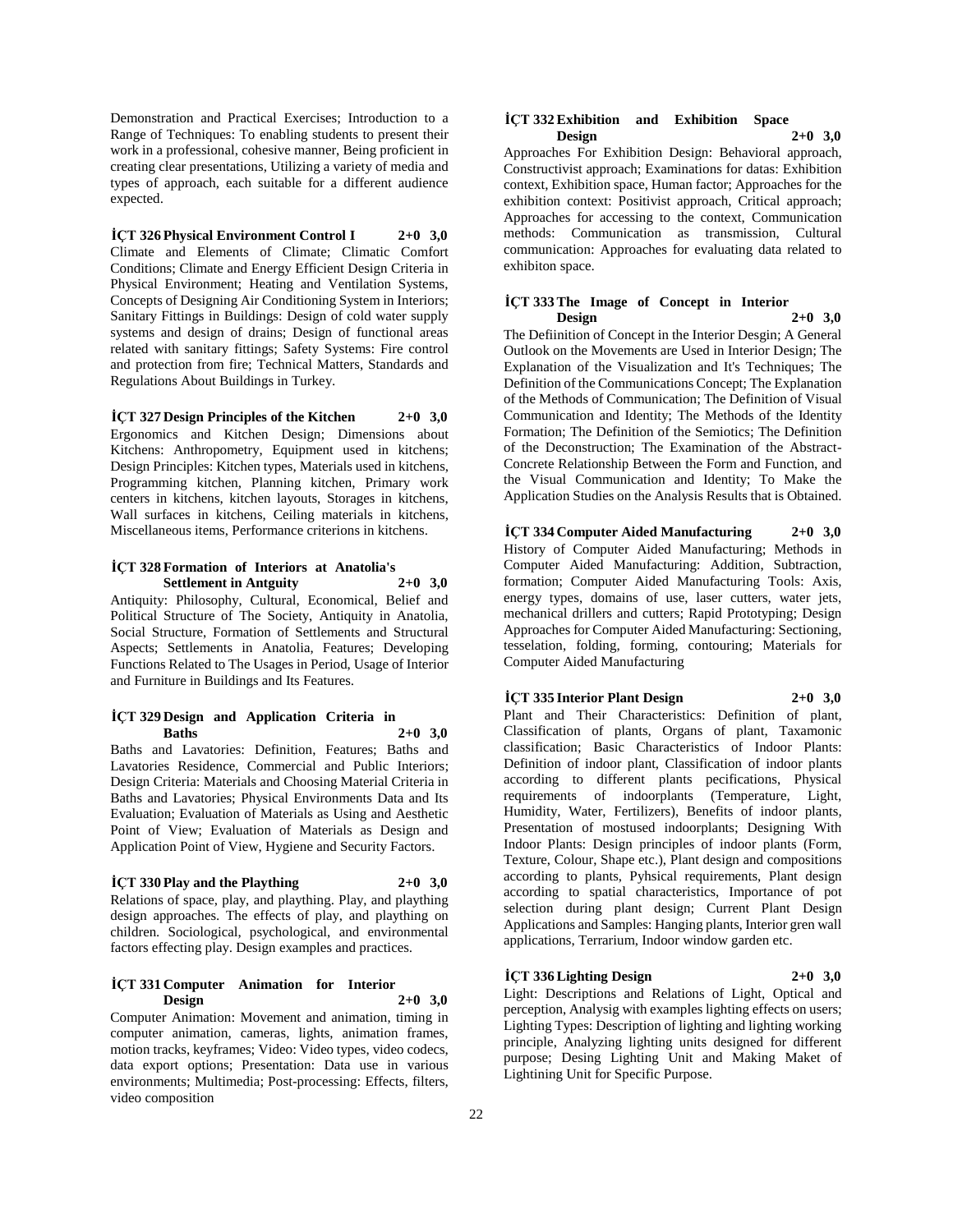**İÇT 337 Commercial Kitchen Design 2+0 3,0** Spaces that are Used Industrial Kitchens: Planning commercial and professional kitchens for schools, Hospitals, Institutions, Cafe-restaurants; Designing Kitchen According to Purpose and Capacities; Standards in Operation; Standards in Good Receiving, Store and cold store design; Ergonomic and Manufacturing Standards in Cooking: Preperation, Dishwashing design; Ergonomic and Manufacturing Standards in Service Line; Sanitary and Mechanical Installations: Fire supression systems, Assembly and resistance details; Spaces that are Used Professional Laundry: Hospital laundry operation and design, Other commercial laundry operation and design, Sanitary and mechanical installations, Assembly and resistance details; Wall and Floor Materials in Commercial Kitchen and Laundry.

# **İÇT 403 Interior Design Project V 4+4 12,0**

Designing Spaces with Complicated Functions with a specific emphasis on the Corporate Identity: Adaptation of existing spaces by new functions, Space organizations for the complicated functions on large scale projects, Establishment the relations with Interior Space-Environment-Urban, Adding technology and material to design related to economic and aesthetic value, Individual and group interview, Seminars and juries.

**İÇT 404 Interior Design Project VI 4+4 12,0** Research on Programming and Designing Large Complex Public Use Interiors, Service and Care Facilities: Developing design requirements and programs for public spaces, Research on the relations of Building, Environment and Urban. Creating solutions for aesthetic, physiologic, technological requirements, Individual and group interview, Seminars and juries.

**İÇT 406 Space Analyzing in Interior Design 2+0 3,0** Space: Definition of space, Concepts of Space in interior design, Elements of interior design, Principles of design in interior space; Design: Definition, Design elements, Design methods; Perception: Definition of perception, Perception process, Perception psychology, Gestalt theories, Perception of interior spaces; Analysis: Definition of analysis, Goal of analyzing, Methods of analyzing, Space analyzing, Physical and psychological analysis in interiors.

#### **İÇT 409 Illustration of Interiors 2+0 3,0**

What's Illustration? Illustration and elements of interiors: Crayon, Aqua colored pencils, Watercolor, glimmer, reflection, visual relief; Rendering of Furniture: Section rendering, Plan rendering, Perspective rendering; Fantasy and Illustration: Texture rendering, Techniques of shadowing, Fantastical illustration, Mythological illustration, Rendering interiors.

#### **İÇT 413 Principles of Lighting Design in Different Spaces 2+0 3,0**

Lighting Design: General principles of lighting design, Day lighting, Artificial lighting; Principles of Lighting Design in Different Spaces; Home Lighting: Lighting design problems of entrance, living room, bedroom, bath and stairs of the house; Office Lighting: Lighting design problems of general and private offices; Hotels and Restaurants Lighting: Lighting design problems of dining rooms, bars and guest rooms.

#### **İÇT 414 Socio-cultural Effects on Furniture Design 2+0 3,0**

Development of Design Concept within Historical Period; Changing design approaches since Bauhaus, Socio-cultural effects in development process, Effects of socio-cultural developments on furniture design and conclusions; Various Socio-Cultural Structures and Changing Ideas of Design: Socio-cultural effects in Scandinavian countries and Europe, Socio-cultural effects in Japan and furniture design, Sociocultural effects in America and furniture design.

#### **İÇT 417 User-Furniture Interrelation in Interiors 2+0 3,0**

Space Organization: Environment and space; Interrelationship between Culture-Action-Space; Physical environment; User Needs: Determining and defining the needs; Space Organization: Determining the user and his/her needs and furniture; Personal Space: Sovereignty area, Privacy; Space Psychology: User culture, User psychology, Color psychology; Examining the User-Furniture Interrelation: Prototype applications and research.

**İÇT 419 Space in Traditional Turkish House 2+0 3,0** Elements of Traditional Turkish City: Creating conditions, Street pattern, Public buildings, Blocks of houses, Traditional Turkish House as the most important element of the city, Elements of house and creating, developing, changing conditions; Sofa, Rooms, Courtyard, Relation between street and house, Room as the most important element of the traditional Turkish house; Elements of the room; Walls, Cupboards, Door, Fireplace, Ceiling, Evaluation on the typology of traditional Turkish house in history, Case study.

#### **İÇT 421 Corporate Identity and Commercial Spaces 2+0 3,0**

Definition of Identity and Meaning Concepts: Symbolic aesthetics; Corporate Identity: Corporate identity as a concept, Importance of the corporate identity, Development of identity, Applications from the past, Corporate image and strategy, Need for corporate identity, Organization of the program, Visual Application Guides; Reflections of the Corporate Identity on the Visual Identity: Space identity, Identity of architecture and interior design; Examples from the commercial spaces: Banks, Other commercial spaces.

**İÇT 422 Creative Thought and Design 2+0 3,0** Design and Designing Activity: Design as a product, As a process, As mental activity; Creative Design and Problem Solving: Thought and ways of thought, Creation, Thinking and learning, Concept developing; Creative Process in Design: Fantasy, Concepts of Imagination and Reality, Metaphor and paradox, Explanation of creativity; Ordinary design, Original design, Creative design.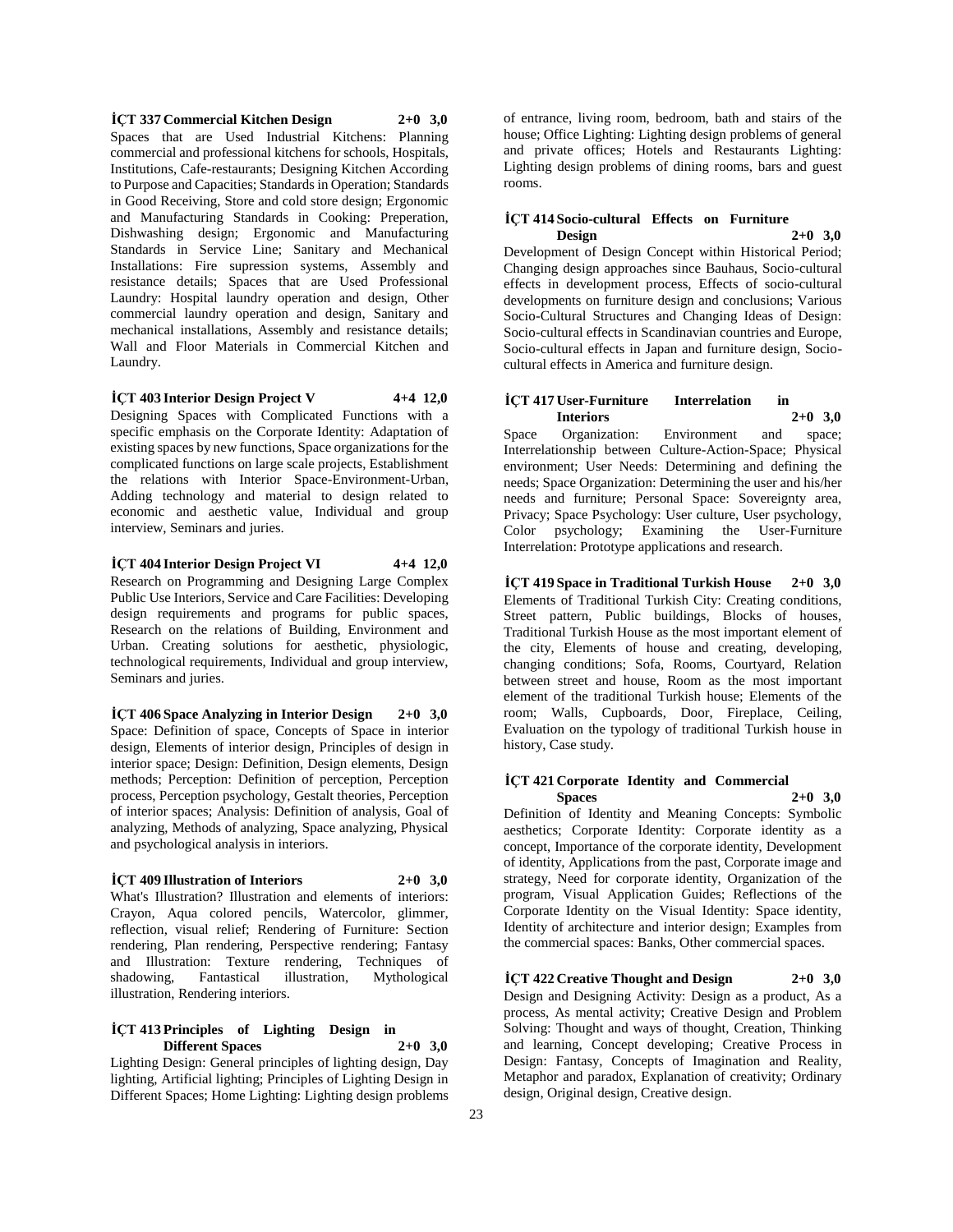**İÇT 423 Creativeness Methods 2+0 3,0** Superficial-Deep Memory. Transformation of aesthetics intellect, Exercises of brain development. Physiological workings, Intellectual workings. Method of brain storming, Methods of dialectic thinking, Methods of lateral thinking, Brain storming, Synectic method, Methods of analysis. Methods of escapism, Methods of game tree, Metamorphosis, Transformation, abstraction, conceptualization, Camouflage, Adaptation, Deformation, Analogy.

**İÇT 424 Methods of Portfolio Presentation 2+0 3,0** Application of jop: presentation varieties, quality, features. Curriculum vitae: definition of curriculum vitae, features, varieties and its writing. Application. Portfolio; definition of portfolio, features, varieties and its design. Application. Enviroments of Job: Definition, Feature, Methods of searching job, talking with employer. Talking: Presentation; Definition of presentation, varieties, features, methods. Dimension of behavior.

**İÇT 427 Physical Environment Control II 2+0 3,0** Physical Properties of Light and Photometric Quantities: Luminous flux, Luminous intensity, Illumination, Luminance; Visual Comfort Conditions; Physical Environment Factors in Lighting Control; Lighting and Human; Light Sources: Concepts of Day Lighting Design, Artificial Lighting Design and Mixed Lighting Design; Sound and Properties of Sound; Relation Between Sound and Human Health; Acoustical Phenomena in Enclosed Spaces; Sound Absorbing Materials and Constructions; Acoustical Requirements in Auditorium Design

### **İÇT 428 Space-Boundary Relations 2+0 3,0**

Boundary Concept: Philosophy of boundaries, Boundaries as social, politic and economic Tools; Boundary and Human Beings: Theory of environmental perception, Privacy, Territory, Public- private space, Personal space and personal distance; Boundary- Space: Concepts of space, Dwelling, Interior-exterior, Closure and the openings, Transitiondirection; A Historical View on Boundary-Space Relationships.

**İÇT 429 New Expansion at the Design 2+0 3,0** Current approachs at contemporary design subjects and evaluations, Criticism of special design problems, evaluations of design problems at current condition. Giving example on problems that occure design and application process. Critical approachs on design applications in the Turkey and in the World. Evaluations of relationships between educational field and applicational field.

**İÇT 431 Professional Practice 2+1 3,0** Interior Architecture/Interior Design: Definitions, Fields of study, Formation Period in the 20th Century, Design process; Interior Architect and Interior Designer: Definition, Features, Duties, Responsibilities, Conditions of occupation; Areas of Occupation; Associations in Profession: Associations found abroad, Foundation period, Definitions, Fields of study; Chamber of Interior Architects of Turkey:

Definition, Rules and regulations, Goals of foundation, Marketing control and checking; Interior: Definition of interior, Concepts of interior design, Formation of elements in Interior Design, Materials, Principles of materials in Interiors; Drawing Standards; Presentation; Goals and Methods of Presentation; Application Methods; Measuring and Units of Using Materials; Cost: Definition, Elements of cost, Calculating the first offer, Calculating the area, unit of prices, Calculating the cost; Agreement; Types of Firms: Definition, Features; Relation of Employer-Designer; Relation between

#### **İÇT 432 Spatial Configuration of Ottoman Kulliye's & Mosques 2+0 3,0**

Külliye consept, The components of kulliye, The configurational arrangments, the evolution of Ottoman Külliyes, Example of külliye?s from Sinan?s era.Mosques;The elements of spatial configuration, The evolution of spatial configuration in mosque sand examples of various spatial configurations.

**İÇT 436 Verbal Communication 2+0 3,0** Features of Bodily Expression Tools And Styles In Human

Relationships; Elements that Form Bodily Expression: Face and head, Eyes, Hands and arms, Feet and legs, Torso, Voice and speech; Body's Relation to Space; Body's Relation to Objects; Body's Relation to Other Bodies; Observation Analysis: Observing a body, Observing a group; Discipline: Mimics, Gestures, Body positions, Relationship with objects, Voice and speech, Discipline of feelings and emotions, Practicing with a partner.

#### **İÇT 439 Child As a User in Space and Furniture Design 2+0 3,0**

Properties of Growing; Physical, Auto growing, Language acquisition, Emotional growing, Social growing; Environment of Family and School; House as a Social Environment; House As a Physical Environment; Perception; Child's Spatial Perception; Perception of Objects by a Child; Relation Between Object-Function; Design Criterions And Furniture: Functional criterions, Psychological criterions, Technical criterions, Economic criterions.

#### **İÇT 441 Contemporary Approaches on Museum Design 2+0 3,0**

Museum Concept's Past, and Today: Changing museum concept; Art museums, Social history museums, archeology museums, science museums, and etc. , Changing museum design approaches: Changing requirement programs, and the elements effecting design, Museum renovations, Contemporary additions to existing museum, New museum buildings, Evaluating potential city spaces, Museum blocks and museums relations with each other, Interior space and displaying; Museum's changing function: Social-cultural changing, Changings on communication sciences and technology; Museum as a cultural structure: Social function of the museum, Museum as a means of understanding, and explaining yourself, Museum and children; Musem Making Meaning and Expansion to Future: Lecture is supported by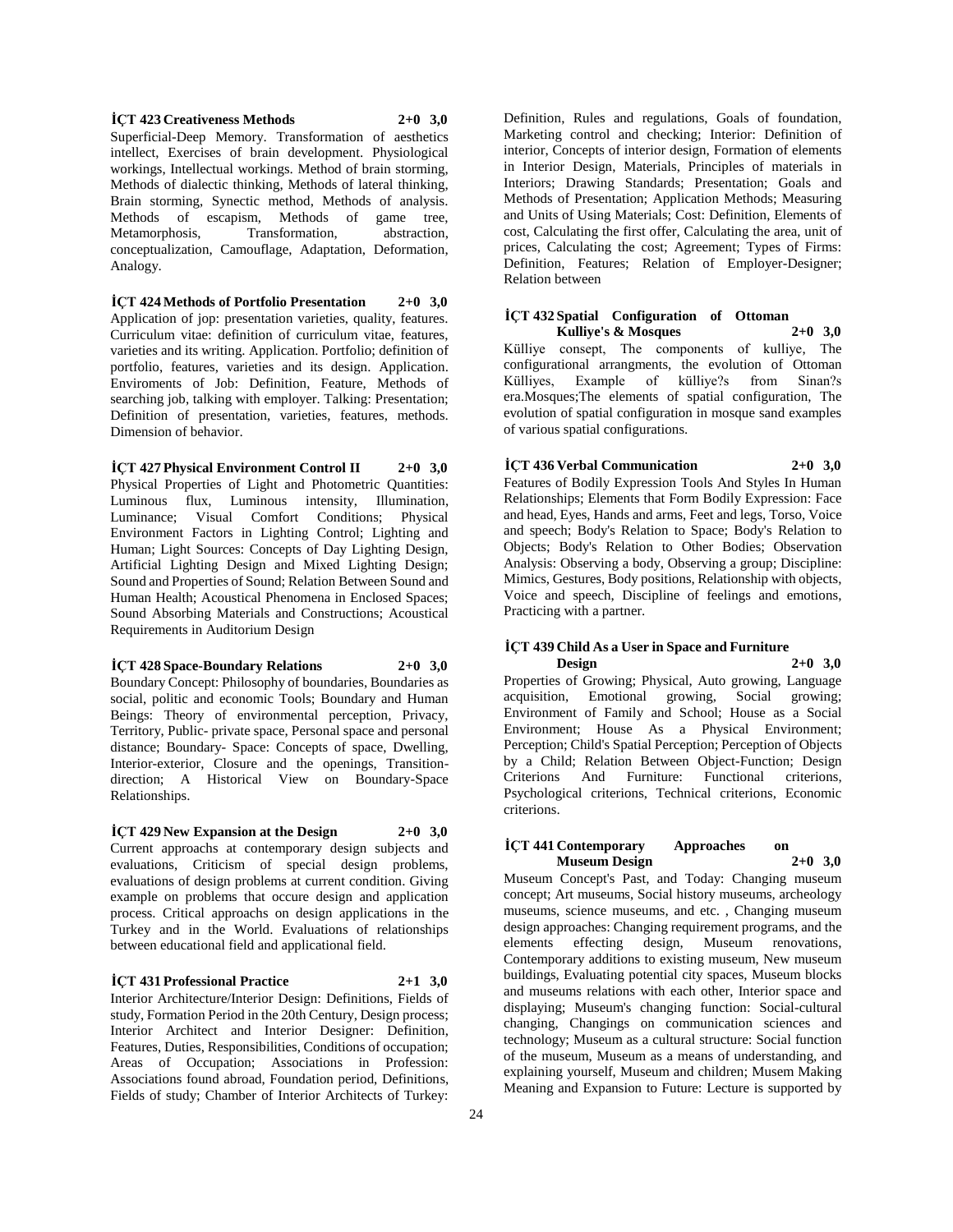visual materials prepared via different scale and approaches from different countries.

**İÇT 443 Experimental Space Design 2+0 3,0** Concept of Experience; Factors Affecting Experience: Factors on human, Factors on space; Types of Space-Rekated Experience: Object-oriented experiences, Cognitive experiences, Introspective experiences, Social experiences; Experiential Spaces and Design Inputs.

#### **İÇT 445 Computer Animation for Interior Design 1+1 3,0**

Computer Animation: Movement and animation, Timing in computer animation, Cameras, Lights, Animation frames, Motion tracks, Keyframes; Video: Video types, Video codecs, Data export options; Presentation: Data use in various environments; Multimedia; Post-processing: Effects, Filters, Video composition.

**İÇT 449 The Theory of Preservation 2+0 3,0** The Development of Preservation Idea: Romantic approach, Historical restoration, Contemporary restoration; Values to Preserve and Criteria of Preservation: Mobile cultural properties, Immobile cultural properties and natural properties, Criteria of preservation; The Facts About the Deterioration of Monuments, Interior facts, Exterior facts: Techniques of restoration; Strengthening, Unifying, Renewing, Contemporary addition, Reproduction, Cleaning, Transporting, Archeological restoration; Preservation of the Historical Environments.

#### **İÇT 451 Design of Trade Fair Exhibition Stands 2+0 3,0**

Exhibition and History of Exhibition: Exhibition types, The materials used in the trade fair stand design and production methods, Determination of target group and consumer profiles, Analyzing of relation between the trade fair stand design and product: Service, Brand identity, Target group, Consumer, Cost analyze in trade fair stand design, The Brief in trade fair design, Creating question and determining problem in the trade fair stand design; Designing The Trade Fair Stand and Making a Model for Specific Fair and Companies.

**İÇT 454 Design Criteria for the Disabled 2+0 3,0** Designer: Definition of interior architect/Interior designer, Features, Duties, Responsibilities, Sensitivity of designers; Disabled: Definition, Features, Ergonomic criteria, Design principles, for spaces; Design Criteria: Relationship between space and disabled, Design methods; Design for Elderly: Features of spaces, design methods, Choice of furniture.

#### **İÇT 456 Business and Organization for Interior Designers 2+0 3,0**

Business Organization Charts: Duties and responsibilities of departments; Relation between sales, Design and production process; Sales Terms: Sales channels, Sales forms and contract; Purchasing Terms: Purchasing order and contract, Factors in cost calculation; Terms in Foreign Trade: Foreing trade form and contracts; After-Sales Support Terms: After sales forms and contracts; Bid and Types of Bids: Bids terms,

Official forms for bids, Preparing a technical Specification: Waybill, Consignment, Invoice, E-Bill, Export listed invoice, Package check list, Export invoice and tax break in sales.

**İÇT 458 Survey Drawing and Restoration 2+0 3,0** Techniques of Survey Drawing and Scale: Explanation of the concept of survey, Measurement techniques and contemporary possibilities; Preparation of Photography and Sketch Drawing, Measuring horizontal dimensions, Measuring vertical dimensions, Taking notes, Transferring the measures to the paper, The technique of survey drawing; Survey Drawing, Restitution and restoration project: Restoration project preparation, Application and approval processes.

**İLT 212 Non-Verbal Communication 3+0 3,0** Concept of Nonverbal Communication; Importance of Nonverbal Communication in Daily Life; Communication Environment: Effects of environment on human communication; Use of Personal Space in Communication; Cultural Differences in Nonverbal Communication; Effects of Physical Environment Characteristics on Human Interaction; Emotional Expressions in Nonverbal Communication; Vocal Codes and Listening; Effects of Signs about Gestures, Posture, Clothing, Touching, Face, Eye and Voice on Communication; Methods of Improving Nonverbal Skills; Nonverbal Skills in Different Environments.

#### **İNG 187 English I 3+0 3,0**

Using Personal Pronouns and Possessive Adjectives; Using to be in Present Tense; Using Singular and Plural Nouns; Using Basic Language Related to Food and Drink; Using "There is-there are" in sentences; Using "have got"; Asking "yes-no" Questions and Giving Short Answers to Them; Talking about Daily and Weekly Routines; Talking about Likes and Dislikes; Talking about Sports and Hobbies; Talking about Abilities by Using "can", "can't"; Using Adjectives that Describe People; Talking about Appearance, Personality and Feelings of People; Talking about Clothes and Colours; Talking about Shopping and Prices; Using Present Continuous Tense.

#### **İNG 188 English II 3+0 3,0**

Using Simple Present Tense; Comparing Simple Present and Present Continuous Tenses; Using Prepositions of Time and Place; Giving Directions, Making Reservations; Using "to be" in Past Tense; Using Regular and Irregular Verbs in Simple Past Tense; Using Comparative and Superlative Form of Adjectives; Using Modals to Give Advice; Suggestions and Obligations; Using Future Tense: Making Sentences Using "going to" and "will"; Using If Clauses Type 0 and 1.

# **İNG 225 Academic English I 3+0 3,0**

Reading Skills for Academic Study: Understanding key vocabulary, Getting the gist of the text, Skimming and scanning, Understanding text organization, Developing basic vocabulary knowledge; Listening Skills for Academic Study: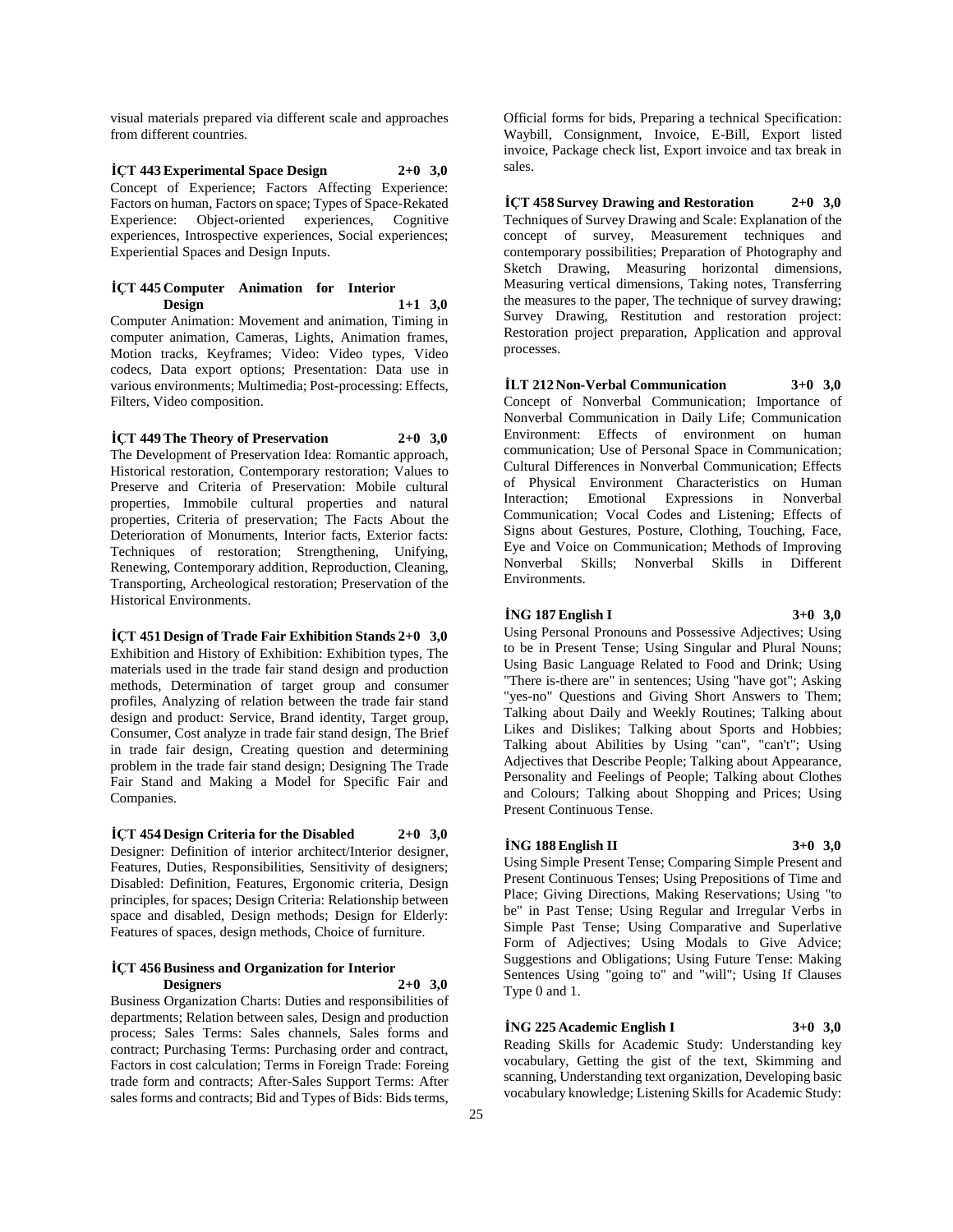Listening for main idea, Listening for detailed information, Listening to short daily conversations, Listening for key ideas; Speaking Skills for Academic Study: Introducing oneself, Maintaining everyday conversations, Giving descriptions of events, Asking and answering questions; Writing Skills for Academic Study: Writing simple sentences, Writing notes, Writing basic descriptions of events, Writing informal letters.

# **İNG 226 Academic English II 3+0 3,0**

Reading Skills for Academic Study: Exposure to simple academic texts, Developing reading fluency, Identifying text type, Improving academic vocabulary knowledge, Distinguishing key ideas from supporting details; Listening Skills for Academic Study: Distinguishing main idea from the detailed information, Listening to short texts on different topics, Noticing intonation; Speaking Skills for Academic Study: Asking for information, Giving detailed information on relevant topics, Asking for and giving directions; Writing Skills for Academic Study: Writing simple and compound sentences, Writing simple biographies, Writing brief reports, Writing short paragraphs.

## **İNG 325 Academic English III 3+0 3,0**

Reading Skills for Academic Study: Developing reading fluency, Adapting reading style to different text types, Practicing critical reading skills; Listening Skills for Academic Study: Listening to longer texts, Listening to short authentic texts, Recognizing stress and intonation; Speaking Skills for Academic Study: Asking for clarification, Asking for confirmation, Giving reasons and explanations, Giving short presentations on familiar topics; Writing Skills for Academic Study: Identifying different styles of paragraphs, Paraphrasing ideas in short texts, writing academic paragraphs, Writing formal and informal academic texts, Writing summaries.

# **İNG 326 Academic English IV 3+0 3,0**

Reading Skills for Academic Study: Adjusting speed and reading style to different genres and tasks, Reviewing and analyzing material, Focusing on critical reading skills, Recognizing biases in written works; Listening skills for academic study: Listening to longer authentic texts, Taking notes, Distinguishing facts from opinions, Drawing inferences; Speaking Skills for Academic Study: Participating in group discussions, Expanding opinions, Giving longer presentations on familiar topics; Writing skills for academic study: Expressing opinions in well-organized academic essays, paraphrasing ideas in texts, writing summaries of longer texts.

# **İNG 425 Academic English V 3+0 3,0**

Reading Skills for Academic Study: Analyzing texts, Drawing conclusions and identifying implied meaning, Developing the vocabulary in the field of study; Listening Skills for Academic Study: Drawing inferences from the theme, Taking notes during a lecture, Interpreting what is heard, Following lectures on familiar topics; Speaking Skills for Academic Study: Participating in discussions, Summarizing, Interviewing, Applying turn-taking rules,

Giving presentations on a variety of topics, Commenting on classmates presentations; Writing Skills for Academic Study: Writing various forms of academic writing, Building effective arguments using evidence.

#### **İNG 426 Academic English VI 3+0 3,0**

Reading Skills for Academic Study: Drawing conclusions based on the information in the text, Comparing and contrasting main ideas, Summarizing extracts from various sources, Evaluating information; Listening Skills for Academic Study: Following lectures, Synthesizing, Evaluating and transferring what was heard; Speaking Skills for Academic Study: Participating in discussions, Justifying point of view, Using strategies to achieve comprehension, Carrying out interviews, Summarizing discussions, Giving longer presentations on academic topics; Writing Skills for Academic Study: Writing well-researched essays and reports, Writing commentaries.

# **İNG 455 Text Analysis in English 2+0 3,0**

Methods for Examining and Analyzing Novels and Texts: Finding main ideas, Character-Main character analysis of the events chronologically, Summarizing, Establishing Causeeffect relationship between events; Analysis of Novels and Texts from American and English Literature.

#### **İSP 151 Spanish I 4+0 4,0**

Introduction: Greeting, Giving information; Gender in Nouns and Adjectives; Verbs in the Present Tense; Demonstrative Adjectives and Pronouns; Plural Forms of Nouns and Adjectives; Description: House, Objects, Numbers; Asking Questions; Asking for Directions and the Time; Verbs in the Present Progressive Tense; At a Restaurant: Ordering, Asking for the Bill, Talking about Preferences; Describing People; Reflexive Verbs; Shopping: Cost, Likes and Dislikes, Quantity; Invitation: Accepting, Refusing; Gerunds; Seasons.

#### **İSP 152 Spanish II 4+0 4,0**

The Past: Near and remote past, Prepositions, Indefinite pronouns; The Future: Future plans, Making a phone call, Comparison; The Future Perfect Tense; Habits in the Past; Regular and Irregular Verbs; Senses; Some Grammar Rules: Obligation, Personal pronouns, Passive construction, conjunctions; Reading Texts: Biography, Narration, Picture stories.

#### **İŞL 423 Entrepreneurship and Venture Creation 3+0 3,0**

Concept of Entrepreneurship; Characteristics of Entrepreneurship; Main Functions of Entrepreneurship; Developments in Entrepreneurship; Creativity and Innovation in Entrepreneurship; Preparing the Business Plan; Process of the New Venture Establishments; Entrepreneurship and Intrapreneurship; Technological Innovation and Economic Performance; Competition and Entrepreneurship in Market Economy; International Entrepreneurship; Entrepreneurship in Turkey; Entrepreneurship in Developed and Developing Countries.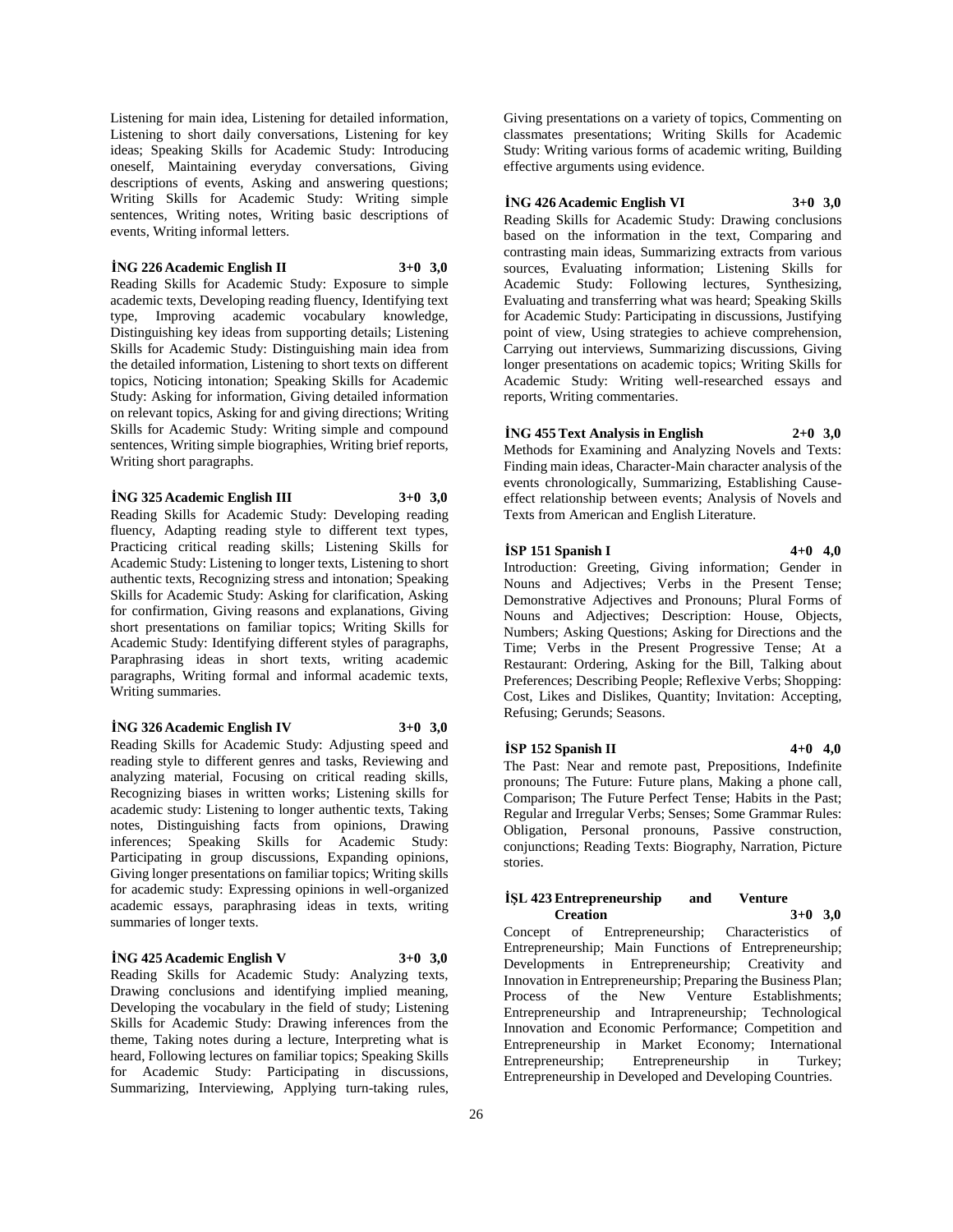#### $\dot{T}A$  **203 Occupational Italian I 2+0 2,0**

Introductions in daily speech; Describing self; The verbs ?stare? and ?eserse?; Singular GENDER; The verb ?abitare?; Pronunciation of the letters ?c? and ?g?; Agreeing and disagreeing; Describing aims and purpose; The verbs ?essere?;?abitare?;?andare?; Making Reservations; Using of ?c?e? ? and singular nouns; The verb ?chimarsi?; The alphabet; Spelling of ?sc? and ?sch?; Ordering in a restaurant; the verbs ?prendere? and ?avere?; Numbers 1-20; Numbers to 100; Talking about breakfast habits; Plural nouns; Singular adjectives; Numbers to 2000; Plural gender; Spelling of ?gn? and ?gl?; The verb ?fare?; Occupations for women and men; Plural adjectives; Describing a day; The verb ?finire?; Possessive adjectives; The verbs ?potere? and ?dovere?; Days of the week; Spelling of double consonants; Strategies in vocabulary building ; Developing listening skills; Talking about family and work; Prepositions ?a?;?da?; Describing a place using the preposition ?a?; The verbs ?aprire?; ?venire

#### **İTA 204 Occupational Italian II 2+0 2,0**

Using the verbs ?avere? and ?eserse? in past tense; Past forms of irregular verbs; Singular and plural possessive adjectives; Writing skills; Colors; Descriptive prepositions; The verbs ?volore? and ?dire?; Direct adverbs: lo; la; li and le; Reflexive verbs (present tense) da; fra; fa; Time adverbials; Describing time and place; Developing speaking skills; Expressing opinion on daily events (shopping, holiday, festivals, etc.).

#### **İTA 255 Italian I 3+0 4,0**

Sounds in Italian; Masculine and Feminine Definite Articles; Personal and Demonstrative Pronouns; Use and Conjugation of Verbs 'Essere? and 'Avere?; Introducing Oneself; Improving Reading Comprehension by means of Dialogs ; Describing People ; Days ; Months ; Years ; Asking the Time ; Ordinal and Cardinal Numbers.

#### **İTA 256 Italian II 3+0 4,0**

Simple and Compound Prepositions; Past Tense and Conjugation of Verbs in this Tense; Transitive and Intransitive Verbs in Past Tense; Improving Reading Skills; Analyzing Paragraphs and Texts; Interrogatives: Asking Questions; Introduction to Italian Culture and Daily Language.

#### **KOZ 403 Cosmetic Preparations 2+0 2,0**

Skin, Definition and History of Cosmetics; Classification of Cosmetics: Preparations Applied to Skin, Preparations Applied to Oral Mucosa, Preparations Applied to Hair, Preparations Applied to Nails; Ingredients Used in Cosmetics; Cosmetic preparations: Emulsion Cream, Skin Cleansing Preparations, Masks, Peeling and Exfoliating Preparations, Skin Toning Preparations, Moisturizing and Softening Preparations, Soaps, Bath Preparations, Body Deodorants, Antiperspirant Preparations, Sun preparations, Make-up preparations, Manicure preparations, Hair preparations, Oral and dental care preparations, Skin antiaging preparations.

# **KÜL 105 History of Culture 2+0 3,0**

Culture History in General: Culture as all told humans all activities, Culture as the source of walue ideas Culture and Civilization: Civilization as one walue Criterion of Culture; Relationships between language and History facts with Culture. Art as cultural fact. Art in context of idea Culture; History of critical idea and development of Art, Art and Cultural Geography; Development of Art in various stages of Culture History; Modern Culture History perceptiveness and Art.

#### **KÜL 199 Cultural Activities 0+2 2,0**

Participating Actively or as a Spectator in Sports Activities; Participating in Activities Arranged by the Counseling Center; Participating in Workshops in Art; Education on Museums; Participating in Art Trips; Participating in Cultural Trips; Participating in and Taking Duty in activities such as Cinema, theatre, scientific Meeting etc.; Taking duty in Clubs; Being a Student Representative and Participating in Environmental Activities.

#### **MAT 195 Calculus 3+0 3,0**

Algebraic Numbers; Correlation; Functions and Their Types; Definition Set; Limit and Continuity; Right and Left Side Limits and Continuity; Special Limits; Indefinite Forms; Derivative - Derivable Functions; Derivatives of Invert and Parametric Functions; Tangent; Normal; Sub tangent; Subnormal Lengths; Mean Value Theorem; Graphic Drawing; Parametric; Polar Equations-Their Drawings; Definite and Indefinite Integrals; Mean Value; First and Second Basis of Integral Calculus; Volumes and Areas of Solids of Revolution; Length of Curve; Moments-Mass Center; Pappus Theorems; Moment of Inertia.

**MEK 104 Statics Strength of Materials 3+0 4,5** Introduction to Mechanics; Static of Rigid Materials; Truss Systems; Distributed Forces; Center of Gravity; Analysis of Structures; Forces in Beams and Cables; Method of Virtual Work; Friction; Mechanical Properties of Materials; Linear Elasticity; Hooke's law; Moments of Inertia; Bending Moment.

**MİM 104 Construction Elements 2+2 4,0**

Concepts Related to Construction; Foundations: Function and Types; Floors: Function and Types; Walls: Function and Types, Openings in the walls; Windows: Function and Types; Doors: Function and Types; Roofs: Function and Types, Roof constructions, Roof covering materials, Gutters and rainwater pipes; Chimneys: Function and Types; Stairs, Ramps and Lifts: Function and Types.

**MİM 110 Introduction to Architecture 2+0 3,0** What Is Architecture? Who Is an Architect?; Thought of Architecture and Its Territory; Specialization in Architecture; Non-solid Elements of Architecture; Culture and Architecture; Art and Architecture; History and Architecture; Economy and Architecture; Technology and Architecture; Relationship between Architecture and Engineering; Furniture and Architecture.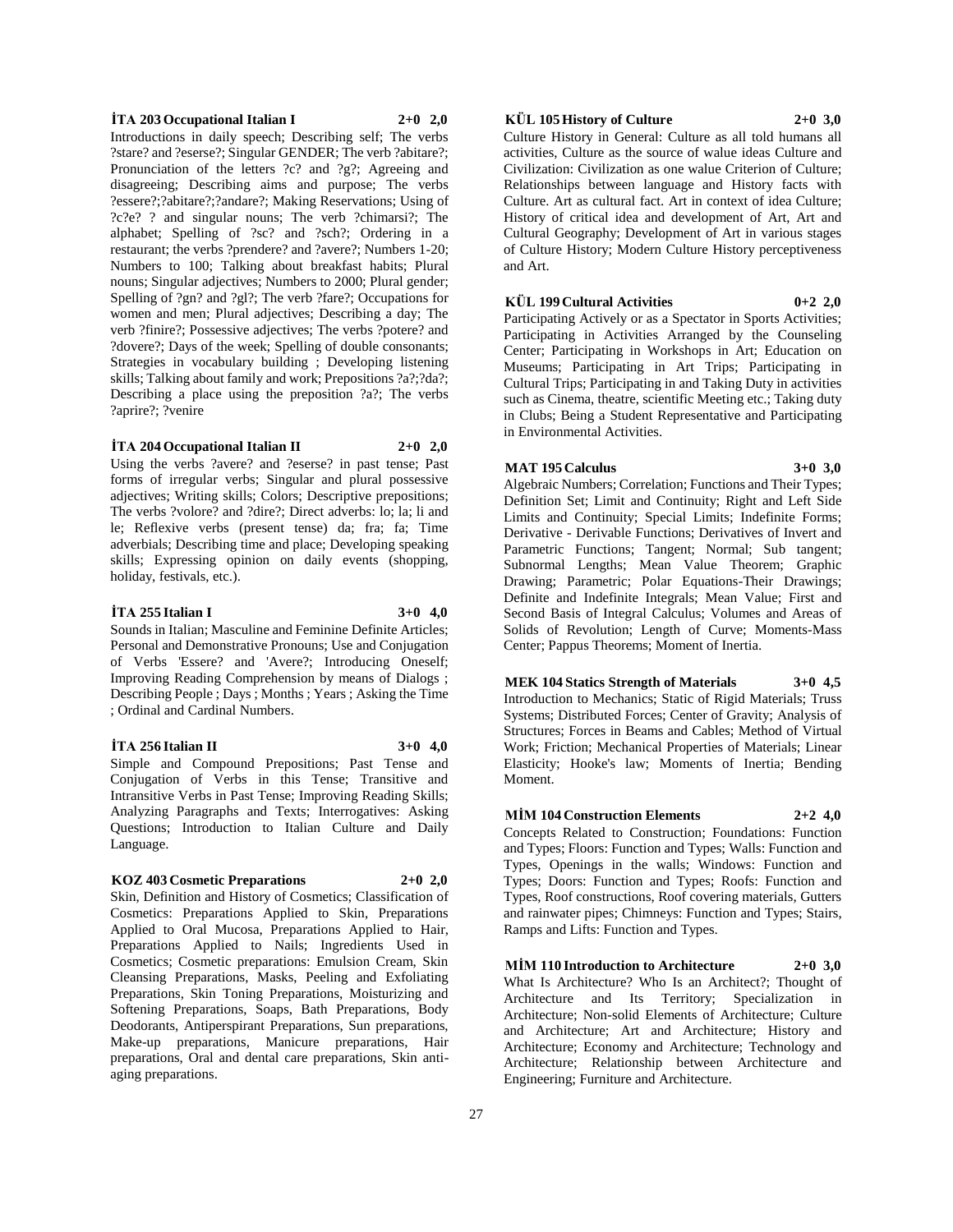**MİM 115 Introduction to Architectural Design I 2+4 8,0** Introduction to Spatial Concepts Definitions in Architecture; Basic Understanding of Qualities and Physical Elements That Construct and Define Architectural Spaces; Human Dimensions, User Requirements, Human-Environment Relationships, Architectural Planning Process (Programming-Designing-Application-Using)

Understanding of Relationship Between Needs and Spatial Organization; Full Comprehension of Scale and Proportion; General Understanding of Structure in Architecture and Basic Knowledge of the Environmental Conditions and Qualities.

#### **MİM 116 Introduction to Architectural Design II 2+4 8,0**

Understanding Physical Environmental Qualities; Analysis of Natural and Artificial Qualities of Place-Climate-Topography-Environment; Place-Structure-Space Relationships of a Building with Physical and Socio-cultural Qualities; Experience of a Design Process in Line with Program and Material+Structure+Performance Criteria.

**MİM 117 Basic Design I 2+4 5,0**

General Design Information and Concepts: Point, Line, Plane; Point-Line Issues; Point Applications, Line Applications; Axis and Direction; Effects of Axis and Direction in Architectural Design; Forms in the Nature; Color-Texture, Light-Shadow, Measurement, Rate Issues; Basic Design Principles.

#### **MİM 118 Basic Design II 2+4 5,0**

Design Organization Principles; Destruction of Basic Forms; Deformation of Basic Forms; Processing of Basic Forms; Transformation of Basic Form Processing; Analogy in Processing of Basic Forms; Creative Methods in Design; Design Studies on Three Dimensional Structures.

**MİM 119 Architectural Presentation 2+4 5,0** Writing and Drawing Exercises; Definition of Design Geometry and Technical Drawing: Drawing plans in architecture, Drawing elevations, Drawing sections, Scaling in architectural projects, Dimensioning architectural drawings; Intersection of Lines, Opposite Lines, Free Hand Sketches; Perspective Drawings: Axonometric, Isometric, Single vanishing point, Double vanishing point.

#### **MİM 122 Computer Applications in Architecture 1+1 3,0**

Introduction to Information Technologies; Information Age and Information Society; Concept of Algorithm: Definition, Principles of algorithm; Basic Elements of Computers; Hardware and Software; Software Hierarchy, Operating system; Presentation Programs; Internet Usage; Office Applications; Computer Graphics and Presentation Techniques.

**MİM 214 Structural Analysis I 3+0 3,0** Description of Mechanics; Statics of Particles; Planar Equilibrium of Particles; Rigid Bodies, Equivalent Force

Systems; Equilibrium of Rigid Bodies; Load Types and Support Responses; Analysis of Structures; Structural Trusses; Internal Forces; Weight Centers; Moment of Inertia; Stress Analysis; Mohr Circle Method in Uniaxial Tension; Biaxial Strain; Plane Strain.

**MİM 215 Model Making 2+2 3,0** Basic Concepts of Model Making; Data Required for Model Making; Properties of Models in Various Scales; Model Making in a given Scale, Techniques of Model Making in Scale of 1/50; Techniques of Model Making in Scale of 1/100; Techniques of Model Making in Scale of 1/200 and 1/500; Classification of Models; Models for Different Purposes; Models byt Their Properties; Models by Their Colours.

**MİM 220 Modern Architectural History 2+0 3,0** Rebirth: Renaissance and its architecture; Baroque Architecture; 18th Century: Search for style; 19th Century: Industrialization and eclecticism; Formation of Modern Architecture in the 20th Century; Pioneers of Modern Architecture and their Works: Walter Gropius; Frank Lloyd Wright; Mies Van der Rohe; Le Corbusier.

**MİM 224 Architecture and Phılosophy 3+0 3,0** The Concept of Object from Plato to Baudrillard; Epistemological Relations between Subject and Object; Historical Evolution of Importance and Meaning Attributed to Object and its Predicates; Effects of Economic and Social Structure; Influence of Theories in Design Practice; Theory of Platonic Forms; Aristotle?s Concept of 'Techne?; Emergence of the Cartesian Subject; Empiricism and Doubt; Marx and Alienation; Ideology and Power; Heidegger and 'Techne?; Semiotics; Postmodern Discourse on Object and Subject; Simulation Theory.

**MİM 238 The Shell Architecture and Geometry 2+1 3,0** The Explanation of the Euclidean and Non-Euclidean Geometries as in General; Circumstantiating the Fractal and Topological Geometries; Elucidating the Shell Architecture in General; Explaining the Relationship between Shell Architecture and Geometry; The Determination of the Models of the Fractal and Topological Geometries in Architecture; Analysis of the Shell Architectures with Special Geometrical Features; Evaluating the Researches Conducted in the Field of Study and their Results; Model Practices.

**MİM 243 Building and Construction Methods I 2+2 5,0** Evolution of Concrete and Concrete Buildings; Structural Behavior of Concrete Elements; Structure and Building Loads; Design Criteria for Concrete Framed Structures; Elements of Concrete Framed Structures: Foundation, Floors, Stairs; Wall Design; Exterior Wall Design: Wall types and Assemblies; Drawing a Wall Section: Points to consider, Drafting guidelines; Reinforced Prefabricated Buildings; Application Systems; Assembling Techniques of Panel Facade Elements and Joint Analysis.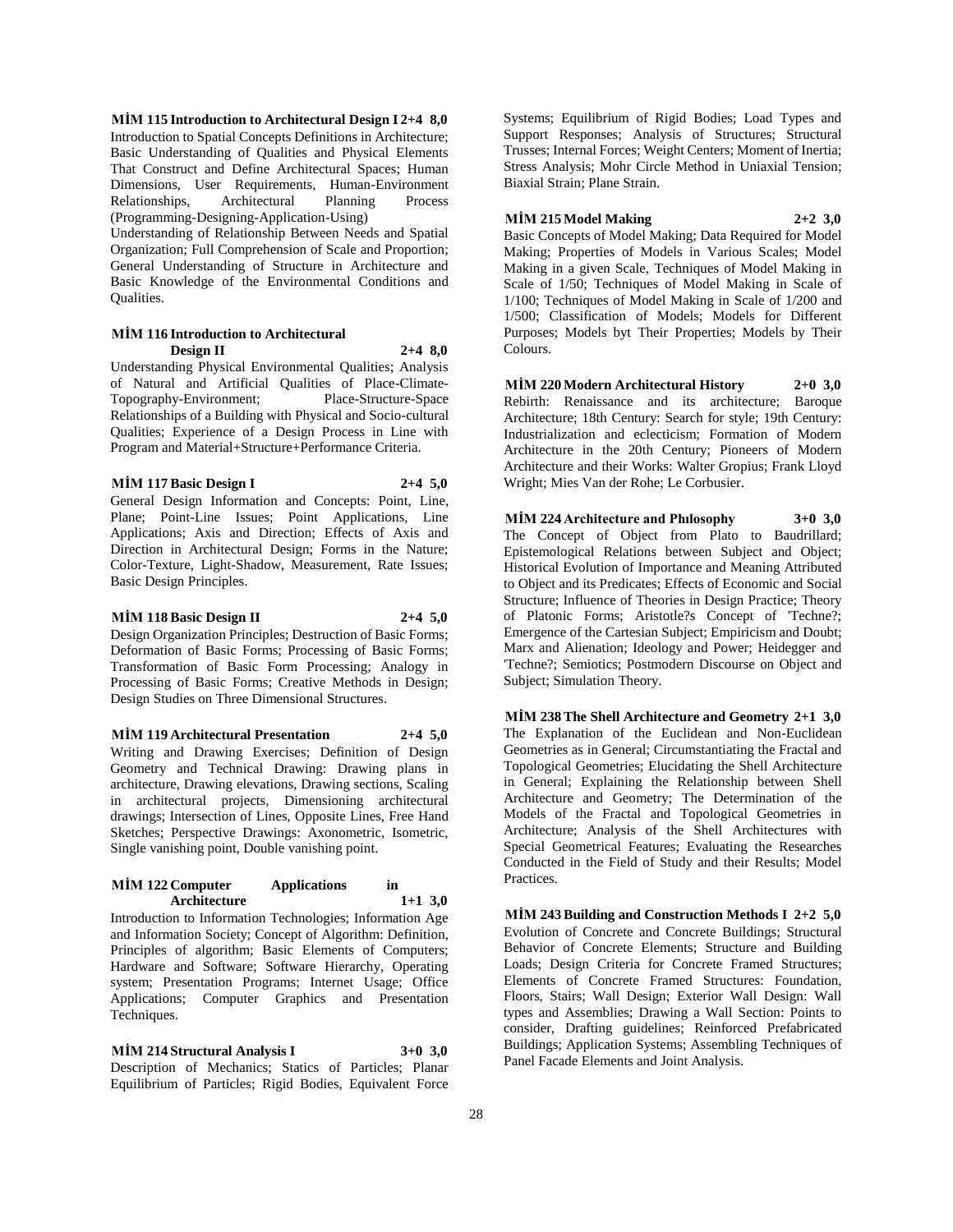**MİM 244 Building and Construction Methods Iı 2+2 5,0** Steel in Architecture; Evolution of Steel Structures; Steel-Framed Structures: Developments and Achievements; Example of Steel-Framed Buildings; Principles of Design and Construction: Fundamentals of planning, Load bearing systems, Columns, Bracing, Flooring systems; Steel Stairs; External Walls: Curtain walls, Facade claddings; Internal Walls: Glass walls, Suspended ceilings, Raised floors; Roofs: Glass roofs; Corrosion and Protection, Fire Protection; Wood in Architecture: Wood Construction Components; Principles of Design and Construction: Fundamentals of planning, Load bearing systems, Bracing, Floor structures, Construction of floors, Integration of building structure with building insulation, Wooden stairs; External Walls and Facade Claddings; Internal Walls Construction; Roofs.

#### **MİM 246 Visual Research in Architectural Design 2+0 3,0**

Visual Perception in Architectural Design, Parameters that effect design elements in visual perception, Parameters for observation that effect quality in visual perception, Importance of visual research and general look to visual research methods, Environment evaluation paradigms: Expert paradigm, Psychophysical paradigm, Cognitive paradigm, Experiential paradigm, Visual research methods in architectural design: Environmental measurement ability to create mental images, Environmental mapping, Environmental simulation, Reading the visual research in architectural design via different examples.

#### **MİM 248 Culture and Recreational Activities in Design 2+2 4,5**

Basic Concepts: Design; Culture; Recreation; Planned Activity; Cultural Diversity, Recreational design: Indoor recreational activities; Outdoor Recreation Activities; Cultural and Recreational Type of Buildings; Experience in Recreational Design, Recreational activities: Sports recreational activities; Types of Recreation; Campus Recreation Activities; Educational Recreation Activities; Place in Recreation.

#### **MİM 249 History of Architecture 2+0 3,0**

Concepts and Theoretical Framework; Role of Architectural History in Architectural Education; Pre-historic Period; Architecture in the Neolithic Period, First high civilizations, Architecture of Mesopotamian civilizations, Architecture of Ancient Egypt, Architecture of Crete, Anatolian Civilizations and Their Architecture: Hittites, Urartian, Phrygian, Western and Mediterranean Civilizations, Greek architecture, Roman architecture, Byzantine architecture, European Medieval architecture: Romanesque and Gothic.

**MİM 251 Architectural Design Project I 2+6 10,0** Bringing Solutions and Alternatives to an Architectural Design Problem in an Integrated and Systematic Context with Space Concepts; Evaluating Design Problems from Different Aspects and Developing Multiple Alternatives; Organization of Research-Presentations-Seminars to Learn and Use Architectural Terminology and Concepts; Reading

and Evaluating Built Environment from Technical and Conceptual Points of View; Evaluating Contemporary Architectural Productions and Approaches; Working on Non-Complex Structures and Single Programmed Structural Solutions/Designs and Incorporating Technical Data in These Processes.

**MİM 252 Architectural Design Project II 2+6 10,0** Working on Multiple Architectural Design Problems and Issues to Improve the Skills for Using and Evaluating in the Creative Process with the Concepts of Scale, Territory, Place, Material, Scenario, Program, Identity, Function and structural constructs; Organizing Informative and Experiential Activities to Observe and Discuss These Concepts on Contemporary Examples; Developing Alternative Solutions to Design Problems on Different Scales and Details; Glass Building Materials; Metal Building Materials.

# **MİM 253 Building Materials I 3+0 3,0**

Natural Stone Materials: Classification, General features, Usage places in the building, Wooden materials: Classification, General features, Usage places in the building, Mud brick, Brick and ceramic materials: Classification, General features, Usage places in the building, Briquette, Pumice and aerated concrete materials: Classification, General features, Usage places in the building, Aggregate and lime, Gypsum, Cement materials: Classification, General features, Usage places in the building, Mortars and concretes: Classification, General features, Usage places in the building, Glass and metal materials: Classification, General features, Usage places in the building.

# **MİM 254 Building Materials II 3+0 3,0**

Interior and Exterior Cladding Materials in Walls: Classification, General features, Usage places in the building, Floor covering materials: Classification, General features, Usage places in the building, Ceiling and suspended ceiling materials: Classification, General features, Usage places in the building, Roofing materials: Classification, General features, Usage places in the building, Moisture and waterproofing materials: Classification, General features, Usage places in the building, Thermal insulation materials: Classification, General features, Usage places in the building, Sound insulation Materials: Classification, General features, Usage places in the building.

# **MİM 255 Sketching in Architecture 2+3 4,5**

Basic Concepts: Perception; Opinion; Thinking; Conceptual Thinking; Imagination; Abstraction; Metaphors; Architecture and Abstraction Line: Drawing; Thinking by Drawing; Drawing by Thinking. Sketch: Sketch, Aim and qualities; Sketch Types; Sketches for Thought; Graphic and Visual Analysis; Sketching Process, Sketching Applications in Architecture: Perspective; Light; Shadow; Toning; Background; Emphasis; Depth; Occupancy - Gap; Creating the Sense of Space.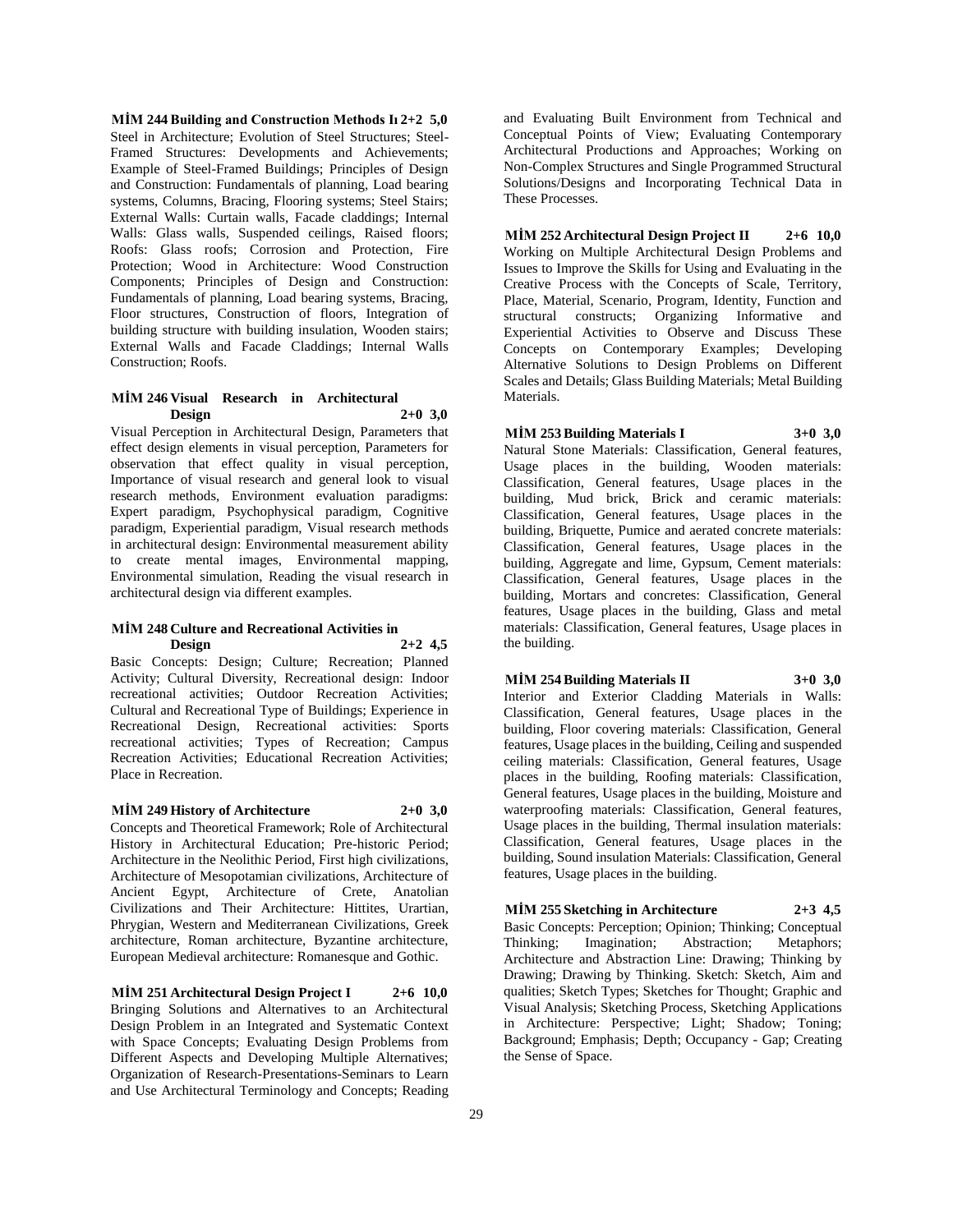**MİM 259 New Perspectives in the Picture 2+1 3,0** Definitions and Objectives; Art and Design; MovementsStyles-Schools; General Overview of Drawing; Learning to See; Sketchbook Exercises; Elements of Art I: Exercises; Elements of Art II: Exercises; Contemporary Approaches; Contemporary Art and Painting I; Contemporary Art and Painting II; Problem Solving.

**MİM 308 Turkish Architevture History 2+0 3,0**

Turkish Architecture: Terminology, Concepts and theoretical framework; Architecture of Saltuks, Architecture of Danishmends, Architecture of Mengujeks, Architecture of Artukids, Architecture of Anatolian Seljuks, Architecture of Anatolian States, Early Ottoman Architecture, Classical Ottoman Architecture, Late Ottoman Architecture.

**MİM 318 Architectural Design Theories 3+0 3,0** Introduction: Aim, scope and content of the course; Historical Relationship between Architectural Thought and Product I; Historical Relationship between Architectural Thought and Product II; Architectural Design Theories in the Ancient Age; Architectural Design Theories in the Middle Age; Architectural Design Theories in Renaissance; Architectural Design Theories in the 17th and 18th Centuries; Architectural Design Theories in the Industrial Age; Modern Architectural Design Theory; Postmodern Architectural Design Theories I; Postmodern Architectural Design Theories II; Architectural Design Theories in the Contemporary Turkish Architecture; Criticism of Contemporary Architecture.

#### **MİM 321 Structural Analysis II 3+0 3,0**

Introduction to Structural Systems and Categories; Carrier Internal Forces of Structural Elements (Cross-Sectional Effects) and Signal Assumptions; The Plane Equilibrium Differential Equations of Bar Elements; Simple Beam and Beams in the Console, Console Loads of Beams and Determination of Internal Forces; Specified Beams; Concrete and Steel Materials; Floor Slabs, Load Analysis of Floor Slabs; Beams, Load Analysis of Beams; Columns; Mats; Determination of Earthquake Loads; Reinforced Computing after Determination of Earthquake Loads.

# **MİM 325 Building Acoustics 3+0 3,0**

Building and Room Acoustics; Noise and Its Causes; Sound and Sound Components; Physical Events Related to Sound; Noise; Harmful Effects of Noise; Indoor and Outdoor Noise Sources; Basic Principles of Noise Control; Acceptable Noise Levels; Noise Control Standards and Regulations.

#### **MİM 326 Room Acoustics 3+0 3,0**

Basic Principles of Sound and Hearing; Acoustic Differences between Indoor and Outdoor Spaces; Sound Absorption and Reflection in Rooms; Parameters of Room Acoustics; Reverberation and Reverberation Time; Acoustic Design in Architecture; Acoustic Defaults and Precautions in Rooms.

**MİM 329 Architectural Conservation I 2+0 2,0** Definition of Cultural Heritage and Its Conservation; History of Architectural Conservation and Approaches to Conservation; Conversation Legislation in Turkey; National and International Developments in Conservation Processes; NGOs Active in Conservation Projects of Cultural Heritage.

**MİM 330 Architectural Conservation II 2+2 4,0** Components of the Conservation Process: Contemporary Conservation Approaches; Physical Aspects of Conservation Process: Variety in material utilization, Decays of material, Construction techniques and technologies, Interventions; Social Aspects of Conservation; The Risk in Conservation Process; Documentation Process of Conservation.

**MİM 334 Approach to Dwelling Design 3+0 3,0** Evaluation of Shelter and Dwelling from Past to Present: The Impact of industrial revolution on dwelling design, Spaces of dwellings in utopias, Dwelling in modernism; Evolutions in today?s dwelling design; Different Design Approaches (participatory design, open architecture, flexibility); Different Interpretations in Different Architectural Tendencies; Discussions about the Stages of Dwellings and Dwelling Regions from past to present in the Light of Values such as Spatial Design, Character, Identity, etc.

**MİM 335 Building Services System 3+0 3,0**

Heating Systems: Thermal installations, Energy sources, Heat transfer mechanisms, Direct heaters, Central heating, Boiler, Fuels, Room emitters, Control of heating installations; Ventilation Systems: Air tranking, Air distribution systems; Solar Heat Gain: Sun's movement, Sunlight criteria; Water Supply: Source, Distribution in the house, Distribution in larger buildings; Electrical Supply: Distribution, Domestic buildings, Larger buildings; Gas Supply; Drainage: Design principles, Drainage above ground, Drainage below ground; Mechanical Transportation; Fire Safety.

**MİM 337 Timber Structures 3+0 3,0** The Characteristics of Timber: Biological structure, Chemical structure, Physical properties; Timber and Architecture: Horizontal timber elements in timber mass buildings, Timber structural systems; Developments in the 20th century; Timber skeleton systems: Constructional principles of structural systems, Basic constructional elements, Second constructional elements; Regulation on Timber structures; Different designs for timber skeleton structures.

**MİM 343 Building Application Project 2+2 4,0** A Project Whose Structural System is Reinforced Concrete, Wood or Steel Frame System; Analysis of the Structural System (Reinforced Concrete, Wood or Steel Frame System); Dimensioning Building Elements; Analysis and Details of Material Properties; Drawing the Project Drafting Rules.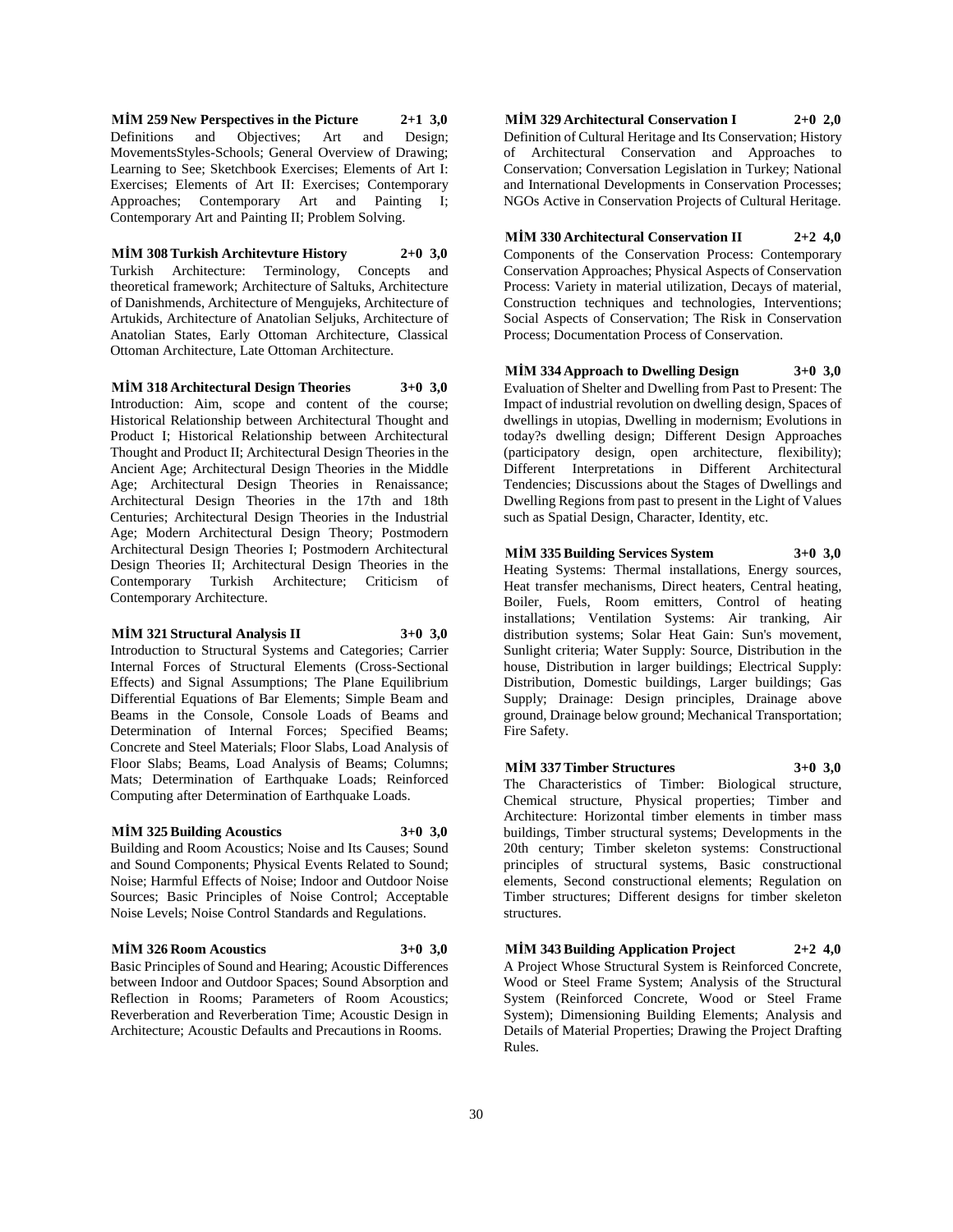**MİM 345 Architecture and the Media 3+0 3,0** Analysis of Architecture Media; Coverage of Architecture in National and International Media; Reflections of Discussions on Contemporary Architecture in Turkey; An Inquisitive Approach to Architecture; Role of Media on the Relationship between Architecture and Quality.

#### **MİM 349 Traditional Turkish House 3+0 3,0**

Introduction  $\Box$  The Concept of Traditional Turkish House; Origins of Traditional Turkish House; Features of Traditional Turkish Settlements; Housing Typologies by Geographical Regions; Formative Physical Factors of Traditional Turkish House; Formative Socio-Cultural Factors of Traditional Turkish House; Materials and Building Techniques of Traditional Turkish House; Spatial Features of Traditional Turkish House  $\Box$  I; Spatial Features of Traditional Turkish House  $\Box$  II; Effects of Westernization on Traditional Turkish House; Effects of Traditional Turkish House on the Republic Period Architecture; Reflections of Traditional Turkish House in the Post-Modern Period.

**MİM 351 The Image of Concept in Architecture 2+1 3,0** Definition of Concept in Architecture; A General Outlook on the Movements in Architecture; Explanation of Visualization and its Techniques; Definition of Communication; Explanation of the Models of Communication; Definition of Visual Communication and Identity; Methods of Identity Formation; Definition of Semiotics; Definition of Deconstruction; Examination of the Abstract-Concrete Relationship between Form and Function, and between Visual Communication and Identity; Applied Evaluation of the Researches Conducted in the Field of Study and their Results.

**MİM 353 City, Landscape and Cinema 2+1 4,5** Place; Spirit of Place: Definition, Analysis, Evaluation; City Concept: Landscape Concept: Umberto Eco and  $\Box$ Open Work'; Cinematographic Techniques in the Representation of City and Landscape; Approaches of Various Film Directors 1: Dziga Vertov, Jean Luc Godard, Wim Wenders, Roberto Rossellini, Michelangelo Antonioni, Federico Fellini, Kim Ki-duk; Approaches of Various Film Directors 2: Fatih Akın, Nuri Bilge Ceylan, Derviş Zaim, Ümit Ünal; Cinematographic Readings of City and Landscape: Istanbul, Rome, Toscana, Cappadocia; Application: Representation of city and landscape by video.

#### **MİM 357 The Structuring of the Housing Depending on the Paradigms 3+0 3,0**

The Concepts of Sheltering and Housing: The traditional housing structures before the social production; The Structuring of the Social Production in the Housing  $\Box$ Industrial Revolution; The Structures of Housing in the Utopias; The Modern Paradigms of Architecture and the Formation of Housing: Paradigms based on technology, Paradigms based on environment, Capitalism and the habits of consumption, The habits of consumption- the structuring of housing- consuming the housing unit.

**MİM 359 Contemporary Architectural History 2+0 3,0** Criticism on Architecture and City, History and theory of architecture after WWII, Condition of postmodernity and architecture, Historicism and architecture, Technology and architecture, New rationalism and urban morphology, Poststructuralism, deconstruction, Regionalism and cultural identity, Ecological architecture and sustainability, Problem of form in architecture and non-standard architecture.

# **MİM 360 Distance Education in Architectural Design 3+0 4,5**

Distance Education, Information Technology, ICT, E-Design, Synchronous E-Design, Asynchronous E-Design, Participatory Design Method, Definitions; Content in Architectural Design: Participation Processes, Decision-Making Process, Organization; Information Technology in Architectural Design Process, Involvement of Distance Education Technology; Active Participation, Different Techniques and Processes, Examples, Practices.

**MİM 361 Physical Environment Control I 3+0 3,0** Concept of Physical Environment and Elements of Building Physics; Basic Principles of Solar Control; Heat and Temperature; Thermal Comfort; Heat and Humidity; Climate and Its Elements; Heat Transfer from Building Envelope; Thermal Design in Building; Architectural Acoustics (Building and Room Acoustics), Sound and Noise, Physical Events of Sound; Noise, Indoor and Outdoor Noise Sources; Basic Principles of Noise Control.

**MİM 362 Physical Environment Control II 3+0 3,0** Room Acoustics; Sound Absorption and Reflection; Sound in the Open and Closed Area; Acoustical Design in Architecture; Reverberation Time; Lighting; Visual Perception; Vision and Light; Object and Light; Illuminance Concept; Quantity and Quality of Lighting; Daylighting; Natural and Artificial Lighting; Relationship Between Lighting System and Architectural Design; Color Design; Using Color in Architecture.

**MİM 364 Sustainable Design in Architecture 2+2 4,5** Basic Concepts: Environmental design; Green Design; Ecological Design; Sustainable Design; Intelligent Design; Technology and Design in Architecture, Efficiency: Healthy artificial environment; Efficient Energy Systems; Environmentally Sensitive (Renewable) Building Materials; Mixed Systems; Active Systems; Passive Systems; Environment Sensitive (Form Design Relationship) Form, Certification Systems in Architecture: BREEAM certification system; LEED Certification System; SBTOOL Environmental Assessment System; CASBEE Certification System; Green Star Environmental Performance Certificate.

**MİM 391 Research for/on/by Design 2+2 4,5** Research for Design; Resources Information Search in Architecture: Libraries, Archives, Web sites; Comparison Study; Search for Architectural Programme; Historical Research; Site Analysis: Current situation, Past periods; Spirit of Place and its Analysis; Designer as Knowledge Producer; Research on Design; Research by Design; Design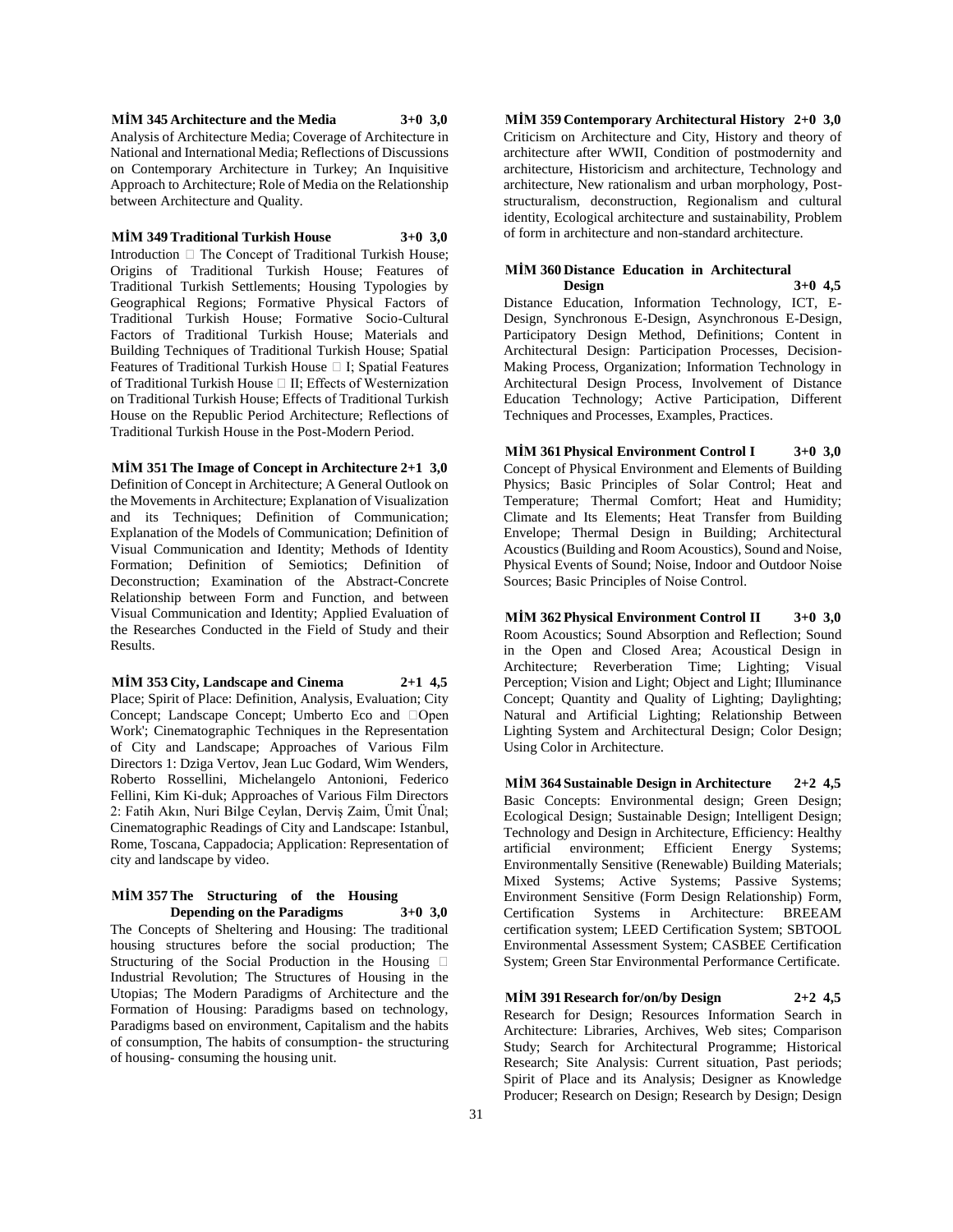Research Labs; Tacit Knowledge; Learning by Doing; Bauhaus School; Learning from Historical Environment.

**MİM 397 Architectural Design Project III 2+6 10,0** Dealing with Architectural Design Problems in Different Production Processes; Exploring Different Layers and Concepts of Space with Various Scale and Details on Structural Systems; Materials and Construction System Alternatives; Analysis and Simplification of Complex Design Problems; Evaluating Design Data and Transition between Solutions for Different Scales.

**MİM 398 Architectural Design Project IV 2+6 10,0** Bringing Alternatives to a Complex and Multi-Functional Architectural Design Problems in a Historical Urban Environment Area; Investigating the Dynamics of Form and Tectonics of These Historical Urban Areas; Working on Analysis and Synthesis of These Urban Dynamics as a Systematic Whole; Exploring the Possibilities, Contributions and Problems of Proposed Alternatives; Exploring Different Materials, Details, Structure-Constructions and Systems through a Series of Seminars and Siscussions in the Studio; Examining the Relations between Context and Space on Contemporary and Historical Examples, Discussions on these Issues in Seminars and Presentations.

#### **MİM 406 Construction Management and Cost Analysis 3+0 3,0**

Introduction to Construction Management; Jobsite Organization; Project Planning Techniques and Jobsite Applications; Construction Contracts, Management Techniques, Construction Safety and Jobsite Safety Management, Risk Management; Web-based Project Management and e-Construction Management; Subcontractor Management; Construction Equipment Management; Introduction to Construction Cost; Basic Definition of Cost Analysis Terms; Blue-Print Reading; Quantity Takeoff; Bidding Law-Procurement and Applications; Optimum Proposal Preparation; Bonds, Final Cost Analysis, Project Acceptance, Feasibility Studies.

#### **MİM 421 Accessibility for All 2+2 4,5**

Architecture, Accessibility for all and built environment; Built Environment, Users and Mobility Equipment; Accessibility and Usability in a Built Environment; International Norms and Standards for Accessibility; Anthropometrics, Heights of fixtures and fittigns, Horizontal and vertical circulation, Sanitary facilities, Accessibility of outdoor spaces, roads, pavements, car parking; Practise and Problems of Universal Design; Disabled People and Legal Conditions.

**MİM 422 Architecture and Ecology 2+2 3,0**

Ecology and Ecosystem Terms; Sustainable Design; Integration of Ecosystem Concepts and Ecological Considerations with Design Applications; Balance between Environmental Issues and Functional, Structural and Aesthetic Principles; Reinterpretation of Existing Life and Design Habits: Codes, rules and regulations; Creation of

ecological design codes, Examples at International, National, Local Level.

**MİM 423 Ecological Planning and Design 2+2 3,0** Sustainable Architecture, Ecological terms and principals; Renewable Energy Sources; Fossil Fuel Consumption and Environmental Problems; History of Solar Energy ? Architectural Design Relations; Passive Solar Energy in Architecture; Active Use of Solar Energy in Architecture; Wind Energy; Low Energy Building Design; Ecological Settlements.

**MİM 424 Representation in Architecture 2+0 3,0** Object, Subject, Symbol, Image, Icon and Identity Phenomena, A short history of representation in architecture, Discourses on architectural representation, Iconic and symbolic representation, The relations of the architect with representation, Architectural representation as a design tool, Architectural representation as a political expression, Representation in space, Lived space, Perceived space, Designed space and represented space.

**MİM 427 Architectural Design Analysis 3+0 3,0** Architectural Design; Definition and Organization of Space: Interaction between space and place, Space, environment and place, Problems of built environment and built environment analysis, Research methods for architectural space analysis; An Experimental Space Analysis Model: Investigation of historical axes of Istanbul, purpose and scope of space analysis, Definition of urban space structure, Interaction among environment, culture and space, suggestions for analysis, examples, Evaluation of the model.

**MİM 429 Anatolian Capitals 2+0 3,0** Anatolian Capitals: Hittite, Urartu, Phrygian, Western Anatolian and Mediterranean Civilizations, Anatolian Seljuks, Principalities, Ottoman and Republic Periods Capitals and Religious Centers: Geographical conditions, Settlement and building design relations, Construction technology; Everyday Life; Cultural Heritage and Environmental Changes; Legal Status of Archaeological and Urban Conservation Areas, Documenting, Monitoring, Interpretation, Presentation.

**MİM 430 Landscape Design 2+2 4,5** Basic Principles of Landscape Design, Basic Principles in the Use of Design Materials in Landscape Architecture: Texture and Light, Color, Location, Shape, Axis, Dimension; Use of Plants in Landscape Design; Ecological Requirements of Plants; Basic Principles of Using Plants in Landscape Design: General Principles of Plant Use, Principles of Using Cover Plants (pasture and lawn), Principles of Using Mosaic Plants, Principles of Using Fence Plants, Principles of Using

#### **MİM 431 Restoration Applications and Case Studies 3+0 4,5**

The Principles of Restoration; International Regulations; Definition of the Characters of the Historical Buildings and

Trees, Principles of Using Shrubs, Principles of Using Climbing Plants, Landscape Construction, Grading.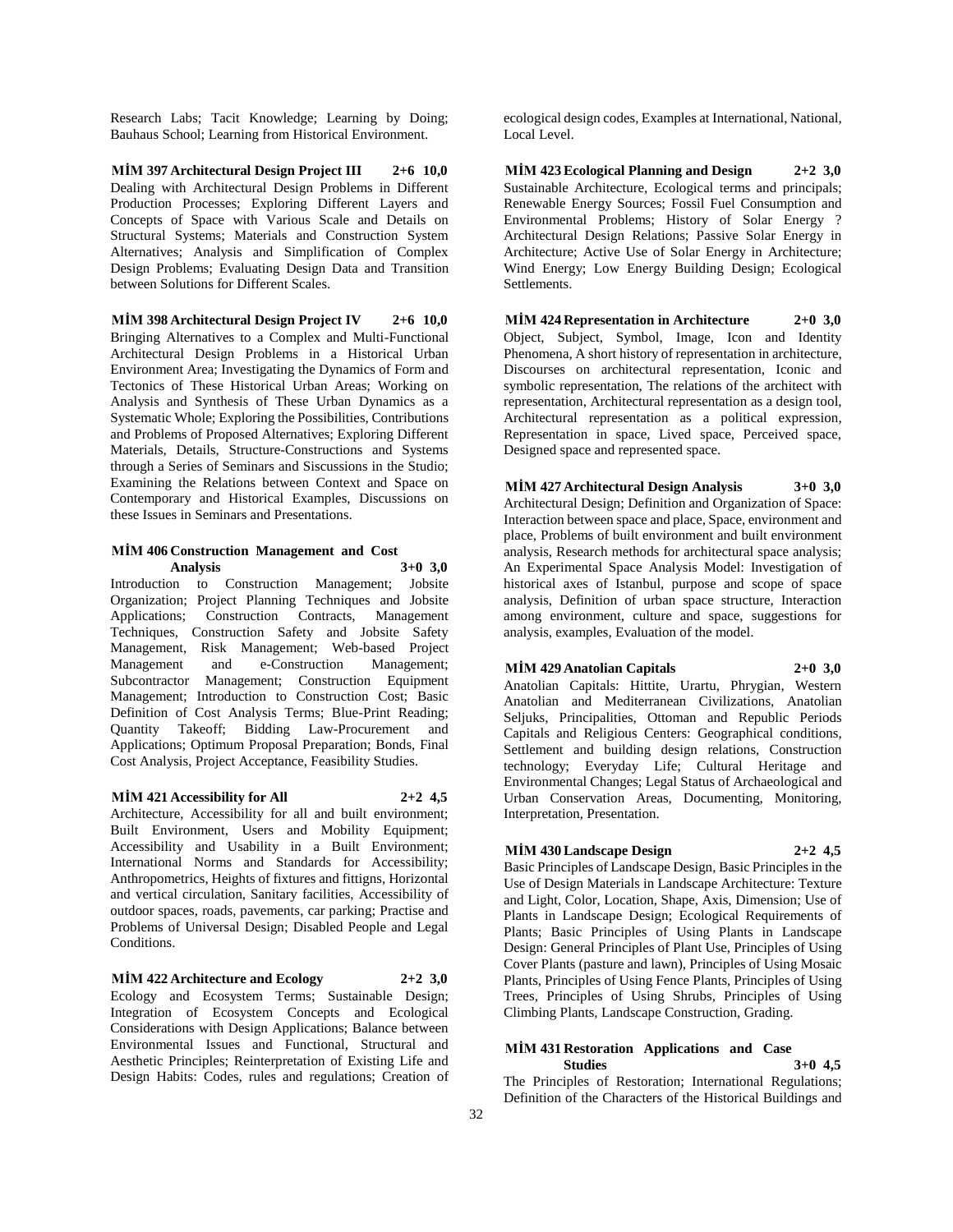Historical Environments; The Principles and Methods of Architectural Survey and Analysis; Construction System and Material in Historical Buildings; Conservation Problems of Construction Systems and Materials in Historical Buildings; Identification of Different Phases of the Buildings; The Principles of Restitution Project; The Methods of Restoration; Review of Restoration Applications and Case Studies.

**MİM 432 Contemporary Structure Systems 2+2 4,5** System Definition and Classification of Structures; Need for Modern Structures; Long Span Structures: Folded Slab Structures, Curvature Shell Structures; Space Truss Structures: Flat Truss Systems, Barrel Vaulted System, Dome System; Tensile Structures: Steel Cabled Shells, Membrane Shells, Accessories, Roof Shapes, Cable Systems, Tent Systems, Forms of Tensile Structures; Pneumatic Structures: Low Pressurized Systems, High Pressurized Frame Systems.

#### **MİM 433 The Turkish Architecture in the Republican Period 2+0 3,0**

Pre-Republic Period Turkish Architecture Influenced by Western Architecture; The First Nationalistic Architecture Period; The First Period of Modern Architecture I □ Period of Foreign Architects; The First Period of Modern Architecture II  $\Box$  Period of Turkish Architects; The Second Nationalistic Architecture Period; Architecture of Sedad Hakkı Eldem; 1950-1980 Period I  $\Box$  the Second Period of Modern Architecture; 1950-1980 Period II  $\Box$  Importance of 1960s and its Reflections on the Architecture; 1950-1980 Period III - Architecture of 1970s; Architecture After 1980 I; Architecture After 1980 II; Architecture Today.

**MİM 434 Design Criteria of Cultural Buildings 3+0 3,0** Library Buildings; Exhibition Spaces; Design Principles forf Exhibition Spaces and SAmple Applications, Project Analysis and Design, Modeling, Museum Buildings: Design principles for museum buildings and case analysis, Project, Theatre Buildings: Design principles for theatre buildings, Examples of analysis and practices, Opera and Concert Halls: Design criteria, Examples of analysis and practices; Sitting and stage parts of halls and design criteria, Examples of analysis and practices; Analysis of a Given Case: Spatial design and process, Evaluation, Representation, Generating a model; Approaches to the Design of Cultural Buildings; Modeling and Representation.

**MİM 435 Architectural Design Project V 2+6 10,0** Developing Analytical and Systematic Approaches to Solve an Architectural Design Problem Consisting of MultiFunctional and Diverse Contexts; Studying Different Architectural Design Processes; Studying Design Problems Requiring Fast Productions; Creating and Presenting Collective Solutions to Design Problems; Organizing Research, Field Trips and Seminars to understand the Fundamentals of Multidisciplinary Nature of the Architectural Practice; Developing and Enhancing the Skills of Producing Rational and Creative Solutions to Different

Scale and Contextual Problems (Structure, Construction Systems, Context, User-Environment).

**MİM 436 Architectural Design Project VI 2+6 10,0** Defining an Architectural Design Problem, Creating the Program, Analysis and Synthesis of Contextual and Physical Problems; Defining Suitable Approaches, Priorities and Strategies of the Architectural Problem; Use of These Strategies and Concepts in Spatial Relations and Forms; Developing and Presenting Design Proposals with Aesthetic and Technical Values; Developing Original and Creative Architectural Approaches at the end of the Design Processes.

#### **MİM 437 Manifestos in the 20th Century Architecture 3+0 4,5**

Late 19.Century, Industrial Revolution and Introduction to Modernity: Conditions pertain to modernity; Characteristics of Modernity and Cases of Modernity; Modernism and Art (I); Modernism and Art (II); Relationship Between Modernity and Architecture; Modern Architecture: Investigation of modern architects and their works (I), Modern architecture: Investigation of modern architects and their works (II); Modern Architecture: Investigation of modern architects and their works (III); Modern Manifestso (I); Modern Manifestso (II), Modern manifestso (III); Modern Manifestso (IV).

**MİM 438 Architecture and Archaeology 2+2 4,5** Preservation of Cultural Heritage; Basic Concepts; Archaeological Sites; Multidisciplinary Studies on Archaeological Sites; Architecture and Archeology; Surveying of Antique Building Elements, Building groups and archaeological sites: Sketch drawings starting from simple elements to understanding space design; Work in the Laboratory and in the Field with Conventional and Digital Tools; Digital Documentation: Raw data management; Modeling Simple Geometric Shapes with Automatic Corrections.

#### **MİM 454 Building Design in the Historical Environment 3+0 3,0**

The Concept of Historical Environment; The Concept of New and Historical Environment; Integration of New Environment with Historical Environment; Design in a Historical Environment; The New Material; Renovation; The New Function; Urban Transformation; Addition to a Building; Addition to a Historical Environment; the New Building; Analysis of Different Approaches by Examples.

## **MİM 471 Urban Landscape 3+0 3,0**

What is urban landscape?; Emphasizing the historical developments in urban landscape; The spatial quality; Scale and texture of cities; Urban form as a composite of building typologies; Public domain; Infrastructure; Assessment of the measure of the design?s impact on landscape, building and garden; Plan configuration, spatial form, appearance, route; Program and Meaning; Synthesis; Assessment tasks as international case studies, seminar and major research paper.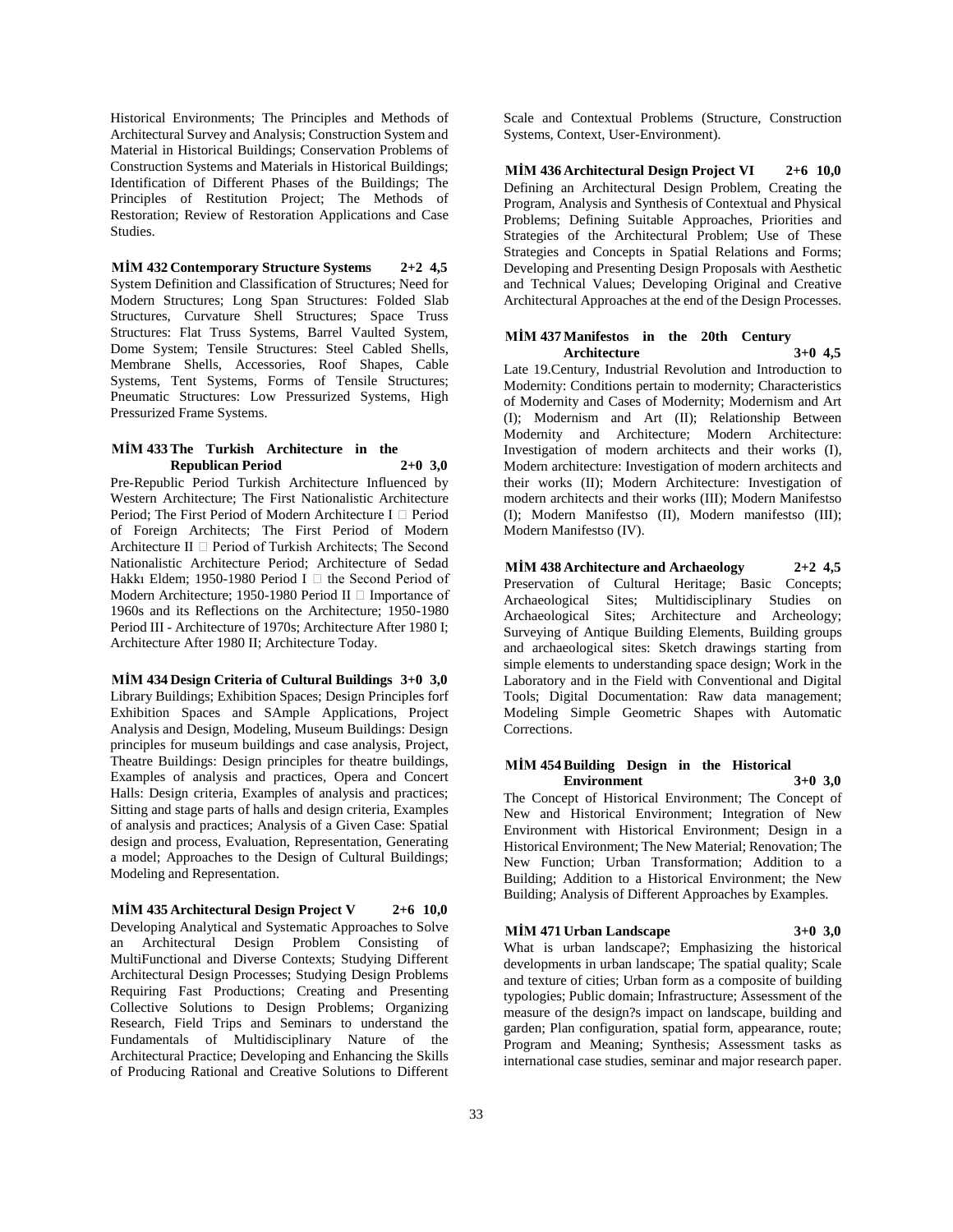#### **MİT 301 Mythology 2+0 2,5**

Mythology and Iconography; Mythos; Similarities and Differences Between Mythos and Historical Facts; Identification of Common Cultural Heritage; Near Eastern Mythology; Egyptian and Greek Mythology; Creation of Universe; Creation of Man; Olympian Gods and Goddesses; Heroes and Regional Legends; The Reflections of Myths in European Paintings and Sculpture.

#### **MİT 304 Mythology and Iconography 2+0 3,0**

Description of Panofskyís iconographical analysis; Evaluation of basic sources with Byzantine and European paintings; Iconographical analysis of European paintings which consist of some stories from Old Testament and the Bible; The Prophets of the Old Testament and their life stories; The Bible: Virgin, John the Baptist, and the life of Christ; to examine this subject with the paintings.

#### **MLZ 219 Material Science 2+0 4,0**

Physical and Chemical Properties of Materials; Processing Options; Introduction of Materials; Technical Properties of Materials; Detailed Physical Properties of Materials; Production, Shaping, Conservation of Materials and Consuming Fields; Essential Materials: Wood, Glass, Stone, Earthenware, Metals, Plastics, Weavings, Ceramics, Organic and inorganic materials.

#### **MOD 103 Introduction to Design 2+2 5,0**

Linear Expression of Basics Form in Nature: Study in Drawing Objects, Forming Composition, Measurement and Rate, Reference Points, Use of Helping Lines, Linear Perspective, Relations Between Surface and Volume; Linear Expression of 3D Geometric Forms, Forming Composition, Relation Between Piece and Whole, Linear Animation, Light and Shade Studies, Use of Different lines; Knowledge of Color: Definition of Color, Color Systems, Use of Color.

#### **MOD 107 Drawing and Painting 2+2 5,0**

Color: Color relations, color contrasts, color harmonies, color mixtures; Observation based drawing principles: color perspectives, line perspectives, plan and proportion; interpretation by landscape, interpretation by still life, figurative interpretation by interior spaces, interpretation by objects, proportions in drawing, measure, plan concept, plan relations in geometric volumes, plan relations in live model applications, plan relations in interior space and outer space; Techniques and figure drawing: different lines, different lines relations, potential of different drawing material.

#### **MOD 112 Presentation Techniques 2+2 4,0**

Presentation of Materials; Presentation of Equipment in Presentation Techniques; Painting Techniques: Gouache, Crayon, Marker, Colored Pencils, Water Color Techniques; 3D Animation in Fashion Design: General Perspective Principles, Light, Shade, Reflection, Painting; Choice of Appropriate Material to The Technique and Practice, Surface Practice; Appearances of Materials in Various and Different Plans and Scale. Presentation Techniques in Fashion Design and Practicing Features. Practices on Color and Material.

#### **MOD 113 Figure Drawing I 2+1 4,0**

Main principles of figure drawing: Proportion, form and composition in figure, geometrical figure drawing, cubic form in figure, motion plans in figure, plaster, bust and torso drawing; The main principles of portrait drawing: Portrait drawing, live model drawings: male, female, child figure drawing, drawing moving figures, sketching techniques, figure-cloth relations, integration of figure and cloth.

#### **MOD 114 Figure Drawing II 2+1 4,0**

Model Drawing: Plaster bust, Torso, Live model drawings; Theoretical Drawing Knowledge: Measurement and proportion, Motion, Perspective, Anatomic structure; Movement Plans on Torsos: Torso drawing, Cubic Form of torso, Geometric, Simplified, Moving and functional figures; Portrait Drawings: Woman, man, kids drawings. Characterization of Figure; Giving Motion to a Figure; Sketching Techniques; Integration of Figure and Cloth, Clothing details: Collar, sleeve, cuff drawing techniques.

**MOD 115 Basic Sewing Techniques I 2+2 5,0** Machines and Tools Used in the Production of Garments; Machine Using Exercises; Materials Used in the Production

of Garments and Features of These Materials; Definition of Felling and Its Types: Where felling is used, Applications with types of felling; Edge Cleaning and Blind Stitch Techniques: Edge cleaning types, Applications with edge cleaning types; Buttonholing ? Button Sewing Techniques; Ironing Processes.

# **MOD 116 Basic Sewing Techniques II 2+2 5,0**

Information on the Production of Cloth Details: Lining techniques and applications, Cuff sewing techniques and applications, Zipper sewing techniques and applications, Collar sewing techniques and applications, Band sewing techniques and applications, Pocket wewing techniques and applications; Use of Sewing Techniques in Creative Design.

**MOD 118 Technical Drawing in Clothing Design 2+2 4,0** Importance of Technical Drawing in Clothing Design; Materials Used in Technical Drawing; Technical Drawing Practices: Types of skirts and their technical drawing, Technical drawing of tops such as blouse, shirt, coat, etc., Types of trousers and their technical drawings, Technical drawing of underwear, Drawing of details such as arm, sleeve cuff, fly, zipper, hook and eye etc.; Measurement and Technical Drawing Plans Ready for Production.

#### **MOD 119 Basic Art Principles I 4+3 8,0**

Visual Expression of Form in Design; Basic Concepts, Elements and Principles of Art; Elements and Principles of Composition, Their Functions, and Their Relations with Each Other; Looking, Seeing, Perceiving, Analysis; Introduction to Composition: Emptiness-fullness, balance, contrast-convenience, Movement in composition, Description of size and proportion elements, Practices with composition principles and elements by collage techniques.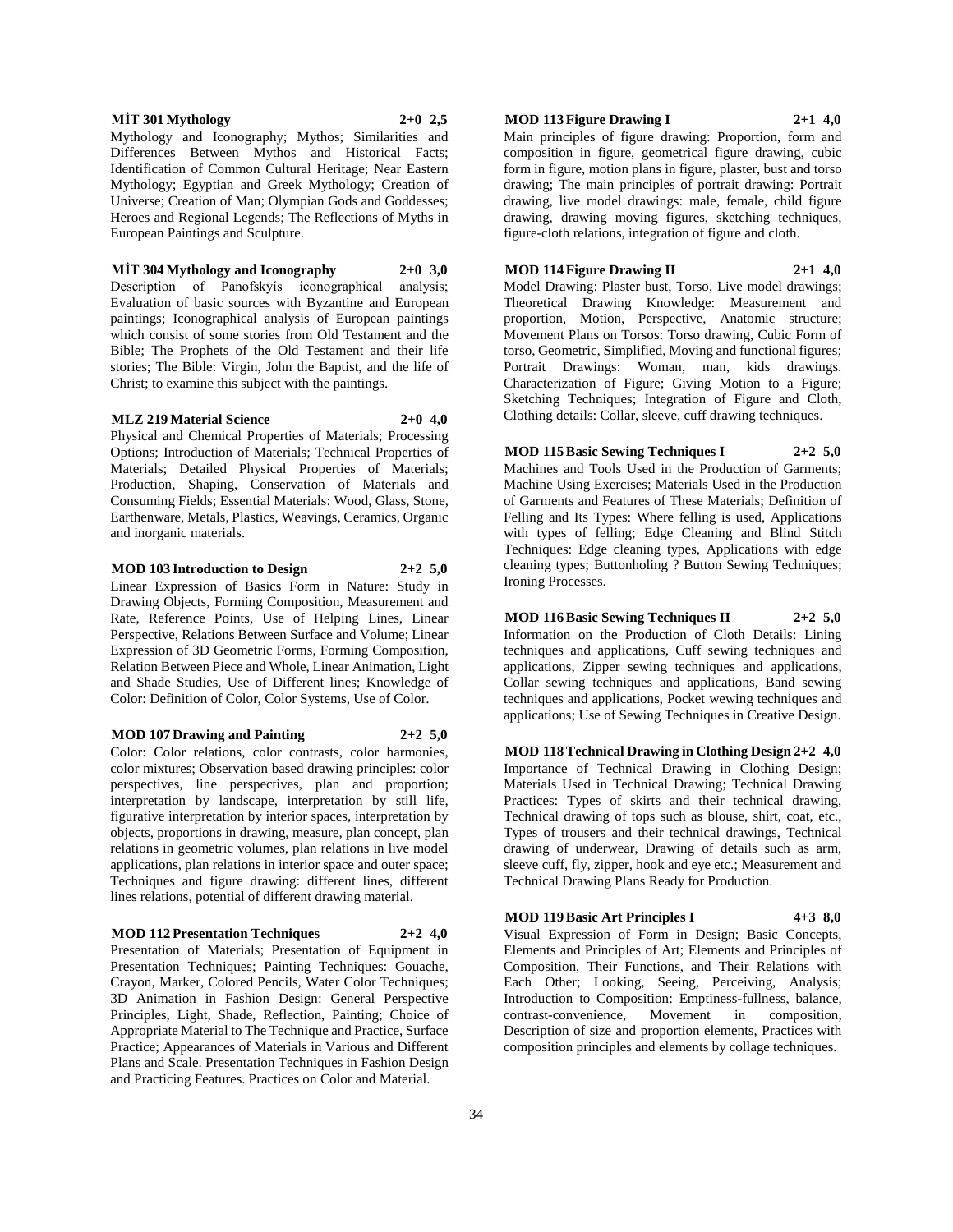#### **MOD 120 Basic Art Principles II 4+3 8,0**

Use of Color with Other Elements of Expression such as Line, Point and Stain; Color and Color Scale; Relation between Color and Form; Color Psychology; Relation between Color and Function; Color Contrasts; Color and Space Relations on a 2D Plane; Structure; Analysis of Geometric Basis of Organic Objects and Their 3D Applications; 3D Form Practices by Using Waste Materials, Organic and Inorganic Approaches.

**MOD 122 Basic Pattern Making 1+1 2,0**

Basic Garments: Basic information for preparing garment patterns, Methods for obtaining patterns; Fitting Systems for Each Type of Garment: Primary and secondary measurements, Measurement calculations, Standard measurements; Basic Skirt Pattern Drawing and Model Applications.

#### **MOD 124 Clothing Culture 2+0 2,0**

Definiton of Clothing Culture; Relationship among Clothing Culture, Nature, Culture and Social Environment; Information on Traditional Clothing; Analysis of Research Data on Local Culture and Clothing; Evaluation of Traditional Clothing; Definition of Fashion; Causes of Fashion Spread; Effects of Traditional Clothing on Fashion: Comparison of examples of traditional clothing and fashion clothing, Variability of clothing culture.

#### **MOD 201 Fashion Design I 4+4 8,0**

Definition of Fashion Design; Concept of design, Importance of fashion design in the field of design; General Information About Fashion Sector: Textile and ready-to-wear clothing, Haute Couture clothing; Notion of Fashion Designer; Basic Terms of Fashion Design; Principles and Methods; Design Process in Fashion; Related Documents; Introduction of Tools; Detail Studies in Clothing; Technical specifications, Texture studies.

#### **MOD 202 Fashion Design II 4+4 8,0**

Applications of Principles and Methods Related with Fashion Design; Creation of Design Criteria in Fashion Design; Identifying, Research, Determining the Target Market, Choosing a Theme, Identifying the Material, Creating a Storyboard; Sketching; Solution of Details; Color-Form Relation; Pattern-Model Applications: Two dimensional design, Creating a sample product; Presentation of Design.

#### **MOD 203 Pattern Application I 2+2 4,0**

Basic Pattern of Female Body; Body Pattern, Arm Pattern, Application of Collar Pattern; Pleats and Position of Pleats; Removing and Getting Rid of Pleats on Basic Body Pattern: Blouse- Shirt Patterns and Their Model Applications; Basic Drawing of Trousers Pattern and Model Applications.

**MOD 204 Pattern Application II 2+2 4,0** Women's Top Clothing: Jacket, Coat; Basic Patterns; Preparing Arm and Collar Patterns and Their Model

Applications; Using Models in Jacket and Coat Basic Patterns.

**MOD 211 Professional Application Techniques 2+2 4,0** Introduction of Tools and Machines Used in Cloth Making: Technical terms and concepts, Sewing machines, Printing machines, Cutting machines; Basic Sewing Knowledge; Maintenance and Usage of Tools and Machines; Cloth Forms: Applying pattern to fabric, Cutting and sewing processes.

**MOD 215 Color Theory 1+1 2,0** Color and Properties: Definition of color, Types of color, Hue, Saturation; Visual Effects of Color: Light, Matter, Visual analyzing; Color Combinations: Basic colors and secondary colors, Color harmony, Psychological Effects of Color; Properties of Color: Hue and saturation, Light and Shadow, Color, Light, Shadow, Color Concept: Color Analysis in Design; Color in Designers and Customers Point of View.

**MOD 218 Fashion Production Application 2+1 3,0** Manufacturing Processes in Factories and Workshops: Design, Cutting and Assembling processes; Manufacturing Flow Information; Preparing of a Production Pattern; Preparation of Pastal Cutting and Positioning Plans; Preparation of Sewing Plan; Sewing Processes; Post-Sewing Controls; Quality Control; Distribution Process.

#### **MOD 219 Fashion Illustration I 2+2 4,0**

Definition of fashion drawing: Basic principles and methods in fashion drawing, related documents, equipment, main principles of silhouette drawing: male, female and child silhouette drawings, etude studies from silhouettes of fashion designers, silhouette works from fashion magazines, original silhouette works, main principles in cloth drawing: sketching on ready made silhouettes, fabric-cloth relations: fabric etudes, texture of fabrics, appropriate design for a specific type of fabric, slection of appropriate fabric for a design.

#### **MOD 220 Fashion Illustration II 2+2 5,0**

Technical drawings in clothing; Working on the details of clothes: collar, pocket, sleeve, skirt, trouser, blouse types and their technical properties, dressing by different age groups and sex, coloring of cloth designs, design and drawing of underwears, design and drawings of outer clothes, Creation of appropriate designs for a selected subject, Creation of a collection.

#### **MOD 224 Ready-made Clothing Business Management 2+0 3,0**

Establishment of Ready-to-wear Business; Types and Functions of Ready-to-wear Business: Basic information and concepts of management, Establishment stages, Basic functions of firms, Production management in ready-to-wear clothing business, Marketing management in ready-to-wear clothing business, Financial management in ready-to-wear clothing business, Public relations management; Stress; Career; Brand Management; Human resource management in ready-to-wear clothing business; Establishment of a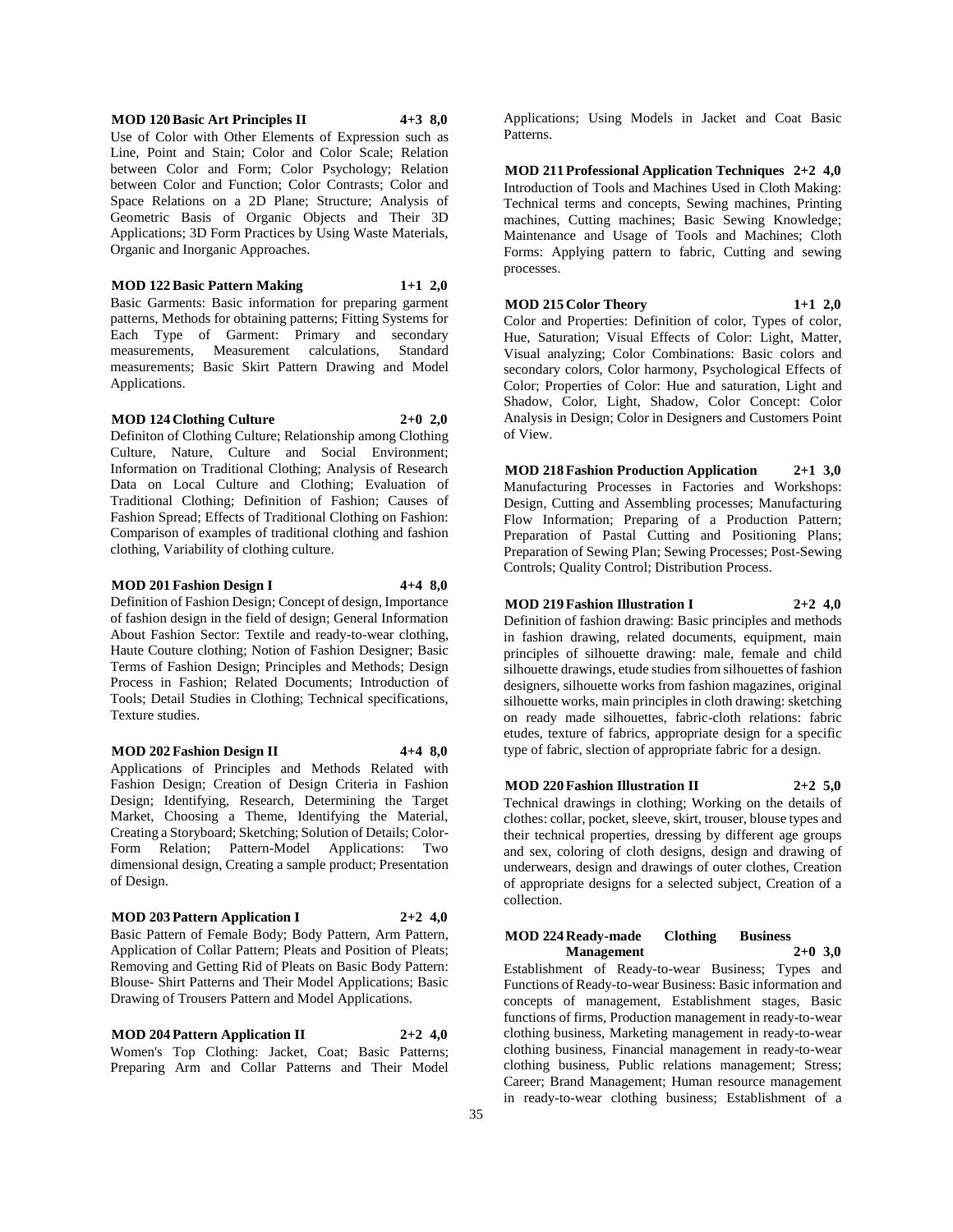Prototype Firm: Establishment and organizational structure of prototype firm.

# **MOD 225 Textile Materials I 3+0 3,0**

Introduction; An Overview of the Turkish Textile Industry; Classification of Textile Fibers; Basic Terminology of Textile Fibers; Chemical Structures of Fibers and Coding System for Fibers; Physical and Chemical Properties of Natural Fibers; Vegetable Fibers; Recent Innovations in Cotton; Wool, Silk and Other Luxury Animal Fibers; Physical and Chemical Properties and Use of Chemical Fibers; Properties and Use of Regenerated Fibers; Physical Properties of Fibers; Introduction to Yarn Production Technology; Classification of Yarns; Yarn Count Systems; Basic Features of Spinning Systems; Sewing Threads; Quality Criteria for Yarns.

#### **MOD 226 Textile Materials II 3+0 3,0**

Introduction; Classification of Fabrics; General Principles of

Knitting Technology and Related Terminology: Comparison of weft and warp knitting, Primary weft knitted structures, Coloured stitch designs in weft knitting, Circular fabric knitting, Flat knitting, Weft knitting machines, and basic weft knitted structures; Introduction to Weaving and Woven Fabric Types: Components of woven fabrics: weft and warp, Preparation for weaving, Basic weaves: plain, twill and satin, General characteristics of weaves, Woven fabric quality, Production of nonwoven structures; General Overview of Technical Textiles.

#### **MOD 227 Introduction to Computer Aided Design I 3+2 5,0**

Basic Principles of Computer Aided Design and Application Methods: Adobe Illustrator and Photoshop, Design elements and their analyses in digital environments; Digitalizing Designs, Creating Vector Drawings with Basic Clothing Methods; Drawing Sketches and Composition; Relationship Between Design and Color and Design and Texture; Thematic Collages.

#### **MOD 228 Introduction to Computer Aided Design II 3+2 5,0**

What is Fashion-CAD: Image basics, Tools, Icons, Palettes, Color modes; Creating a Pattern; Model Drawing; Fabric Selection; Color Inspection; Re-Coloring; Details: Processing, printing, pattern, label; Three Dimensional Visualization of Clothes and Fabrics; Project Applications: Determining the design criteria, Assessment with critiques and juries in studio format.

#### **MOD 303 Fashion Design III 4+4 8,0**

Design for Different Age Groups: Men, Women and Children; Determination of Design Criteria: Definition, Research, Target audience, Theme selection, Choice of materials, Creating a storyboard; Sketchbook Works; Detail Solutions; Color-Form Relations; Mold-Model Applications; Two-Dimensional Design; Producing Sample Products; Project: Determination of design criteria, Criticism in the studio, Seminars and Evaluation by committees.

**MOD 304 Fashion Design IV 4+4 8,0** Styling in Fashion Design: Market analysis, Identification of target audience, Creating Style Alternatives, Experiments in Style; Synthesis of Trends in a Specific Style; Styling in Ready-to-Wear Clothing; Styling in Custom-Fitted Clothing; Order Fashion Styling Practices; Project: Determination of design criteria, Criticism in the studio, Seminars and

#### **MOD 305 Pattern Application III 2+2 4,0**

Evaluation by committees.

Patterns for Men's Clothing: Jackets, Pants, Coats, Overcoats; Use of Arm and Collar Patterns; Patterns for Children's Clothing: Patterns for girls, Patterns for boys, Practices with patterns.

#### **MOD 306 Pattern Application IV 2+2 4,0**

Clothing Types and Their Properties: Properties of patterns for clothes; Relationship of Patterns and Models; Rating in Patterns; Body Marking Applications; Preparation of a Cutting Plan; Exercises.

### **MOD 307 Fashion History I 2+0 3,0**

Introduction to Fashion History: Ancient history, Mesopotamia; Egypt, Grece and Rome; Middle Ages: Romanesque period, Gothic period; New Age: Renaissance, Baroque, Rococo period; Present Age: 15th Century; Age of Industrialization: Popularity of Fashion in Society: Fashion in aristocracy and palaces, Monotonous clothing style, Bourgeois clothing style, Traditional-local clothing styles.

# **MOD 308 Fashion History II 2+0 3,0**

20th Century Art Movements and Fashion: Development of design concept, Fashion, Culture, Art interactions; Art Movements and Effects on Fashion Design; Fashion Theories; Pioneers of Fashion Design and Their Works; Development of Fashion Design Concept in Turkey; Turkish Fashion Designers.

**MOD 309 Computer Aided Pattern Design 3+2 5,0** Computer-Aided Programs Used in the Garment Industry; Introduction to assist systems such as Assist, Gerber etc.: Keyboard shortcut keys, Digit operation panel auxiliary functions, Main function of creation, Sub-functions such as line, circle, circle arc, Main functions of delete, fastener, clamp, copy, move, symmetry, dial and switch; Design File Creation; Divide, offset main functions, Main functions of extraction and correction, Main functions of seam allowance and interlinings, Sub-functions of line, corner; Main Function of Pattern; Main function of Grading; Creation of Style Files; Cloth Spreading.

# **MOD 310 Fashion Photography 2+2 4,0**

Studio Photography: Photo studio, Shooting equipment, Arrangement of a studio for specific purposes; Artificial Light Sources: Tungsten-halogen illuminators, Cameras flash, Exposure metering; Color Negative Films and Printing Procedures: Negative processing, Processing of transparency films; Image Editing; Shooting for a Magazine and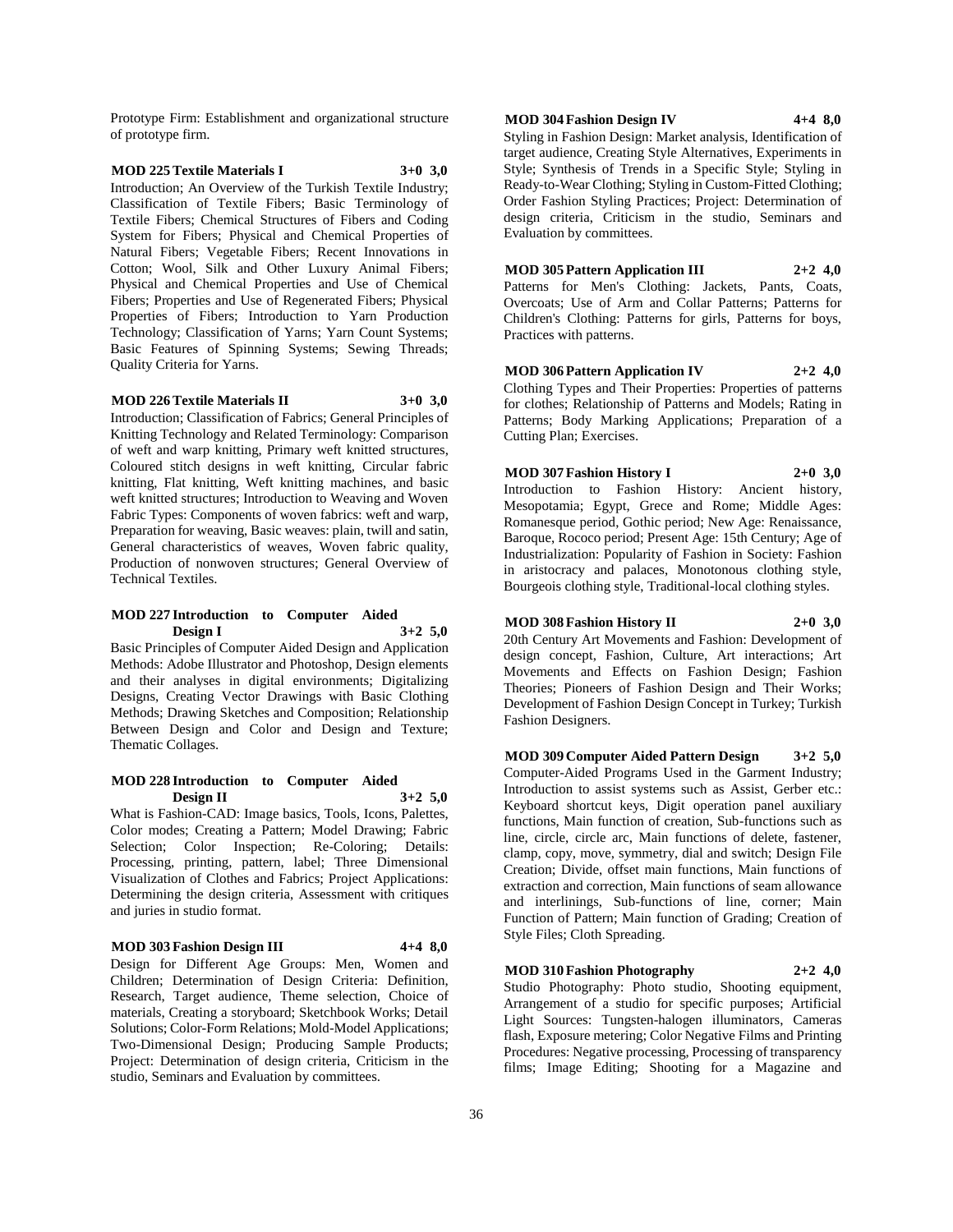Catalogue; Model Selection; Basic Makeup Information; Marketing of Fashion Photography.

**MOD 312 Ready to Wear Production Methods 2+2 4,0** Definition of Ready-to-Wear Clothing; Production Process of; Methods Used in Ready-to-Wear Clothing Production; Preparations for Sewing: Research, Design, Sample product preparation, Cost calculations; Exhibition Halls and Exhibition; Sewing Procedures: Marking the body, Cut grading plan, Control of the fabric, Cutting, Sewing plan, Merging; Procedures after Sewing: Quality control, Storage, Packaging, Sales processes.

#### **MOD 314 Made to Order Clothing Production Methods 2+2 4,0**

Definition of Custom Clothing; Production Process of Ready-to-Wear Clothing; Methods Used in Ready-to-Wear Clothing Production; Preparations for Sewing: Customer selection, Choice of appropriate models, Time and cost calculations, Size measuring; Sewing Procedures: Pattern making and control, Model application, Merging; Procedures after Sewing: General controls, Presentation and Sales.

#### **MOD 316 Effective Speech and Criticizing Thinking 1+1 2,0**

Information Related to Voice and Breath: Breathing techniques, Effective use of voice and breath, Exercises; Effective Speaking: Speed, Intonation, Pronunciation, Exercises; Correct Use of Turkish: Correct and comprehensible use of letters, syllables and words, Exercises; Critical Thinking: Definition of critical thinking, Theoretical approaches, Exercises.

#### **MOD 317 Surface Design 3+0 4,0**

Relationship between Surface and Form; Composition Rules, Turning Natural and Artificial Objects into Design Elements and Their Reinterpretation by Collage Method; Regulation of the Surface; Making a Composition by Geometric Elements and Elementary Systems and Application of These Compositions on Fabric Surfaces; Use of the Surface and Form Relationship in Clothing Design; Turning Concepts and Objects into a Visual Language in Fashion Design; Exercises with Basic Design Elements.

#### **MOD 318 Screen Printing 2+2 4,0**

Screen Printing: Definition and historical development, Tools used; Silkscreen Artists and Their Works; Single and Multi-color Printing Exercises; Presentation of Works Produced: Numbering, Signature, Evaluation, Use of passepartout.

#### **MOD 319 Pattern Design 2+2 3,0**

Concepts of Motif and Pattern: Analysis of concepts such as symmetry, asymmetry, and isometry in the context of pattern design; Analysis of Geometric Forms such as Circle, Ellipse and Regular Polygon with Respect to Planar Pattern Design; wallpaper Analyses; Analysis of Nicaean Tiles of the 15th and 16th Centuries in the Ottoman Era with Respect to Pattern Design; Evaluation of Results from the Perspective of Contemporary Pattern Design Approaches; Applications.

# **MOD 320 Interactive Pattern Design 2+2 3,0**

Concepts of Motif and Pattern; Analysis of Basic Concepts Through Examples with Participants; Analysis of Connection (Ulama) Patterns Through Examples with Participants; Analysis of Nicaean Tiles of the 15th and 16th Centuries in the Ottoman Era with Respect to Pattern Design; Evaluation of Results from the Perspective of Contemporary Pattern Design Approaches; Alternative Applications.

#### **MOD 321 Textile Finishing 2+2 4,0**

Introduction to Textile Finishing: Importance of textile finishing, Classification of finishing methods; Mechanical and Chemical Textile Finishing Methods; Pretreatment of Fabrics: Desizing, Scouring, Bleaching, Mercerising and Washing; Dyeing methods: Exhaust and pad dyeing; Classification of Textile Dyes; Wool Dying, Cotton Dying and PES Dying; Printing Methods and Machines: Roller printing, Screen printing, Rotary screen printing, Digital printing and Transfer printing; Functional Finishing of Textile Materials; Coating and Laminating of Textile Materials; Mechanical Finishing of Textiles.

#### **MOD 323 CAD/CAM Applications ın Fashion and Textile Design 3+2 5,0**

Preparation of Patterns to Design Clothes via Computer Programs; Modeling and Realization of New Ideas and Visions on Cloth Design; Examination and Resizing of Clothes on Two Dimensional Plane on Mannequins; Preparation of New Clothing Designs and Re-interpretation; Modeling Clothing Design: Making printed and woven fabric designs on pattern on designed cloth; Reporting; Relationship between color and function, Variant, Preparing screen, Basics of weaving and applications on weaving; Creating the Relation of Surface, Texture, Form between Cloth and Textile Design.

# **MOD 324 Fabric Design 2+2 5,0**

Preparations for Fabric Design; Analysis of Natural and Synthetic Materials; Design Based on Main Techniques Used in Textile Design; Materials and Techniques Used in Design; Application of designs on fabrics through appropriate techniques.

# **MOD 326 Printing Design 2+2 4,0**

Textile Printing Design: Textile printing techniques, Printing design for industrial textile products; Pattern drawings applicable to textile printing from natural objects; Making design in relative to semi and full raport orders in repetitive print; Multi coloured applications, colour separation processes, print preparing according to the technique repetitive printing applications on the fabric.

# **MOD 333 Natural Dyeing and Printing Applications 2+1 3,0**

Natural Dyeing: What is Natural Dyeing?, History of Natural Dyeing, Natural Dyeing and Printing Works of Textile Artists; Materials Used in Natural Dyeing and Printing: Fabrics, Colorants; Applications of Natural Dyeing and Printing: Application of Dyeing on Silk, Application of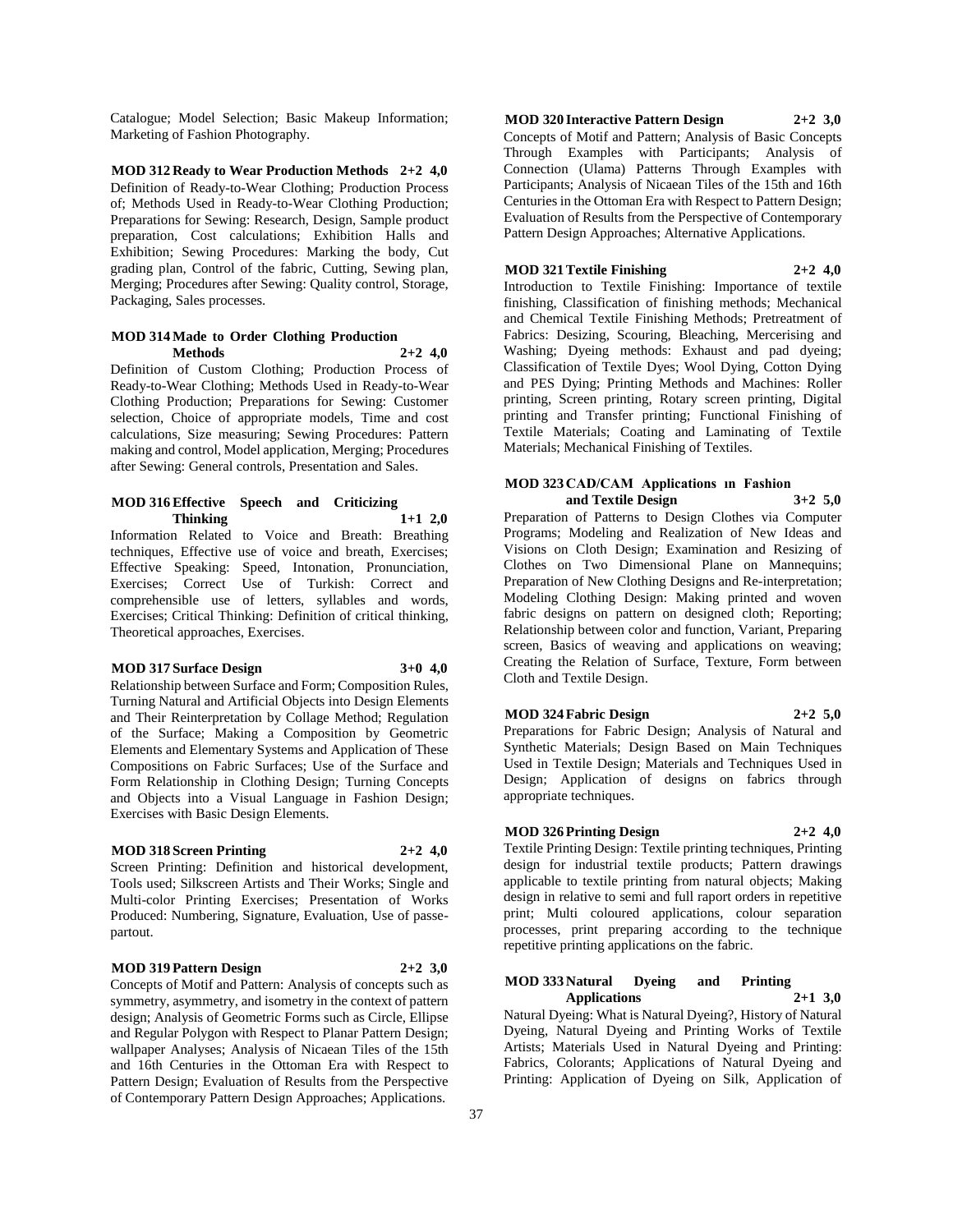Dyeing on Cotton, Application of Dyeing on Wool; Free Applications: Workshops, Functional Design Practices.

## **MOD 337 Fabric Dieing 2+1 3,0**

Shibori in Fabric Dyeing: What is Shibori Art?, History of Shibori Art, Usage Area of Shibori Art in Fashion Design, The Materials and Tools of Shibori Art: Fabrics, Colorants; Techniques of Shibori Art: Folding-Clamping Technique, Twisting-Binding Technique, Stitching Technique, Pole Wrapping Technique; Free Applications: Shibori Workshops, Functional Design Practices.

**MOD 339 History of Clothing in Anatolia 2+0 3,0** Introduction to History of Clothing in Anatolia; Natural environment and the first humans in Anatolia, Clothing in Prehistory Time, Apparel in Neolithic Age, Apparel in the Bronze Age, The Hittite Empire, Neo-Hittite period, Clothing at other regions of Anatolia; Urartu period, Phrygia; Western Anatolia in ancient times, wearing apparel of Hellenistic Period, Roman Period, Byzantine Empire?s Clothing, History of Clothing in the Ottoman Empire.

**MOD 402 Portfolio Design 2+2 4,0** Preparations for Personal Presentation: Research and

preparation for presentation, Studying about the target that the portfolio will be presented to; Presentation Techniques: Electronic portfolio, Bag portfolio; Presentation Preparations; Preparing the Portfolio: Determining the content, Form and technical preparations; Presentation: CV design and duplication, Presentation of works.

#### **MOD 403 Accessory Design 2+2 4,0**

Definition of Accessory Design: Its place and importance in fashion design, Sources; Design Methods; Color Relations; Choosing; Materials; Formal Convenience in Accessory Design; Material Knowledge: Choosing the correct material for design, Design and applications suitable for material.

# **MOD 404 Shop Window Design 2+2 4,0**

Definition of Shop Window Design: Its place and importance in fashion design, Subjects, Sources; Basic Principles and Methods in Shop Window Design; Color-Form-Space Relations in Shop Window Design: Defining and identifying needs, Choosing Materials, Space organization.

#### **MOD 405 Fashion Design V 4+4 8,0**

Collection Preparation: Market analyses, Distribution research, Synthesis of trends, Main idea, Material choosing; Detail Solutions: Form-color relations, Pattern-model preparation, Two dimensional design; Choosing Accessories; Applying Design to Material: Pattern, Cutting, Sewing process; General Controls; Design Presentation; Project Applications: Determining design criteria, Assessments with critiques and juries in studio format.

**MOD 406 Fashion Show Project 4+4 8,0** Project Selection and Research: Scheduling the design procedures according to project extents; Creating (For Person and for Group) the Production Cost Table of

Application; Design and Production; Preparing Space-Stand for Show; Choosing the Model and Fitting; Choosing the Music and Choreography; Show for the Jury, Audiences and Assessments.

#### **MOD 407 Batik 2+2 4,0**

Definition and History of Batik; Tools Used Batik Techniques and Applications: Tied batik, Waxed batik, Print batik; Usage of Batik Techniques: Artistic works, Designs for usage and applications, Trials.

**MOD 409 Advanced Pattern and Draping 2+2 4,0** Draping Method: Research and Application Studies About the Usage of Draping Method; Visual Expressions of Design: Creating design on a manikin, Fixing details, Storing and duplication methods; Use of Different Materials and Draping Works; Applying Design to Draping Method.

## **MOD 411 Experimental Design 3+2 5,0**

Definition of experimental design: Technical and material information, searching unusual materials for cloth production; preliminary studies in experimental design: try of used materials, sketch and detail studies, decision of appropriate models and materials, practice in experimental design, illustration studies, preparation of patterns with 1/1 ratio, cutting and combining operations project implementations: determination of design criteria, critics in studio arrangement, evaluation by seminars and juries.

#### **MOD 412 Jewellery Design 2+2 4,0**

Knowledge of Materials and Equipment: Use of Tools and Machines by Hand; Classification of Valuable, Semi Valuable and Synthetic Stones; Definition of Metals and Their Alloys; Techniques in Treating Metals; Techniques in Treating Stones; Presentation of Connectors and Adhesives; 3D Designs; Sketch Studies; Preparing Models; Forming Samples; Cleaning and Polishing; Application Studies.

**MOD 439 Brand Research and Management 1+1 3,0** Product Range Research: Clothing products; Brand: Definition of brand, Brand formation and development studies, Branding process and strategies; Brand Choice, Analysis and research; Brand Development Proposals and Research; Comparative Studies on Selected Brand and Developed Brand; Project Development for Business Conditions: Project presentation techniques, Presentation preparation, Simulation of business conditions.

# **MOD 441 Artistic Illustration 2+2 4,0**

Illustration: Overall Vision and Fast Transfer, Imagery Methods, Inspiration; What is Fashion Illustration?: The Relationship between Illustrations and Fabrics, The Relationship between Contemporary Art and Fashion Illustrations; Examples From Art History: Modern Interpretation, Original Use of Materials, Different Interpretations, Discoveries; Illustration During Production Process: Workshops and Free Digital Techniques, Personal Illustration Style Attempts, Fashion Illustration Design on Computer.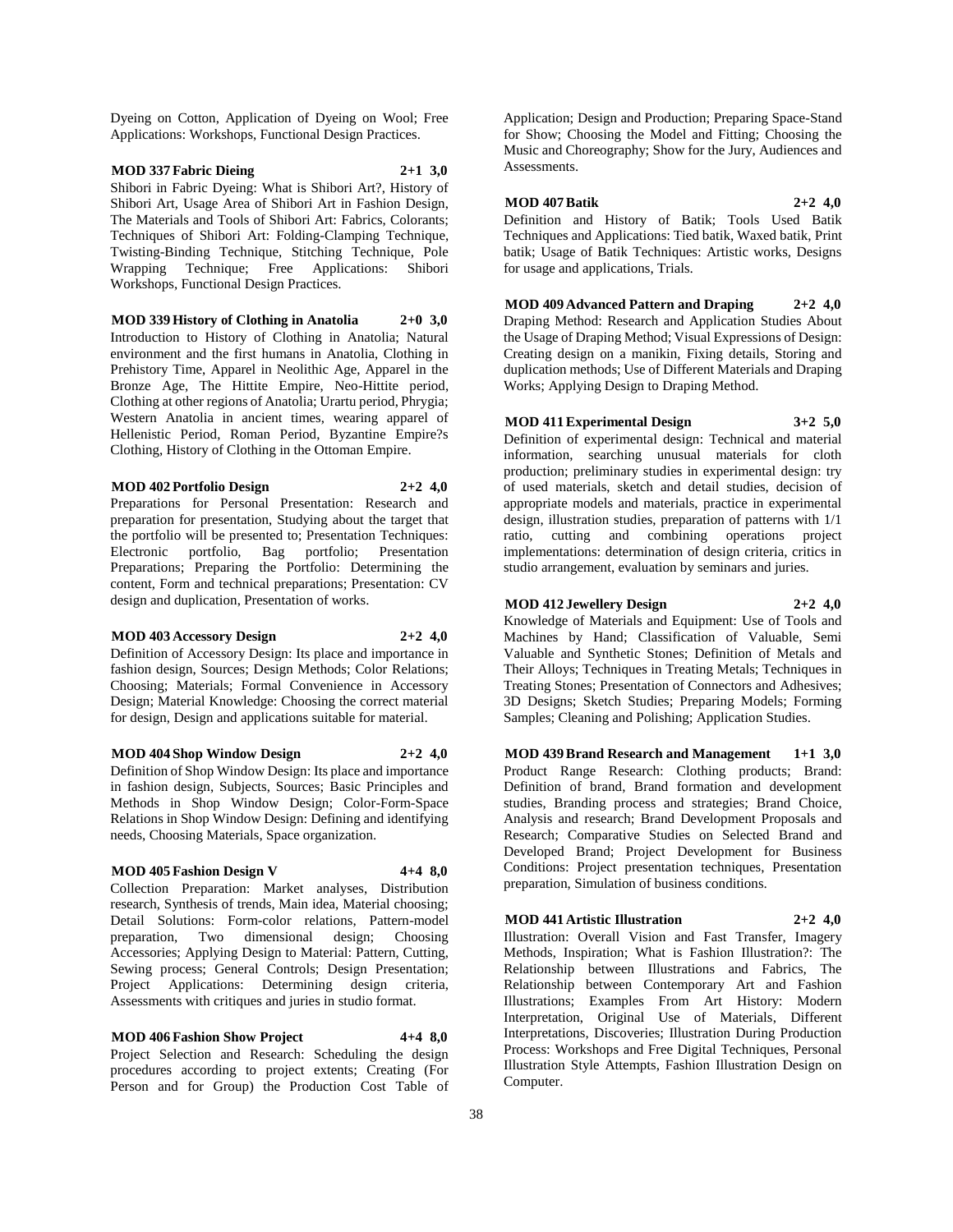#### **MOD 453 Style Consultancy 2+0 3,0**

Methods and techniques for creating personal style; Meaning and the effects of colors; Determining personal color tones; Harmony of skin, eye and hair color, Seasonal color analysis; Basic shapes of faces; Body types; ;Vertical and horizontal body types, Appropriate clothing techniques; Styles of clothing according to personal life styles, character and professional identity.

#### **MÜH 302 Interdisciplinary Applications 1+2 4,5**

The Notion of Interdisciplinary Study; Topic Selection; Conduction of an Extensive Literature Survey about the Topic; Discussion of the Topics Among Students from Different Disciplines; Conclusion of the Study by Overseeing Up-to-Date Economical and Social Criteria and Following Ethical Standards; Preparation of a Poster Presentation Incorporating the Steps and Results of the Study; Presentation of the Study Before a Jury or an Audience.

#### **MÜZ 151 Short History of Music 2+0 3,0**

Mile Stones in the History of Music; Music of the Antique Period; Music of Far East; Music of Anatolia; Music of the Middle Ages: Gregorian Chants; Music of Renaissance: Bach and Handel; Music of the Classical Age; Pianoforte in the Classical Age; Romantic Age; Nationalist Movement; Contemporary Music; Nationalism and Universality.

**MÜZ 157 Traditional Turkish Art Music 2+0 2,0** Description of Traditional Art Music: Basic concepts, Characteristics, Types, Notes, Instruments; The Mode System of Traditional Turkish Art Music; The Rhythmic Pattern of Traditional Turkish Art Music; Samples from Different Modes; Samples from Different Rhythmic Patterns.

# **PPT 112 Perspective 1+2 4,0**

The method of transferring a three dimensional image person can see to a two dimensional paper. Transferring the designed three dimensional objects with scaled and strong explanation drawing method ( color, texture, collage etc.) to the spectators. General Perspective Principles: Schema, Visual scala; Axonometric Perspective: Three dimensional animation; Elements: Point, Line, Surface, Texture, Color etc; Expressions: Picture plane, Position point, View angle, Horizon line, Perspective point; Simple Perspective Rules: Measurement, Proportion and perspective types and application; Single Perspective Point: Application; Double perspective point: Application, Object drawings, Different interior residences perspectives, External residences perspectives; Color Perspective: Line, Texture, Color, Surface and far-near expression; Reflection: Reflection on mirror and reflection angles; Shadow: Finding out the shadows formed by the light that comes from different angles at the objects; Free

# **PSİ 102 Psychology 3+0 3,5**

What is Psychology?: Theoretical developments, Major Sub-Disciplines and methodology; Growth and Development; Motivation and Defense Mechanisms; Attention and Perception; Learning: Behavioral and cognitive approaches; Verbal Learning and Memory; Language and communication; Personality; Abnormal Behavior: Causes, Types and treatment.

**PSİ 303 Art Psychology 2+0 3,0**

Art And Psychology: Similarities and differences; Defining Art Psychology; Different Approaches: Elements of Art Psychology And Relations Between These Elements; Psychological Matters In Art; Understanding And Examining Work of Art: Perception, Affinity, Talent, Aesthetic taste, Intuition; Effect of Psychological Elements on Artistic Creativity: Creator-Creativity; Why Does Artists Create? Process of Creation; Perceiving the Audience And Psychological Factors.

## **PZL 401 Marketing 2+0 3,0**

Marketing Concept and Understanding of Modern Marketing; Environmental Conditions in Marketing; Marketing Information System; Consumption and Purchasing Behavior in Industrial Markets; Market Division and Choice of Market; Product: Product concept, Classification of products, Product groups, New product concept, New product development alternatives, Product life curve, Product properties; Distribution Channel and Physical Distribution; Effort to Increase Price and Sale; International Marketing.

#### **RSM 152 Painting 2+0 4,0**

Painting Techniques: Pastel, Watercolor, Collage, Wash and brush, Mixed media, Oil, Acrylic; Basics of painting; Materials: Paper, Brush, Paint, Usage; Elements of Design: Composition, Rhythm, Color, Form, Movement, Line, Perspective; Color Theory: Balance, Unity, Studies; Study of Classic and Contemporary Works of Art; Contemporary and Original Work by Individuals and Groups.

#### **RUS 255 Russian I 3+0 4,0**

Russian Alphabet; Transcriptions of Sounds in Russian; Russian Ortography; Phonetic Perception of Sounds; Consonants and Vowels; Intonation and Stress; Nouns: Proper and Common Nouns; Masculine, Feminine and Neutral Nouns; Russian Names for Men and Women; The Use of Number with Nouns; Greeting Structures; Asking for Directions; Introducing Oneself; Asking and Telling the Time; Patterns Used in Shopping; Patterns Used in Telephone Conversations.

#### **RUS 256 Russian II 3+0 4,0**

Plural Nouns; Construction of Plural Nouns: Plural-only and Singular-only Nouns; Adjectives: Types of adjectives, Forms of Adjectives; Numbers: Different Types of Numbers; Verbs: Types of verbs; Infinitives; Tenses: Present Continuous Tense, Past Tense, Future Tenses; Action Verbs.

### **SAN 101 Basic Design I 3+6 8,0**

Plastic Arts, Basic elements formed with visual language, Principles and light: Light and shade on natural objects, light and shade on artificial objects, Pencil drawing essays, Model with charcoal; Dot: Definition of Dot, possibilities,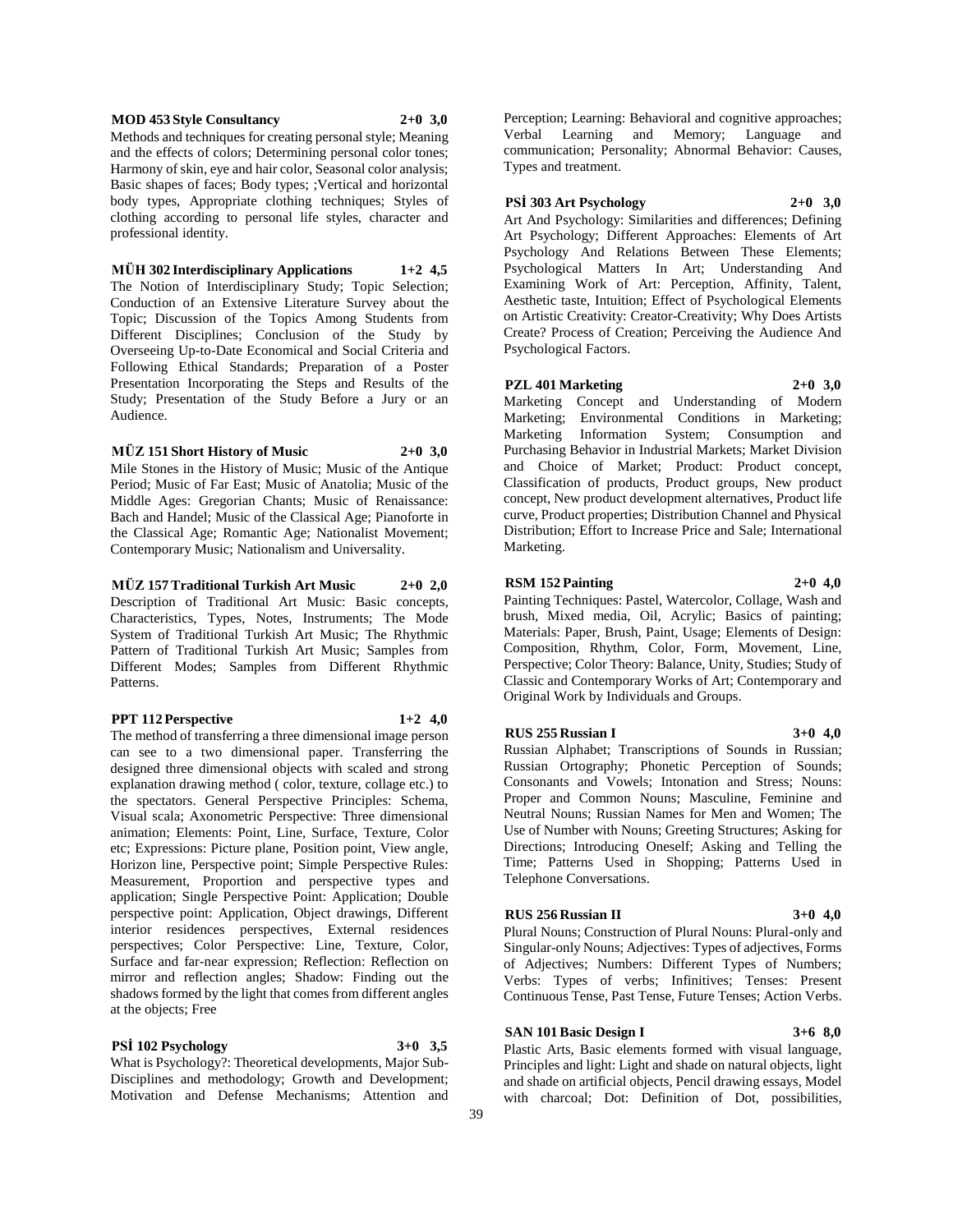characters and arranging dot, Tidy rhythm, Untidy rhythm; Stripe: Definition of Stripe, possibilities, Natural stripe varieties, Artificial stripe varieties, Stripe investigations with pencil, ink and paint; Tissues: Definition of tissue, Contemporary Tissues, Tissue on surface, Tissue on three dimension.

#### **SAN 102 Basic Design II 3+6 8,0**

Color: Definition of color, Types of Color; Color Spectrum; Color Psychology; Color and Form; Color and Function; Color Contrasts: Complementary contrast; Simultaneous contrast, Simple contrast, Hot-Cold contrast, Quantity contrast; Dark-light contrast, Quality contrast; Structure: Definition, Mobile element, Form repetition; Superficial Structure; Three Dimensional Structure; Form Production; Principles of Design: Composition, Similarity, Balance, Directions, Dense-Sparse, Light-Dark, Big-Small, Empty-Full, Contrast, Organic- Inorganic, Review.

#### **SAN 113 Art Concepts 2+0 3,0**

Art and Concepts related to art. Art, Artist, Spectator, Art Work; Art: Definition of art, Classification, Looking at art in historical process, Examining theory and concepts related to art. Artist: Artist's place in society, connection with society, Creative activity and creative process. Spectator: Connection with artwork, social and psychological factors which influence this relation; Art Work: Necessary qualifications for a product to be an artwork, the items which compose of the artwork.

#### **SAN 155 Hall Dances 0+2 2,0**

Basic concepts. The ethics of dance, Dance Nights, Dance Costumes, National International Competitions and rules/grading, Basic Definitions, Classifications of Dances: Social Dances; Salsa, Cha Cha, Samba, Mambo, Jive, Rock'n Roll, Jazz, Merenge; Flamenko, Rumba, Passa -Doble, Argentina tango, Vals, Disco, Quickstep, Foxtrot, Bolero, European Tango: Ballroom Dances; Sportive Dances; Latin American Dances; Samba, Rumba, Jive, Passa-Doble, Cha Cha, Standart Dances; European Tango, Slow vals (English), Viyana vals, Slow foxtrot, Quickstep.

#### **SAN 304 Contemporary Art and It's Interpretation 2+0 3,0**

Art as a Concept: Artist, Buyers, Work of Art; Classification of Art; Contemporary Art; Art- Science; Art Technique and Science; History of Art; Art Psychology; Esthetics; Art Sociology; Art Philosophy; Art Criticism; Methods of Criticism; Techniques of Criticism: Psychological criticism, Esthetical criticism, Sociological criticism; Commenting on Contemporary Art Using Contemporary Approaches.

# **SNT 155 History of Art 2+0 2,0**

History of Civilization and Evolution of Art: Prehistory to Present; Concepts and Terminology in Art with Samples; Interrelation among Art-Religion and Society; Effects of Religion on Artistic Development; Reflections and Interpretations of Judaism, Christianity and Islam on Art; Renaissance: Emergence, Effects, Artists, Works of Art; Architecture and Plastic Arts; Art in the 19th and 20th

Centuries: Relevanceof the main historical events of the period.

#### **SNT 203 History of Art 3+0 3,0**

History of Civilization and Evolution of Art: From prehistoric ages to present; Concepts and Terminology in Art with Samples; Interrelations among Art, Religion and Society; Effects of Religion on Artistic Development; Reflections and Interpretations of Judaism, Christianity and Islam on Art; Renaissance: Emergence, Effects, Artists, Works of art; Architecture and Plastic Arts; Art in the 19th and 20th Centuries.

#### **SNT 251 History of Art I 2+0 3,0**

Concepts of Art and Artist: Effects of Art of Social-Political-Cultural changes since Ancient Period to the end of Middle Ages; Development of Form and Style Peculiarities according to periods; Concepts of beauty-Aesthetics and concrete samples of Ancient Period; Comparative Criticism of Art Thoughts and Philosophies of East-West; Criticism of the Relation with Religion and Art on the samples of Concrete buildings; Introducing Basic Source books.

#### **SNT 252 History of Art II 2+0 3,0**

Effects and Role of Art in Social-Political-Cultural Turning-Points since Middle ages until Today; Criticizing concepts of Fine Arts and Architecture; Terminology; Coming to light of the Artist Identity and Its Concrete Samples; Social and Political Reflections of 19th and 20th centuries to Art and Its Samples; 20th Century Turkish Art Environment; Development of Fine Arts and Architecture, Artists and Their Works.

**SNT 340 History of European Art 2+0 2,0** Culture and Art History in Europe Post Roman Period: Social

and cultural Makeup of Europe in the Middle Ages; Painting; Carolingian Sculpture and Architecture; Romanesque and Gothic Period; Religious, Social, Political and Cultural Factors Influencing Renaissance; Painting, Sculpture and Architecture in Renaissance; Mannerism; Baroque; Neoclassicism; Art Nouveau; Impressionism; Symbolism; Orientalism; Social and Cultural Medium in the Twentieth Century; Expressionism; Fauvism; Cubism; Futurism; Surrealism and Dada; Social and Cultural Medium post 1945.

#### **SNT 351 History of Turkish Art 2+0 3,0**

Pre-Islamic Turkish Art and Culture; Survey of Hun, Gokturk and Uighur Arts; Effects of Decorative Arts of Great Seljuk, Memluk and Zengi on Anatolia; Anatolian Seljuk Art: Stone, Wooden, Enamel, Brick ornaments; Works Art in Principalities and Early Ottoman Period; Architecture of Classical Ottoman Period; Turkish Baroque Style; Empire Style; Turkish Handcrafts: Carpet, Enamel, Ceramic, Metal, Wood and Cloth Examples; Designs and Techniques; Evolution of Turkish Painting: Western painters and Turkish artists; Turkish Architecture in Republican Period; I. and II. National Architectural Era, Sculpture and Other Forms of Art.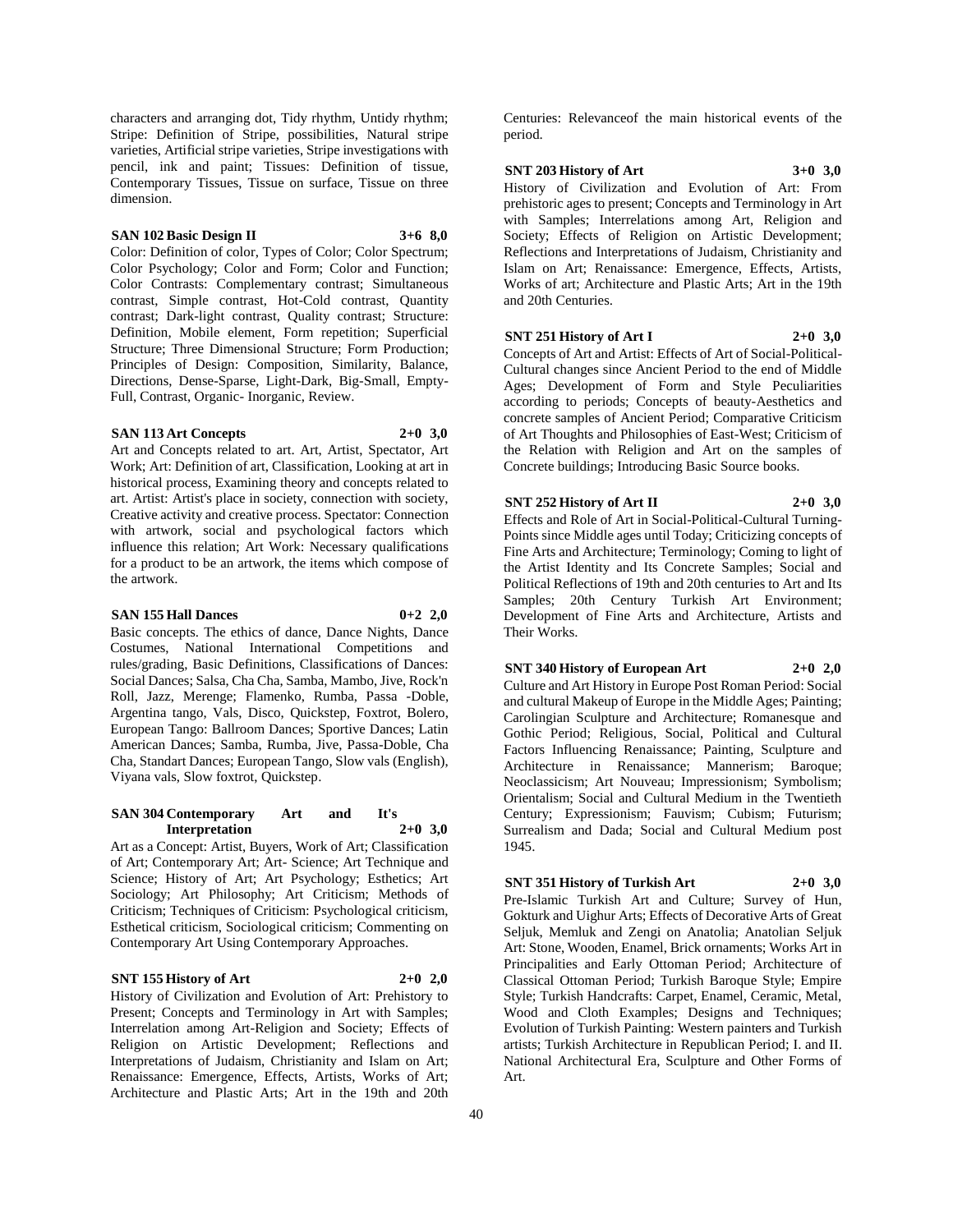#### **SOS 155 Folkdance 2+0 2,0**

Dance in Primitive Cultures; Dance in Earlier Civilizations; Dance in the Middle Age and Renaissance; Dance in the 18th and 19th Centuries; Dances of the 20th Century; Ballet; Turkish Dances; Emergence of Folkdance; Anatolian Folkdance: Classification, Accompanying instruments; Methods and Techniques of Collecting Folkdance; Problems in Collecting Folkdance; Teaching of Folkdance; Adapting Folkdance for Stage: Stage, Stage aesthetics and Choreography, Orientation and choreography.

**SOS 226 Man and Sociology 3+0 3,0**

Definition of Sociology; Development of Sociology; Methods and Methodology in Social Sciences: Research procedures, Scientific method and sociology, Validity and reliability, Ethics of social research; Culture and Society; Family and Gender Issues; Environmental Issues and Society: Media and Communications: Stages of Industrialization; Industrial Revolution and Its Consequences; Urban Life and Urbanization: Urban problems in Turkey; Social Inequalities; Social Stratification.

#### **SOS 309 Anthropology 2+0 3,0**

Definition of Anthropology; Subdisciplines of Anthropology; Methods of Physical Anthropology and Paloeoanthropology; Human Evolution: Evolution Theory of Darwin, Stages of Human Evolution, Environmental Effects on Biological end Cultural Evolution; Theories of Social Anthropology: Evolutionary School, Diffusionist School, Functionalist School, Structuralist School; The Concept and Theory of Culture: Cultural Processes; Relations of Production; Lineage, Family and Kinship Systems; Religion: Worship, Magic, Taboo, Rituals, Mythology, Totem.

#### **SOS 352 Sociology of Art 2+0 3,0**

Concepts of Art and Society; Works of Art and Society; The Relationship Between the Artist and Society; Social History of Art and its Current Reflections; Social Factors affecting Artists and Art; Institutions of Art; New Technologies and Economic Factors affecting Art; Production and Consumption of Works of Art in the Art Market; Popular Culture and Art; Art in Modern Society; The Contemporary Approaches in Art and its Critique.

#### **ŞPL 304 Environmental Aestethics 3+0 3,0**

The Concept of Aesthetics from Past to Present in Architecture; Aesthetics in Culture, Religion, Arts and Philosophy; Environment, Architecture and Aesthetics; Aesthetics in Architectural Formation; Daily Life and the Concept of Aesthetics; Aesthetics as a Value and Evaluation Criteria in Architecture; Architectural Aesthetics and Environmental Stress; Experimental Analysis of the Concept of Aesthetics in Architecture.

**ŞPL 308 Geographical Information Systems 2+2 3,0** Basic Cartography: General information on maps, Projection systems, Computer aided cartography; General concepts of geographical information systems, Uses of these systems; The concept of topology, Analysis and interpretation of

geographical information systems, Digital land model: The concept of digital land model, techniques of digital land modeling, 3D analysis, Inclination analysis, visibility analysis.

#### **ŞPL 310 Remote Sensing 2+2 3,0**

Fundamentals, Topology, Point, Line, Polygon, Data, Database system; Geographical Information Systems; Remote Sensing; Network Analysis; Spatial Analysis; 3D Analysis; Application in Architecture; Case Studies.

# **ŞPL 313 Urban Design Criteria 2+2 5,0**

Urban Design: Definition, Enclosure and Concepts; Evolution of Urban Design; Basic Criteria and Elements of the Urban Design; Urban Design Criteria; Urban Structure, Character, Continuity and Change, Quality of the Civic Space, Accessibility, Legibility, Adaptability, Diversity; Urban Design Organization; Principles for the Formation of Spatial Fiction; Principles for Design of Pedestrian Zones.

#### **ŞPL 314 Urban Design Studio 2+2 5,0**

Analysis of Natural and Man-Made Conditions to Solve Design Problems; Definition of Relationship Between Social, Economic, Cultural Characteristics and Physical Environment of an Urban Space, Solution of Problems Related to Space Formation; Land-Use, Transportation System, Building Ordinance i.e. by Using Obtained Data; Presentation of Proposals Related to Urban Design Techniques and Models.

#### **ŞPL 401 City Planning I 2+2 4,5**

Urbanization Process: Definition of urbanization, Causes of urbanization, Problems of urbanization, Urbanization policy; Spatial Forms of Urbanization: Monocentric models, Polycentric models; Theories of City; Evolution of Cities; City Planning: Hierarchy of planning; Theories of City Planning; City Planning Processes; Planning Processes in Turkey: Steps of City planning, Analysis, Elaboration of the plan, Approval and implementation of the plan, Zoning, Land subdivision control.

#### **ŞPL 402 City Planning II 2+2 5,5**

Elements of City Image: Paths, Edges, Districts, Nodes, Landmarks; Space Organization: Spatial enclosure, Level and types of enclosure, Contrast spaces, Road systems and parking areas, Pedestrian movements; Planning Processes of Residential Areas; Factors Affecting Housing Design: Social, demographic and economic, natural and human-made factors, Aesthetic factors; Location of Residential Areas: Residential areas in planned and unplanned areas, Evaluation criteria for alternative housing areas, Methods for location of housing areas; Design Processes of Residential Areas: Problem formulation, Analysis, Synthesis; Design Principles of Central and Administrative Areas.

**ŞPL 403 Legal Aspects of Construction 2+0 3,0** Existing Maps; Types and Hierarchy of Plans; Development Plans, Regional Plans, Metropolitan Area Plans, Environment Organization Plan, City Plans: Land use plans, Detail plans; Procedures of Elaborating and Implementing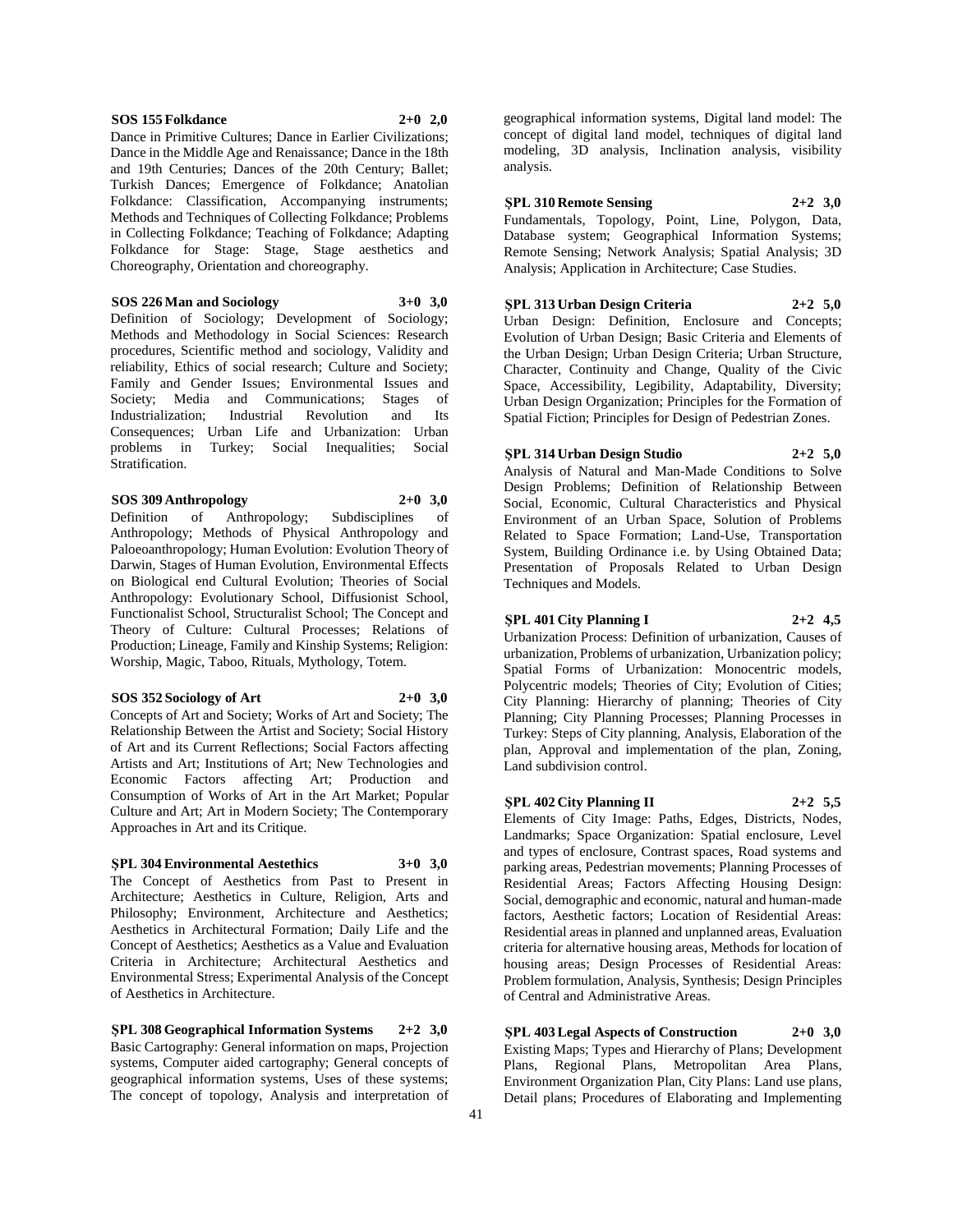City Plans, Changing City Plans, Expropriation: Process of Making an Expropriation Decision, Notifying the Owners; Organisation of land and land subdivision control.

**ŞPL 404 Disabled and Urban Space 4+0 4,5** Built Environment, Users and Mobility Equipment; Accessibility; Barrier-free Design, Design for All or Universal Design; Accessibility and Usability in a Built Environment; International Norms and Standards for Accessibility; Urban Accessibility and Transportation Services; Barrier-free Design for Public Buildings and Spaces; Disabled People and Legal Conditions; Practises and Problems of Accessibility.

**ŞPL 406 Administrative Aspects of Planning 3+0 3,0** Relationship between Urbanization and Administration; Local Government: Structure and performance of a local government; Local Government as a Part of Central Government; Administrative Problems of Metropolitan Areas: Causes requiring metropolitan organization, Environment-friendly approaches in city planning, Problems of planning, Administration and implementation, Policentric organisation to make a decision, City planning and local governments.

**ŞPL 407 City Administration and Environment 3+0 3,0** Urban Management; Perception of City; Human and Environment; Globalization; Urban Culture and Identity; Environment and Participation; Industrialization and Urban Transformation; Effects of Urbanization to Environment and Ecological System; Urbanization and Environmental Problems; The Planning and Application Problems of Urban Technical and Social Services; Urban Planning and Administrative Organization; Importance of Public Participation in Urban Planning; Restructuring of Local Governments; Historical Development of Local Governments; Legal and Administrative Regulations.

#### **ŞPL 409 Contemporary Approaches to Urban Design 3+0 3,0**

Evaluation of Contemporary Urban Design Theories, Approaches in 1950s and 1960s; New Urbanism Movement, Modern, Late Modern And Post Modern Approaches to Urban Space; Complexity and Diversity: Morphological approaches, Metabolists approaches, Debate on methodological approaches, Participatory approaches; Sense of Space and its Meaning: Relph, Norberg- Schults Lowenthal.

**ŞPL 411 Urban Conservation and Renewal 3+0 3,0** Introduction: Definition, Scope and Aim; Urban Sustainability; Urban Conservation; Principles of Urban Conservation; Urban Renewal; Development and Change in Urban Patterns; Types of Urban Renewal; Patterns of Urban Renewal; Problems of Application in Urban Renewal Areas; Example of Urban Renewal in Historical Sites; Rehabilitation in Historic Sites.

#### **TAR 165 Atatürk's Principles and History of Turkish Revolution I 2+0 2,0**

Reform efforts of Ottoman State, General glance to the stagnation period, Reform searching in Turkey, Tanzimat Ferman and its bringing, The Era of Constitutional Monarchy in Turkey, Policy making during the era of first Constitutional Monarchy, Europe and Turkey, 1838-1914, Europe from imperialism to World War I, Turkey from Mudros to Lausanne, Carrying out of Eastern Question, Turkish Grand National Assembly and Political construction 1920-1923, Economic developments from Ottomans to Republic, The Proclamation of New Turkish State, from Lausanne to Republic.

#### **TAR 166 Atatürk's Principles and History of Turkish Revolution II 2+0 2,0**

The Restructuring Period; The Emergence of the fundamental policies in the Republic of Turkey (1923-1938 Period); Atatürk's Principles, and Studies on Language, History and Culture in the period of Atatürk; Turkish Foreign Policy and Application Principles in the period of Atatürk; Economic Developments from 1938 to 2002; 1938-2002 Period in Turkish Foreign Policy; Turkey after Atatürk's period; Social, Cultural and Artistic Changes and Developments from 1938 to Present.

# **TAR 307 History of Civilization 2+0 3,0**

Civilisation and Civilised Society; Cultural Processes, Cultural Interactions and Changes; Relation between Culture and Environment; Biological Human Evolution; Cultural Evolution: Palaeolithic Age, Invention of Fire, Development of Language, Tool Making, Birth of Art, Development of Magic and Religious Belief; Transition from Hunter-Gathering to Sedentary Life Style; Neolithic Revolution: Beginning of Agriculture; Formation of First Villages; Transition from Primitive Society to Civilised Society: Formation of Urban States, Invention of Writing, Rise of Class Society, Development of Religious Belief and Temples.

### **THU 201 Community Services 0+2 2,0**

The course aims to integrate the students with the community and enable them to utilize the knowledge they have accumulated in their courses. The students participate in different community projects such as helping young students at their study periods or after school study sessions , aiding the elderly in nursing homes, helping disabled individuals with various tasks, helping Social Services and aiding children with their education etc. The students also try to work in projects which raise environmental awareness.

#### **THU 203 Community Services 0+2 3,0**

Various Community Projects: Helping young students during their study periods or after school study sessions, Aiding the elderly in nursing homes, helping disabled individuals with various tasks, helping social services and aiding children with their education etc., take part in the projects which raise environmental awareness, Integrating with the community and enabling use of knowledge accumulated in the courses.